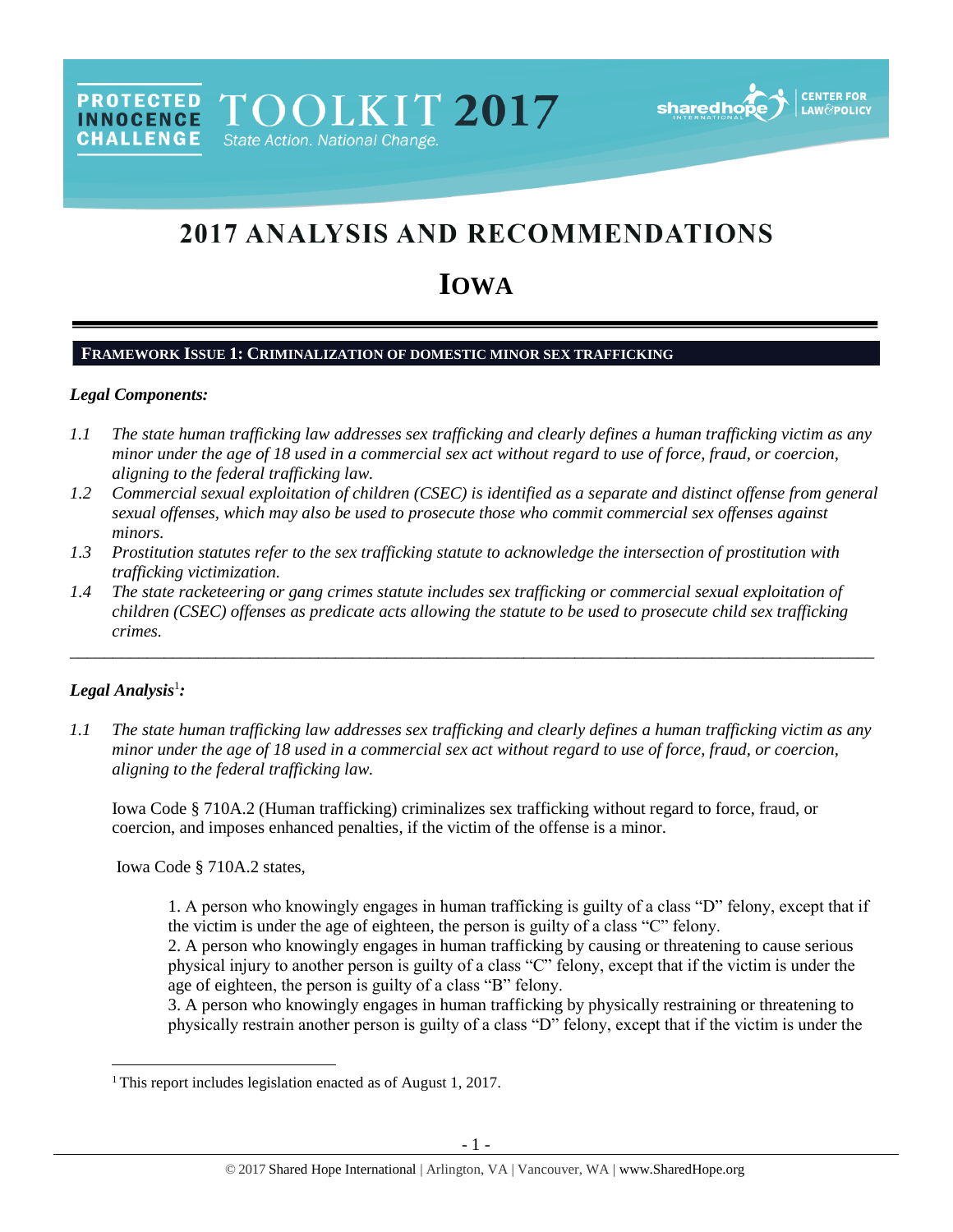age of eighteen, the person is guilty of a class "C" felony.

4. A person who knowingly engages in human trafficking by soliciting services or benefiting from the services of a victim is guilty of a class "D" felony, except that if the victim is under the age of eighteen, the person is guilty of a class "C" felony.

5. A person who knowingly engages in human trafficking by abusing or threatening to abuse the law or legal process is guilty of a class "D" felony, except that if the victim is under the age of eighteen, the person is guilty of a class "C" felony.

6. A person who knowingly engages in human trafficking by knowingly destroying, concealing, removing, confiscating, or possessing any actual or purported passport or other immigration document, or any other actual or purported government identification document of a victim is guilty of a class "D" felony, except that if that other person is under the age of eighteen, the person is guilty of a class "C" felony.

7. A person who benefits financially or by receiving anything of value from knowing participation in human trafficking is guilty of a class "D" felony, except that if the victim is under the age of eighteen, the person is guilty of a class "C" felony.

8. A person's ignorance of the age of the victim or a belief that the victim was older is no defense to a violation of this section.

Iowa Code § 710A.1(4) (Definitions) defines "human trafficking" as,

<span id="page-1-1"></span>. . . .

 $\overline{a}$ 

[P]articipating in a venture<sup>2</sup> to recruit, harbor, transport, supply provisions, or obtain<sup>3</sup> a person for any of the following purposes:

<span id="page-1-0"></span>b. Commercial sexual activity through the use of force, fraud, or coercion, except that if the trafficked person is under the age of eighteen, the commercial sexual activity need not involve force, fraud, or coercion.

Iowa Code § 710A.1(1) defines "commercial sexual activity" as "any sex act or sexually explicit performance for which anything of value is given, promised to, or received by any person and includes, but is not limited to, prostitution, participation in the production of pornography, and performance in strip clubs."

Class B, C, and D felonies are punishable as follows: Class B felonies are punishable by imprisonment up to 25 years, Class C felonies by imprisonment up to 10 years and a fine of \$1,000–\$10,000,<sup>4</sup> and Class D felonies by imprisonment up to 5 years and a fine of \$750–\$7,500. Iowa Code § 902.9(1)(b), (d), (e) (Maximum sentence for felons). A habitual felon may receive imprisonment up to 15 years.<sup>5</sup> Iowa Code § 902.9(1)(c). In addition to fines imposed for an offense under Iowa Code § 710A.2, Iowa Code § 911.2A (Human trafficking victim surcharge) requires a convicted person to pay a human trafficking victim surcharge of \$1,000 to be deposited in

<sup>&</sup>lt;sup>2</sup> Iowa Code § 710A.1(12) (Definitions) defines "venture" to mean "any group of two or more persons associated in fact, whether or not a legal entity."

<sup>3</sup> Iowa Code § 710A.1(8) (Definitions) defines "obtain" to mean "in relation to labor or services, to secure performance thereof." "Services" is furthered defined under Iowa Code § 710A.1(10) to mean, "[A]n ongoing relationship between a person and the actor in which the person performs activities under the supervision of or for the benefit of the actor, including commercial sexual activity and sexually explicit performances."

<sup>&</sup>lt;sup>4</sup> Iowa Code § 911.1(1) states in part, "When a court imposes a fine or forfeiture for a violation of state law, or a city or county ordinance, except an ordinance regulating the parking of motor vehicles, the court or the clerk of the district court shall assess an additional penalty in the form of a criminal penalty surcharge equal to thirty-five percent of the fine or forfeiture imposed."

<sup>5</sup> Iowa Code § 902.8 (Minimum sentence—habitual offender) states, "An habitual offender is any person convicted of a class 'C' or a class 'D' felony, who has twice before been convicted of any felony in a court of this or any other state, or of the United States. An offense is a felony if, by the law under which the person is convicted, it is so classified at the time of the person's conviction. A person sentenced as an habitual offender shall not be eligible for parole until the person has served the minimum sentence of confinement of three years."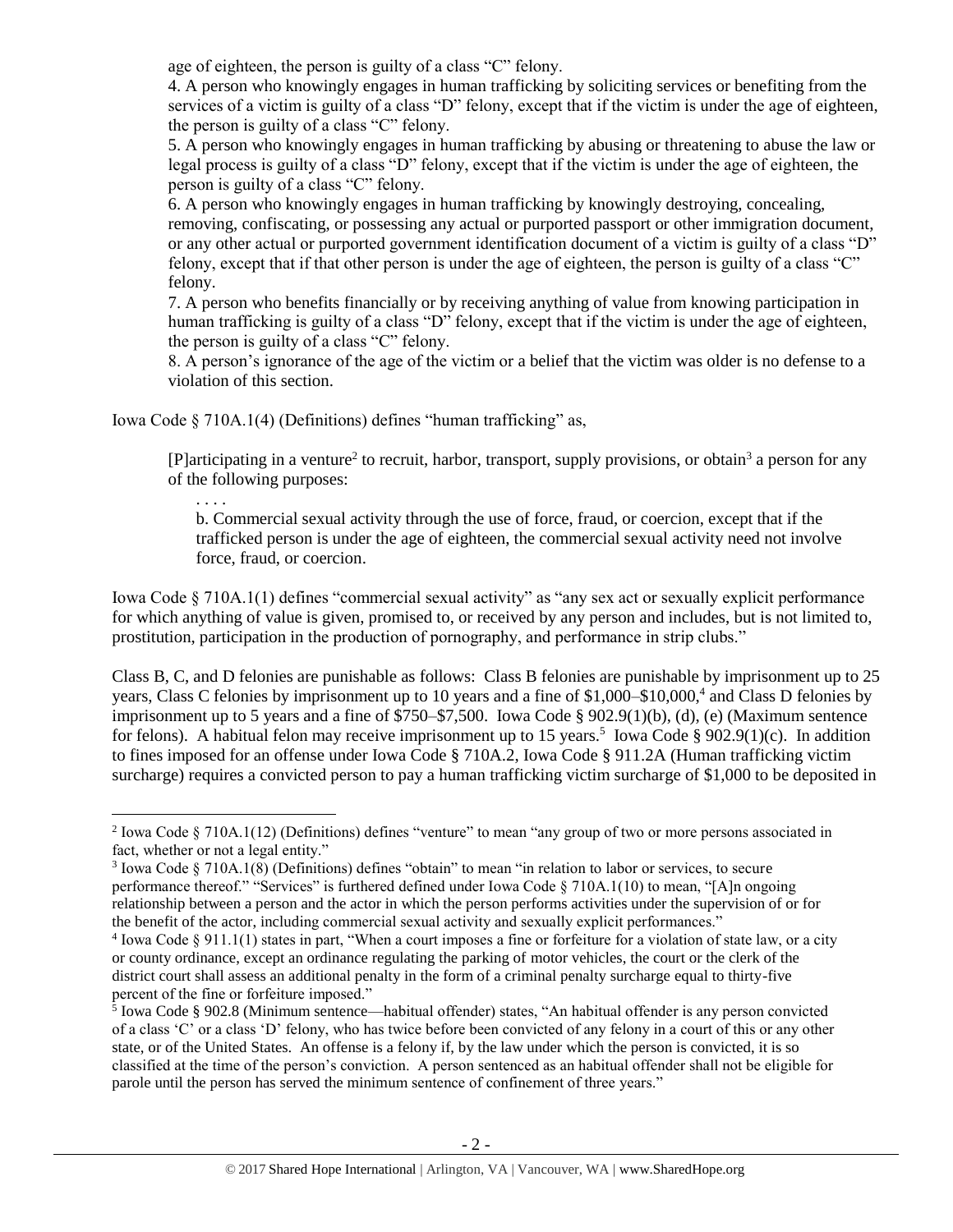the human trafficking victim fund.

*1.2 Commercial sexual exploitation of children (CSEC) is identified as a separate and distinct offense from general sexual offenses, which may also be used to prosecute those who commit commercial sex offenses against minors.*

The following laws make CSEC a distinct crime in Iowa:

1. Iowa Code § 725.3(2) (Pandering) makes it illegal if,

<span id="page-2-1"></span>[a] person . . . persuades, arranges, coerces, or otherwise causes a minor to become a prostitute or to return to the practice of prostitution after having abandoned it, or keeps or maintains any premises for the purpose of prostitution involving minors or knowingly shares in the income from such premises knowing the character and content of such income . . . .

A first conviction under Iowa Code § 725.3(2) is punishable as a Class C felony by imprisonment up to 10 years, a fine of \$1,000–\$10,000, and an additional "law enforcement initiative surcharge" of \$125.<sup>6</sup> Iowa Code §§ 725.3(2), 902.9(1)(d), 911.3. A second conviction is punishable by imprisonment for 25 years and subsequent convictions are punishable as Class A felonies by imprisonment for life. Iowa Code §§ 901A.1(1)(d), 901A.2(3), (4), 902.1.

2. Iowa Code § 728.12(1) (Sexual exploitation of a minor) states in part,

<span id="page-2-0"></span>It shall be unlawful to employ, use, persuade, induce, entice, coerce, solicit, knowingly permit, or otherwise cause or attempt to cause a minor to engage in a prohibited sexual act<sup>7</sup> or in the simulation of

any of the following:

. . . .

. . . .

a. A sex act as defined in section 702.17.

d. Fondling or touching the pubes or genitals of a person by a minor.

Pursuant to Iowa Code § 702.17 (Sex act), the term "sex act" or "sexual activity,"

 $\overline{a}$ 6 Iowa Code § 902.9 (Maximum sentences for felons) specifies that the surcharges required by Iowa Code § 911.1 (Criminal penalty surcharge), Iowa Code § 911.2 (Drug abuse resistance education surcharge), and Iowa Code § 911.3 (Law enforcement initiative surcharge) "are not a part of or subject to the maximums set in this section." Iowa Code § 911.3(1)(b) sets out a \$125 surcharge "if an adjudication of guilt or a deferred judgment has been entered for a criminal violation under any of the following: . . . . b. Section . . . 725.1 [Prostitution], 725.2 [Pimping], or 725.3 [Pandering]."

<sup>7</sup> Iowa Code § 728.1(7) (Definitions), defines "prohibited sexual act," except as otherwise provided, as

c. Fondling or touching the pubes or genitals of a minor.

g. Nudity of a minor for the purpose of arousing or satisfying the sexual desires of a person who may view a visual depiction of the nude minor.

<sup>[</sup>M]eans any sexual contact between two or more persons by: penetration of the penis into the vagina or anus; contact between the mouth and genitalia or by contact between the genitalia of one person and the genitalia or anus of another person; contact between the finger or hand of one person and the genitalia or anus of another person . . . ; ejaculation onto the person of another; or by use of artificial sexual organs or substitutes therefor in contact with the genitalia or anus.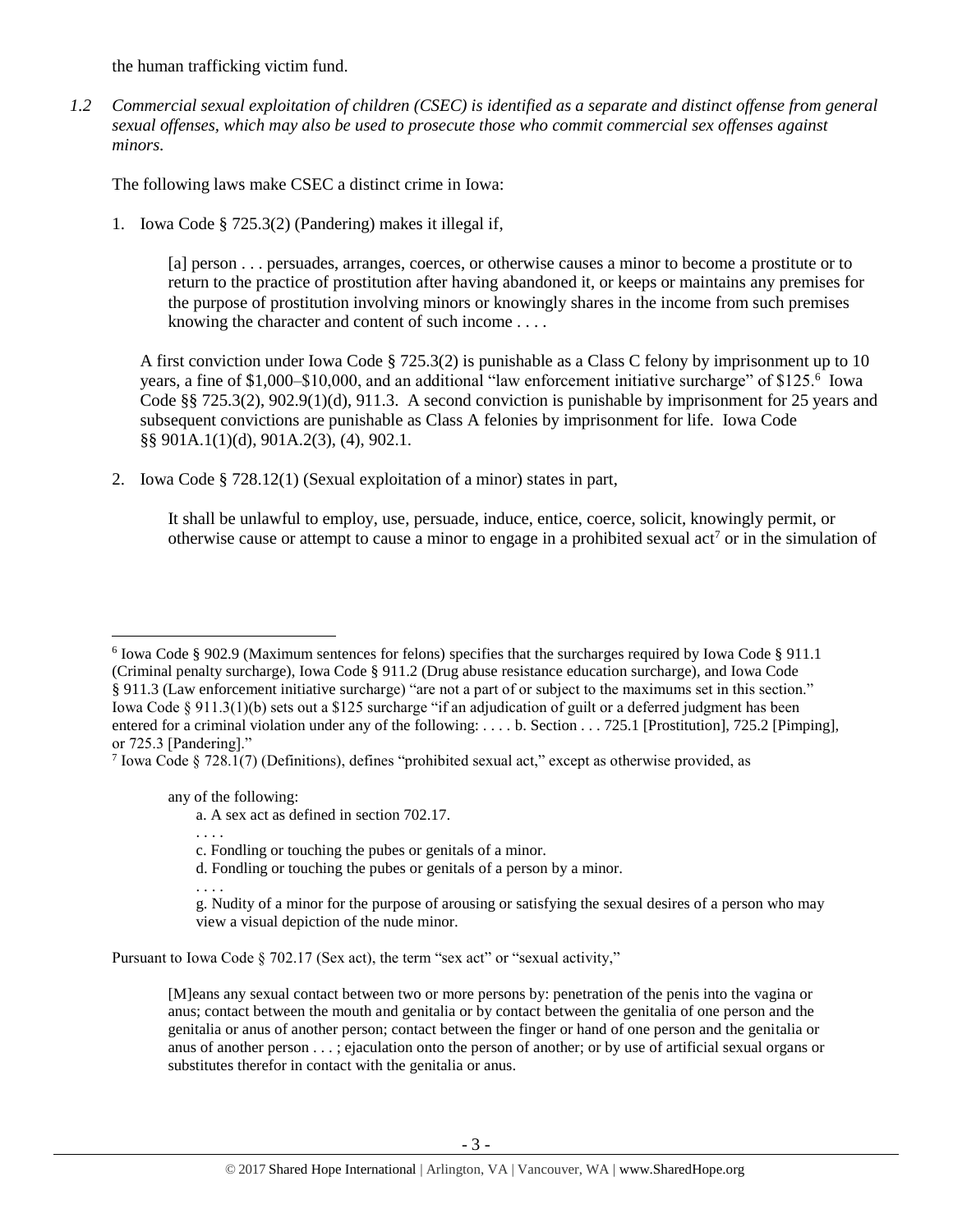a prohibited sexual act. A person must know, or have reason to know, or intend that the act or simulated act may be photographed, filmed, or otherwise preserved in a visual depiction.<sup>8</sup>

A first conviction under Iowa Code § 728.12(1) is punishable as a Class C felony by imprisonment up to 10 years and a fine of \$1,000–\$10,000. Iowa Code §§ 728.12(1), 902.9(1)(d). A second conviction is punishable by imprisonment for 25 years and subsequent convictions are punishable as Class A felonies by imprisonment for life. Iowa Code §§ 901A.1(1)(b), 901A.2(3), (4), 902.1. Additionally, Iowa Code § 728.12(1) states, "Notwithstanding section 902.9 [Maximum sentence for felons], the court may assess a fine of not more than fifty thousand dollars for each offense under this subsection in addition to imposing any other authorized sentence."

3. Iowa Code § 710.10(1), (2) (Enticing a minor) states,

1. A person commits a class "C" felony when, without authority and with the intent to commit . . . sexual exploitation upon a minor under the age of thirteen, the person entices or attempts to entice a person reasonably believed to be under the age of thirteen.

2. A person commits a class "D" felony when, without authority and with the intent to commit . . . sexual exploitation of a minor under the age of sixteen, the person entices or attempts to entice a person reasonably believed to be under the age of sixteen.

. . . .

 $\overline{a}$ 

7. For purposes of this section, methods of enticement include but are not limited to personal contact and communication by any means including through the mail, telephone, internet, or any social media, and include[s] text messages, instant messages and electronic mail.

A first conviction under Iowa Code § 710.10(1) is punishable as a Class C felony by imprisonment up to 10 years and a fine of \$1,000–\$10,000. Iowa Code § 902.9(1)(d). A second conviction is punishable by imprisonment for 25 years and subsequent convictions are punishable as Class A felonies by imprisonment for life. Iowa Code §§ 901A.1(1)(c), 901A.2(3), (4), 902.1. A conviction under Iowa Code § 710.10(2) is punishable as a Class D felony by imprisonment up to 5 years and a fine of \$750–\$7,500. Iowa Code  $§ 902.9(1)(e).$ 

4. Iowa Code § 710A.2A (Solicitation of commercial sexual activity) states,

A person shall not entice, coerce, or recruit, or attempt to entice, coerce, or recruit either a person who is under the age of eighteen or a law enforcement officer or agent who is representing that the officer or agent is under the age of eighteen, to engage in a commercial sexual activity.

Violation of this provision will result in a Class D felony punishable by up to 5 years in prison and a fine between \$750-7,500. Iowa Code § 902.9(1)(e).

5. Iowa Code § 725.1(2) (Prostitution) establishes that

A person who purchases or offers to purchase services as a partner in a sex act from a person who is under the age of eighteen commits a class 'D' felony.

A class D felony is punishable by imprisonment up to 5 years and a fine of \$750–\$7,500. Iowa Code §  $902.9(1)(e)$ .

<sup>8</sup> Under Iowa Code § 728.1(11) (Definitions), "visual depiction" means but is not limited to any picture, slide, photograph, digital or electronic image, negative image, undeveloped film, motion picture, videotape, digital or electronic recording, live transmission, or other pictorial of three-dimensional representation.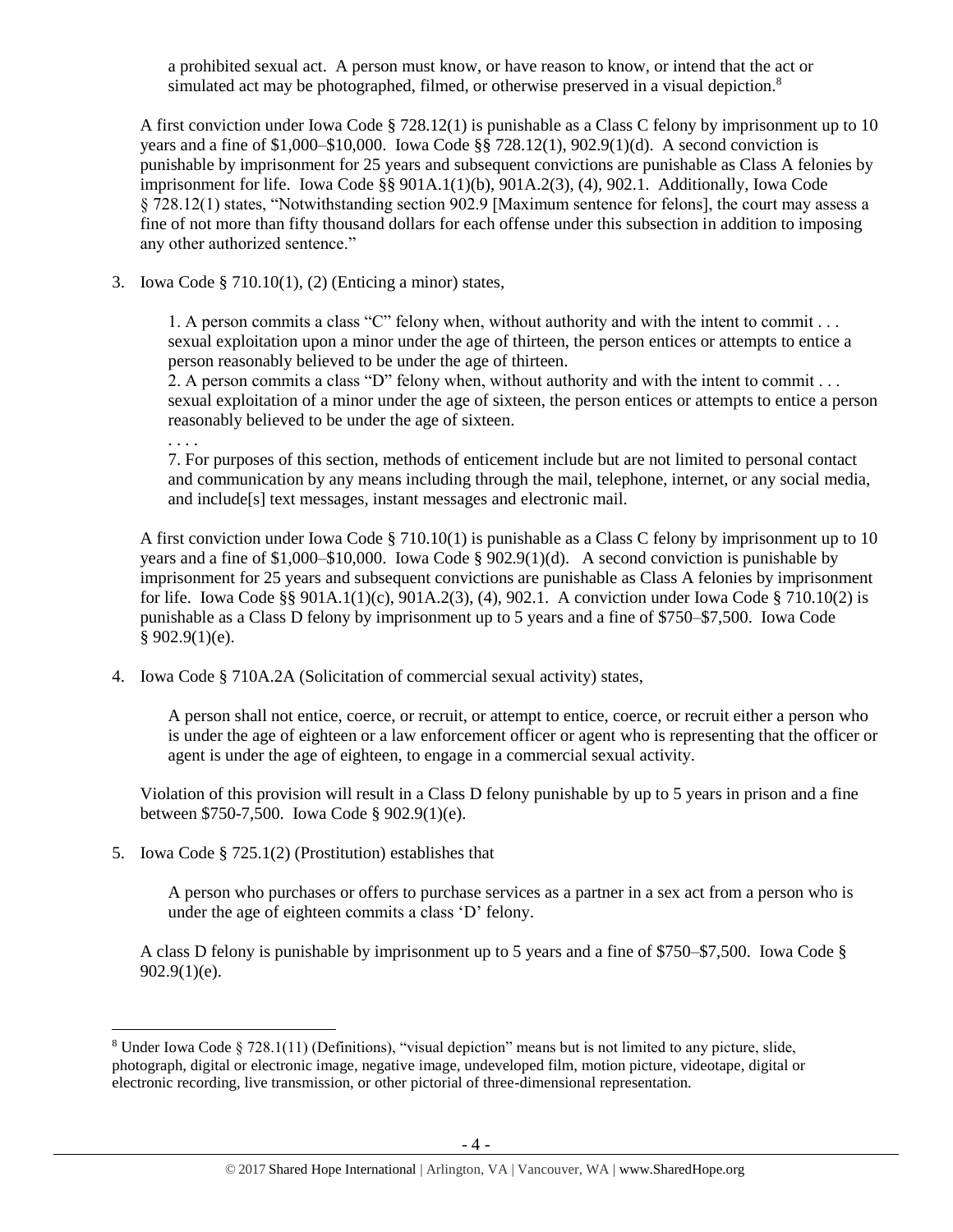6. Iowa Code § 725.2(2) (Pimping) states,

<span id="page-4-0"></span>. . . .

 $\overline{a}$ 

A person who solicits a patron for a prostitute who is under the age of eighteen, or who knowingly takes or shares in the earnings of a prostitute who is under the age of eighteen, or who knowingly furnishes a room or other place to be used for the purposes of prostitution of a prostitute who is under the age of eighteen, whether for compensation or not, commits a class 'C' felony.<sup>9</sup>

<span id="page-4-1"></span>A class "C" felony is punishable by imprisonment up to 10 years and a fine of \$1,000–\$10,000. Iowa Code §§ 728.12(1), 902.9(1)(d).

Several other sexual offenses, while not expressly commercial in nature, may also be applicable in cases involving the commercial sexual exploitation of a child. Some of those statutes are as follows:

- 1. Iowa Code § 709.2 (Sexual abuse in the first degree) states that "[a] person commits sexual abuse in the first degree when in the course of committing sexual abuse<sup>10</sup> the person causes another serious injury." A conviction under Iowa Code § 709.2 is punishable as a Class A felony by imprisonment for life or, if the offender was under 18 years of age at the time of the offense, for a minimum of 25 years. Iowa Code §§ 709.2, 902.1(1), (2)(a).
- 2. Iowa Code § 709.3(2) (Sexual abuse in the second degree), states that "[1] [a] person commits sexual abuse in the second degree when the person commits sexual abuse under any of the following circumstances . . . . The other person is under the age of twelve." Sexual abuse in the second degree is a Class B felony punishable by imprisonment up to 25 years. Iowa Code §§ 709.3, 902.9(1)(b). The conviction is punishable as a Class A felony under Iowa Code § 902.14(1) (Enhanced penalty—sexual abuse or lascivious acts with a child) by imprisonment between 25 years to life if a person has a prior conviction under this statute or a number of other statutes. Iowa Code § 902.14(1).<sup>11</sup>
- 3. Iowa Code § 709.4(2)(b), (c)(4) (Sexual abuse in the third degree) states,

A person commits sexual abuse in the third degree when the person performs a sex act under any of the following circumstances:

. . . . b. The act is between persons who are not at the time cohabiting as husband and wife and if any of the following are true:

2. The other person is twelve or thirteen years of age.

A person commits a class "A" felony if the person commits a second or subsequent offense involving any combination of the following offenses:

- a. Sexual abuse in the second degree in violation of section 709.3,
- b. Sexual abuse in the third degree in violation of section 709.4.
- c. Lascivious acts with a child in violation of section 709.8, subsection (1), paragraph "a" or "b".

<sup>9</sup> Iowa Code § 725.2 (Affirmative defense) states, "It shall be an affirmative defense to a prosecution of a person under the age of twenty-one . . . that the person was allowed, permitted, or encouraged by an adult having influence or control of the person to engage in acts prohibited . . . while the person was under the age of eighteen. <sup>10</sup> Iowa Code § 709.1(3) (Sexual abuse defined) states, "Any sex act between persons is sexual abuse by either of the persons when the act is performed with the other person in any of the following circumstances: . . . 3. Such other person is a child." Iowa Code § 702.5 states, "For purposes of Title XVI [Criminal Code], unless another age is specified, a 'child' is any person under the age of fourteen years." This definition is not applicable to chapters 709A (Contributing to juvenile delinquency), 718A, 822, 904, 913, and 914 even though they are codified in Title XVI. 11 Iowa Code § 902.14(1) states,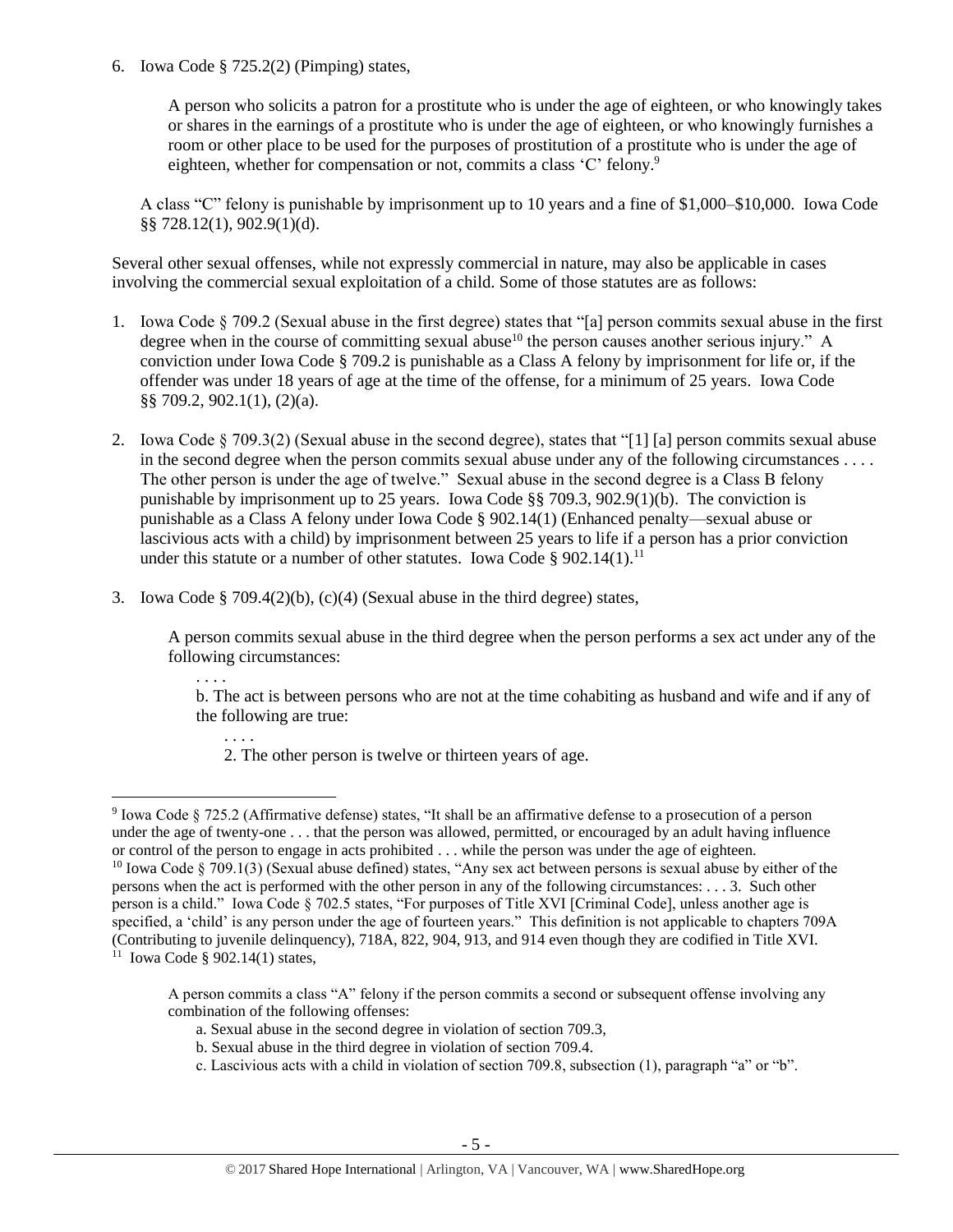- 3. The other person is fourteen or fifteen years of age and any of the following are true: (a) The person is a member of the same household as the other person.
	- (d) The person is four or more years older than the other person.

Sexual abuse in the third degree is a Class C felony punishable by imprisonment up to 10 years and a fine of \$1,000 to \$10,000. Iowa Code §§ 709.4,  $902.9(1)(d)$ . A conviction is punishable as a Class A felony, however, if a person has a prior conviction under this statute or a number of other statutes. Iowa Code  $§ 902.14(1).^{12}$ 

4. Iowa Code § 709.12 (Indecent contact with a child) states,

. . . .

1. A person eighteen years of age or older is upon conviction guilty of an aggravated misdemeanor if the person commits any of the following acts with a child, not the person's spouse, with or without the child's consent, for the purpose of arousing or satisfying the sexual desires of either of them:

a. Fondle or touch the inner thigh, groin, buttock, anus, or breast of the child.

b. Touch the clothing covering the immediate area of the inner thigh, groin, buttock, anus, or breast of the child.

c. Solicit or permit a child to fondle or touch the inner thigh, groin, buttock, anus, or breast of the person.

d. Solicit a child to engage in any act prohibited under section 709.8 [Lascivious acts with a child], subsection 1, paragraph "a", "b", or "d".

. . . .

An offender convicted of an aggravated misdemeanor may receive imprisonment up to 2 years and a fine of  $$625–$6,250. Iowa Code § 903.1(2) (Maximum sentence for misdemeanants).<sup>13</sup>$ 

5. Iowa Code § 709.8 (Lascivious acts with a child) states,

1. It is unlawful for any person sixteen years of age or older to perform any of the following acts with a child with or without the child's consent unless married to each other, for the purpose of arousing or satisfying the sexual desires of either of them:

- a. Fondle or touch the pubes or genitals of a child.
- b. Permit or cause a child to fondle or touch the person's genitals or pubes.
- c. Cause the touching of the person's genitals to any part of the body of a child.
- d. Solicit a child to engage in a sex act or solicit a person to arrange a sex act with a child.

e. Inflict pain or discomfort upon a child or permit a child to inflict pain or discomfort on the person.

. . . .

 $\overline{a}$ 

Convictions under Iowa Code § 709.8(1)(a), (b), (c) are punishable as Class C felonies by imprisonment up to 10 years and a fine of \$1,000–\$10,000, while convictions under Iowa Code § 709.8(1)(d),(e) are punishable as Class D felonies by imprisonment up to 5 years and a fine of \$750–\$7,500. Iowa Code §§ 709.8, 902.9(1)(d), (e). A conviction under Iowa Code § 709.8(1)(a), (b), (c) may be punishable as a Class A felony for prior convictions under this statute or other listed statutes. Iowa Code § 902.14(1).<sup>14</sup>

<sup>&</sup>lt;sup>12</sup> *See supra* note [11](#page-4-0) for the provisions of Iowa Code § 902.14(1).

<sup>&</sup>lt;sup>13</sup> Iowa Code § 903.1(2) (Maximum sentence for misdemeanants) further states, "When a judgment of conviction of an aggravated misdemeanor is entered against any person and the court imposes a sentence of confinement for a period of more than one year the term shall be an indeterminate term."

<sup>&</sup>lt;sup>14</sup> *See supra* note [11](#page-4-0) for the provisions of Iowa Code § 902.14(1).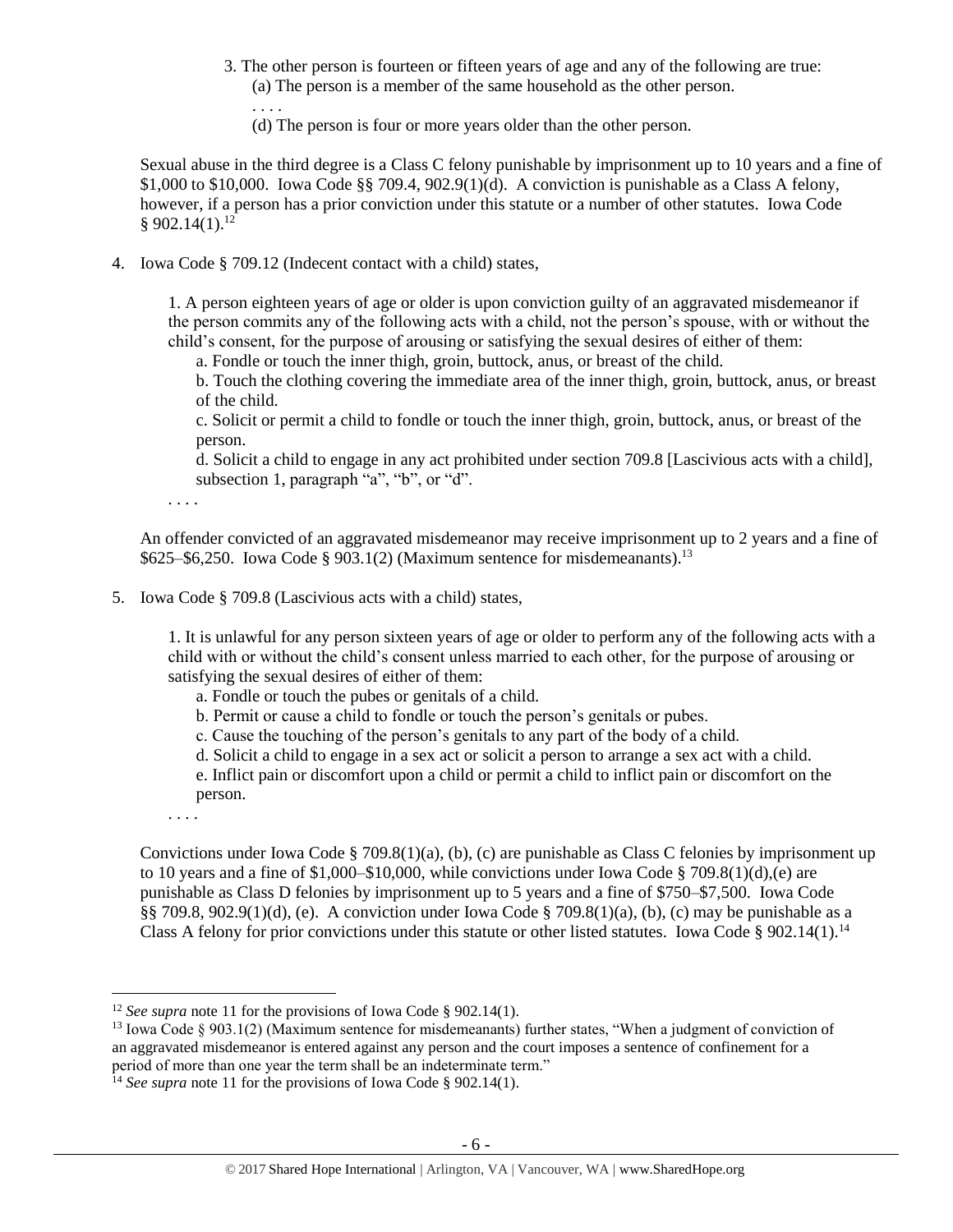6. Iowa Code § 710.10 (Enticing a minor) states,

1. A person commits a class "C" felony when, without authority and with the intent to commit sexual abuse<sup>15</sup>... upon a minor under the age of thirteen, the person entices or attempts to entice a person reasonably believed to be under the age of thirteen.

2. A person commits a class "D" felony when, without authority and with the intent to commit an illegal sex act upon . . . a minor under the age of sixteen, the person entices or attempts to entice a person reasonably believed to be under the age of sixteen.

3. A person commits a class "D" felony when, without authority and with the intent to commit an illegal act upon a minor under the age of sixteen, the person entices a person reasonably believed to be under the age of sixteen.

4. A person commits an aggravated misdemeanor when, without authority and with the intent to commit an illegal act upon a minor under the age of sixteen, the person attempts to entice a person reasonably believed to be under the age of sixteen. A person convicted under this subsection shall not be subject to the registration requirements under chapter 692A [Sex offender registry] unless the finder of fact determines that the illegal act was sexually motivated. 5. A person shall not be convicted of a violation of this section unless the person commits an overt act evidencing a purpose to entice.

. . . .

7. For purposes of this section, methods of enticement include but are not limited to personal contact and communication by any means including through the mail, telephone, internet, or any social media, and include[s] text messages, instant messages and electronic mail.

Class D felonies are punishable by imprisonment up to 5 years and a fine of \$750–\$7,500, while offenders convicted of an aggravated misdemeanor may receive imprisonment up to 2 years and a fine of \$625– \$6,250. Iowa Code §§ 902.9(1)(e), 903.1(2).

## *1.3 Prostitution statutes refer to the sex trafficking statute to identify the intersection of prostitution with trafficking victimization.*

While Iowa Code § 725.1 (Prostitution) does not refer to the human trafficking law when a minor is engaged in prostitution, an affirmative defense to prostitution and other charges is provided in the human trafficking chapter. Iowa Code § 710A.3 (Affirmative defense) states,

It shall be an affirmative defense, in addition to any other affirmative defenses for which the victim might be eligible, to a prosecution for a criminal violation directly related to the defendant's status as a victim of a crime that is a violation of section 710A.2 [Human trafficking], that the defendant committed the violation under compulsion by another's threat of serious injury, provided that the defendant reasonably believed that such injury was imminent.

*1.4 The state racketeering or gang crimes statute includes sex trafficking or commercial sexual exploitation of children (CSEC) offenses as predicate acts allowing the statute to be used to prosecute child sex trafficking crimes.* 

Iowa Code § 706A.2 (Violations) criminalizes engaging in "specified unlawful activity". Iowa Code § 706A.2 states in part,

<sup>&</sup>lt;sup>15</sup> *See supra* note [10](#page-4-1) for the definition of "sexual abuse."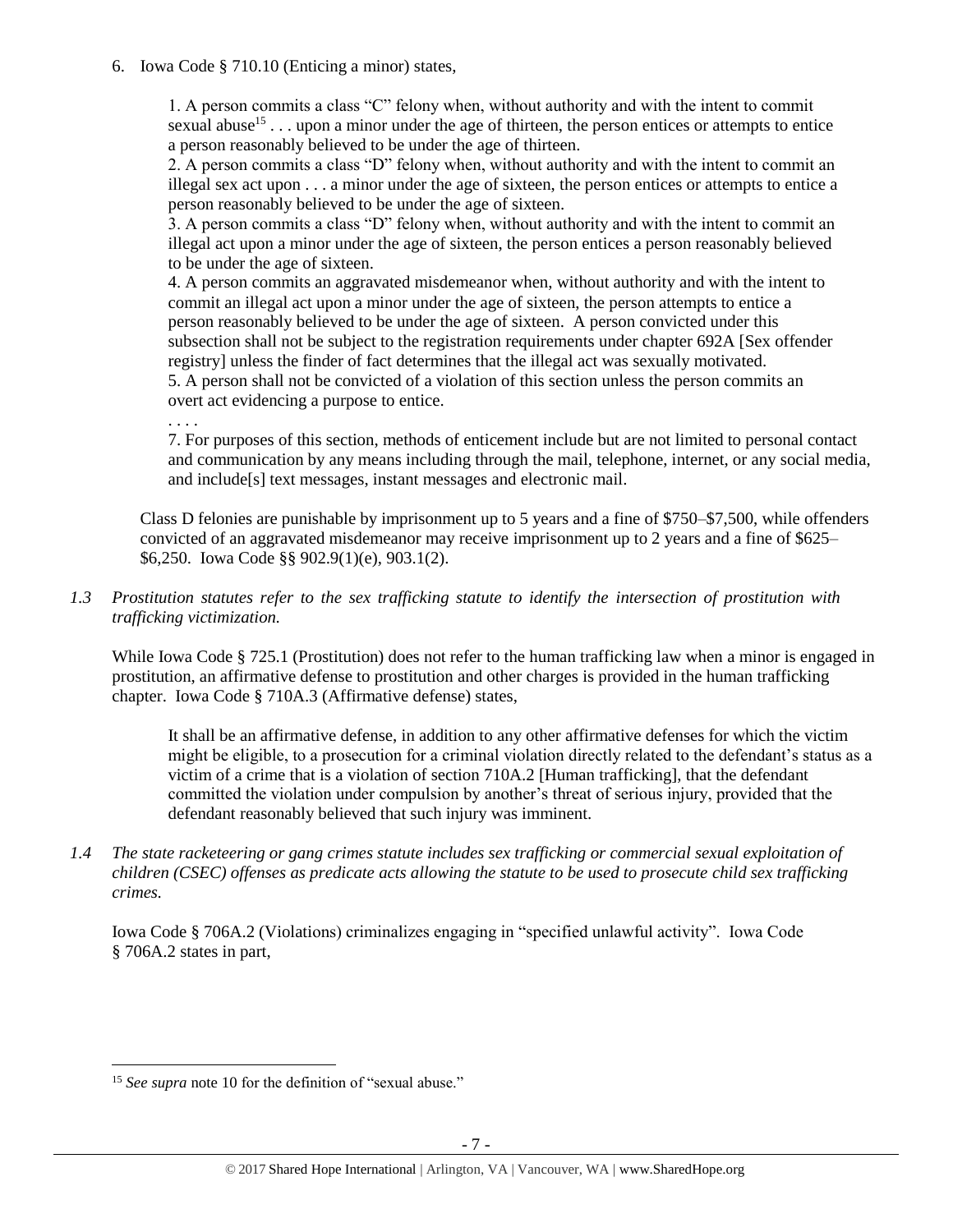1. Specified unlawful activity influenced enterprises.<sup>16</sup>

a. It is unlawful for any person who has knowingly received any proceeds<sup>17</sup> of specified unlawful activity to use or invest, directly or indirectly, any part of such proceeds in the acquisition of any interest in any enterprise or any real property, or in the establishment or operation of any enterprise. b. It is unlawful for any person to knowingly acquire or maintain, directly or indirectly, any interest in or control of any enterprise or real property through specified unlawful activity.

c. It is unlawful for any person to knowingly conduct the affairs of any enterprise through specified unlawful activity or to knowingly participate, directly or indirectly, in any enterprise that the person knows is being conducted through specified unlawful activity.

d. It is unlawful for any person to conspire or attempt to violate or to solicit or facilitate the violations of the provisions of paragraph "a", "b", or "c".

. . . .

4. Acts of specified unlawful activity. It is unlawful for a person to commit specified unlawful activity as defined in section 706A.1.

. . . .

Iowa Code § 706A.1(5) (Definitions) defines "specified unlawful activity" as "any act, including any preparatory or completed offense, committed for financial gain on a continuing basis, that is punishable as an indictable offense under the laws of the state in which it occurred and under the laws of this state." Iowa Code § 710A.2 (Human trafficking) and Iowa's CSEC laws fall within the definition of specified unlawful activity, as each is punishable by imprisonment of more than 1 year. Prostitution and other misdemeanors are unlikely to fall under this category because, under Iowa law, misdemeanors are not indictable offenses. Iowa Code § 725.1 (Prostitution).

Convictions under Iowa Code § 706A.2(1) and (4) are punishable as Class B felonies by imprisonment up to 25 years. Iowa Code §§ 706A.4, 902.9(1)(b). Additionally, pursuant to Iowa Code § 706A.3 (Civil remedies– actions), "The prosecuting attorney . . . may institute civil proceedings against any person in district court seeking relief from conduct constituting a violation of this chapter or to prevent, restrain, or remedy such violation." Subsection (3) states, in part:

If the plaintiff in such a proceeding proves the alleged violation by a preponderance of the evidence, the district court, after making due provision for the rights of innocent persons, shall grant relief by entering any appropriate order or judgment, including any of the following:

a. Ordering any defendant to divest the defendant of any interest in any enterprise, or in any real property.

. . . .

 $\overline{a}$ 

d. Ordering the payment of all reasonable costs and expenses of the investigation and prosecution of any violation, civil or criminal, including reasonable attorney fees in the trial and appellate courts. Such payments received by the state, by judgment, settlement, or otherwise, shall be considered forfeited property and disposed of pursuant to section 809A.17.

e. Ordering the forfeiture of any property subject to forfeiture under chapter 809A, pursuant to the provisions and procedures of that chapter.

Additionally, Iowa Code § 706A.3(12) states,

<sup>&</sup>lt;sup>16</sup> Iowa Code § 706A.1(2) defines a "enterprise" as "any sole proprietorship, partnership, corporation, trust, or other legal entity, or any unchartered union, association, or group of persons associated in fact although not a legal entity, and includes unlawful as well as lawful enterprises."

 $17$  Iowa Code § 706A.1(3) defines "proceeds" as "property acquired or derived directly or indirectly from, produced through, realized through, or caused by an act or omission and includes any property of any kind."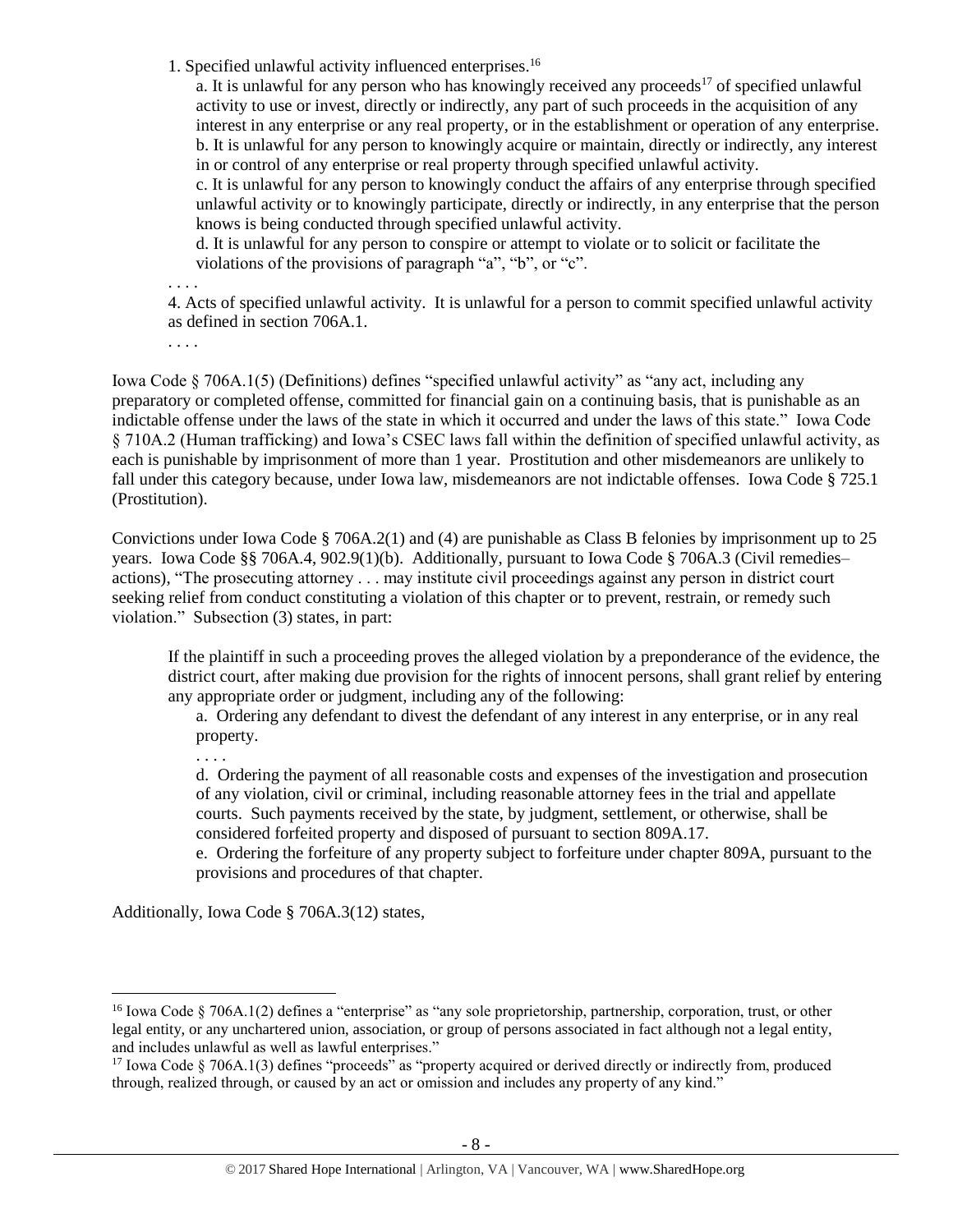The attorney general may bring a civil action as *parens patriae* on behalf of the general economy, resources, and welfare of this state, and shall recover threefold the proceeds acquired, maintained, produced, or realized by or on behalf of the defendant by reason of a violation of this chapter, plus the costs and expenses of the investigation and prosecution of the action, including reasonable attorney fees in the trial and appellate courts.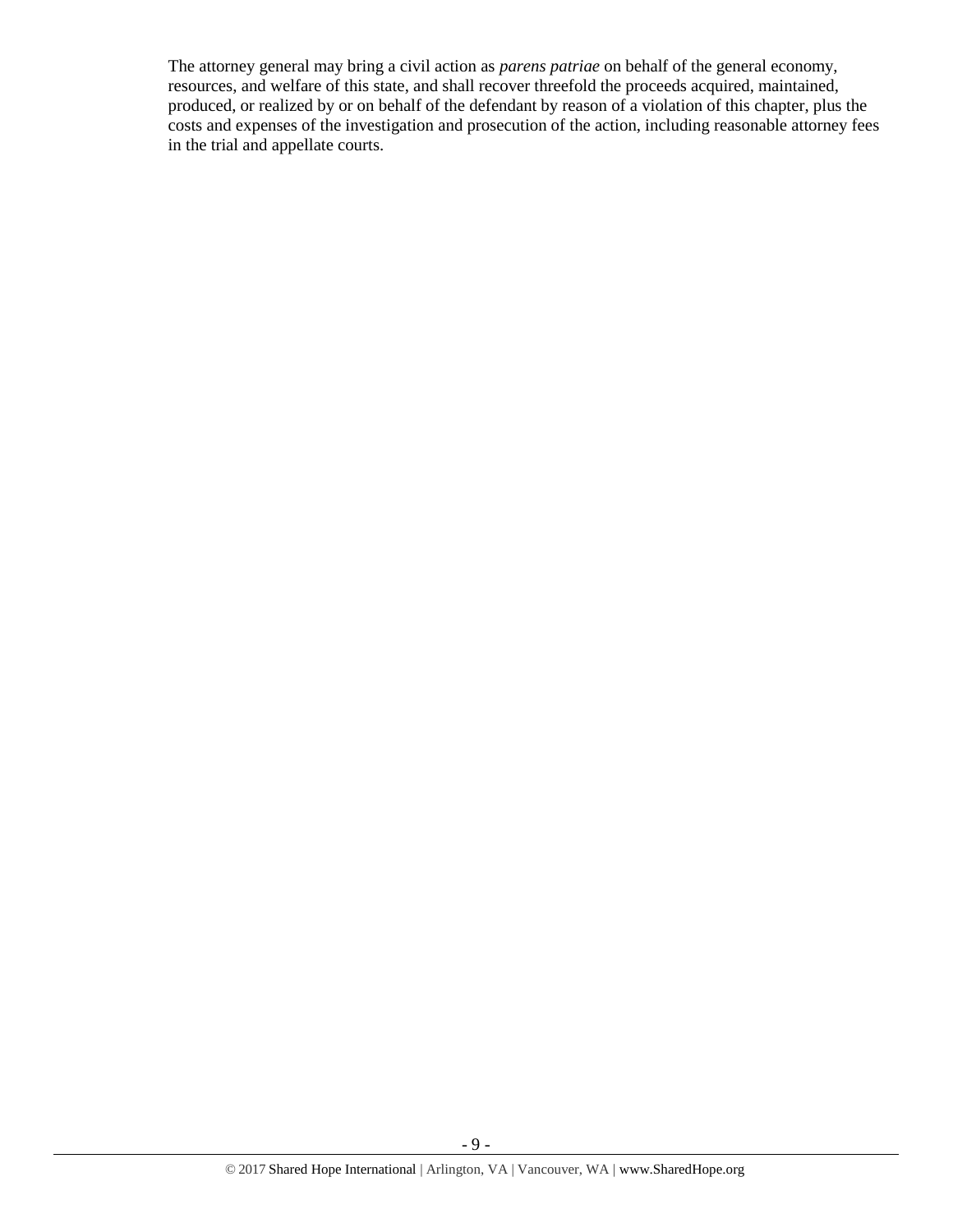#### **FRAMEWORK ISSUE 2: CRIMINAL PROVISIONS FOR DEMAND**

## *Legal Components:*

- *2.1 The state sex trafficking law can be applied to buyers of commercial sex acts with a minor.*
- *2.2 Buyers of commercial sex acts with a minor can be prosecuted under commercial sexual exploitation of children (CSEC) laws.*
- *2.3 Solicitation laws differentiate buying sex acts with an adult and buying sex acts with a minor under 18.*
- *2.4 Penalties for buyers of commercial sex acts with minors are as high as federal penalties.*
- *2.5 Using the Internet or electronic communications to lure, entice, or purchase, or attempt to lure, entice, or purchase commercial sex acts with a minor is a separate crime or results in an enhanced penalty for buyers.*
- *2.6 No age mistake defense is permitted for a buyer of commercial sex acts with any minor under 18.*
- *2.7 Base penalties for buying sex acts with a minor under 18 are sufficiently high and not reduced for older minors.*
- *2.8 Financial penalties for buyers of commercial sex acts with minors are sufficiently high to make it difficult for buyers to hide the crime.*
- *2.9 Buying and possessing images of child sexual exploitation carries penalties as high as similar federal offenses.*

\_\_\_\_\_\_\_\_\_\_\_\_\_\_\_\_\_\_\_\_\_\_\_\_\_\_\_\_\_\_\_\_\_\_\_\_\_\_\_\_\_\_\_\_\_\_\_\_\_\_\_\_\_\_\_\_\_\_\_\_\_\_\_\_\_\_\_\_\_\_\_\_\_\_\_\_\_\_\_\_\_\_\_\_\_\_\_\_\_\_\_\_\_\_

*2.10 Convicted buyers of commercial sex acts with minors are required to register as sex offenders.* 

# *Legal Analysis:*

*2.1 The state sex trafficking law can be applied to buyers of commercial sex acts with a minor.*

Pursuant to provisions within Iowa's core sex trafficking statute, Iowa Code § 710A, the offense of human trafficking contains language that is applicable to buyers who purchase sex with minors in some situations. Iowa Code § 710A.1(4)(b) (Definitions) provides that the crime of human trafficking includes, "[k]nowingly purchasing or attempting to purchase services involving commercial sexual activity from a victim or another person engaged in human trafficking." Additionally, Iowa Code § 710A.2(4) (Human trafficking) states, "A person who knowingly engages in human trafficking by soliciting services or benefiting from the services of a victim is guilty of a Class 'D' felony, except that if the victim is under the age of eighteen, the person is guilty of a class 'C' felony."

While the definition of "commercial sexual activity" under Iowa Code § 710A.1(1) (Definitions) is broad enough to include the conduct of buying sex with a minor, the definition of "services" under Iowa Code § 710A.1(10) appears to limit buyer-applicability under the trafficking law. Pursuant to the Iowa Code §§ 710A.1(4)(b), 710A.2(4), buyers are offenders of human trafficking when they "purchase or attempt to purchase services involving commercial sexual activity" or when the buyer "solicits services . . . from a victim," respectively. However, the definition of "services" under both statutes requires "an ongoing relationship" and the performance of "activities under the supervision of or for the benefit of the actor, including commercial sexual activity . . . ." Iowa Code § 710A.1(10). Thus, for buyers to commit the offense of human trafficking, they must "purchase or attempt to purchase services involving commercial sexual activity . . ." as part of an ongoing relationship with a child who is under the control of a third party or trafficker. Iowa Code §§ 710A.1(1); 710A.1(10).

2.1.1 Recommendation: Amend both Iowa Code § 710A.1(4)(b) (Definitions) and § 710A.2(4) (Human trafficking) to clarify that the conduct of all buyers of sex with children is included as a human trafficking violation under Iowa Code § 710A, regardless of the length of the relationship between the buyer and the victim.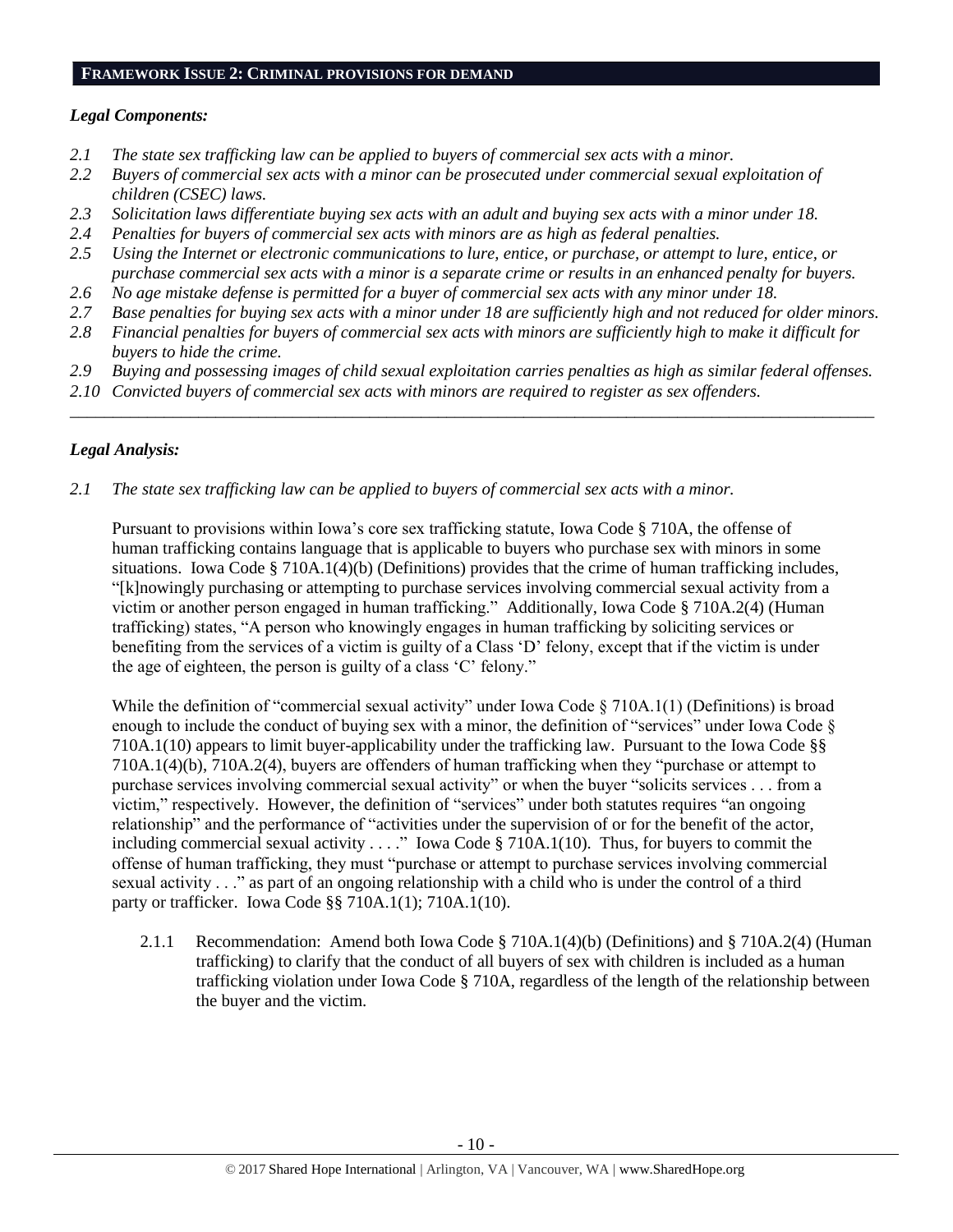*2.2 Buyers of commercial sex acts with a minor can be prosecuted under commercial sexual exploitation of children (CSEC) laws.*

Iowa's CSEC laws apply to buyers who purchase sex acts with a minor. Included under the state's human trafficking chapter, Iowa Code § 710A.2A (Solicitation of commercial sexual activity) states that "a person shall not entice, coerce, or recruit, or attempt to entice, coerce, or recruit either a person who is under the age of eighteen or a law enforcement officer or agent who is representing that the officer or agent is under the age of eighteen, to engage in a commercial sexual activity. A person who violates this section commits a class "'D' felon[y]" punishable by up to 5 years in prison and a fine between \$750-7,500. Iowa Code § 902.9(1)(e) (Maximum sentence for felons).

Iowa Code § 725.1(b) (Prostitution) establishes that "a person who purchases or offers to purchase services as a partner in a sex act from a person who is under the age of eighteen commits a class "D" felony. A class D felony is punishable by imprisonment up to 5 years and a fine of \$750–\$7,500. Iowa Code § 902.9(1)(e).

Additionally, several sexual offenses could be used to prosecute certain buyers of commercial sex acts with a minor, but these offenses do not specifically criminalize the purchase of sex acts with a child.<sup>18</sup>

## *2.3 Solicitation laws differentiate buying sex acts with an adult and buying sex acts with a minor under 18.*

Iowa's solicitation law, Iowa Code § 725.1 (Prostitution), distinguishes between buying sex acts with an adult and buying sex with a minor. A conviction under Iowa Code  $\S$  725.1(2)(a) is an aggravated misdemeanor when the offense involves an adult and is punishable by imprisonment up to 2 years and a fine of \$625–\$6,250. However, Iowa Code § 725.1(2)(b) heightens the penalty to a Class D felony when "a person . . . purchases or offers to purchase services as a partner in a sex act from a person who is under the age of eighteen." Iowa Code §§ 903.1(2), 725.1(2)(b), 902.9(1)(e).

Additionally, a person, under Iowa Code § 710A.2A (Solicitation of commercial sexual activity), is prohibited from "enticing, coercing, or recruiting, or attempting to entice, coerce, or recruit either a person who is under the age of eighteen or a law enforcement officer or agent who is representing that the officer or agent is under the age of eighteen, to engage in a commercial sexual activity."

*2.4 Penalties for buyers of commercial sex acts with minors are as high as federal penalties.*

 $\overline{a}$ 

Buyers convicted under Iowa Code § 710A.2 (Human trafficking) face enhanced penalties if the victim of the offense is a minor. Iowa Code § 710A.2 states,

1. A person who knowingly engages in human trafficking is guilty of a class "D" felony, except that if the victim is under the age of eighteen, the person is guilty of a class "C" felony.

2. A person who knowingly engages in human trafficking by causing or threatening to cause serious physical injury to another person is guilty of a class "C" felony, except that if the victim is under the age of eighteen, the person is guilty of a class "B" felony.

3. A person who knowingly engages in human trafficking by physically restraining or threatening to physically restrain another person is guilty of a class "D" felony, except that if the victim is under the age of eighteen, the person is guilty of a class "C" felony.

4. A person who knowingly engages in human trafficking by soliciting services or benefiting from the services of a victim is guilty of a class "D" felony, except that if the victim is under the age of eighteen, the person is guilty of a class "C" felony.

5. A person who knowingly engages in human trafficking by abusing or threatening to abuse the law or legal process is guilty of a class "D" felony, except that if the victim is under the age of eighteen, the

<sup>&</sup>lt;sup>18</sup> *See supra* Component 1.2 for a full description of the sexual offenses laws that may be used to prosecute buyers.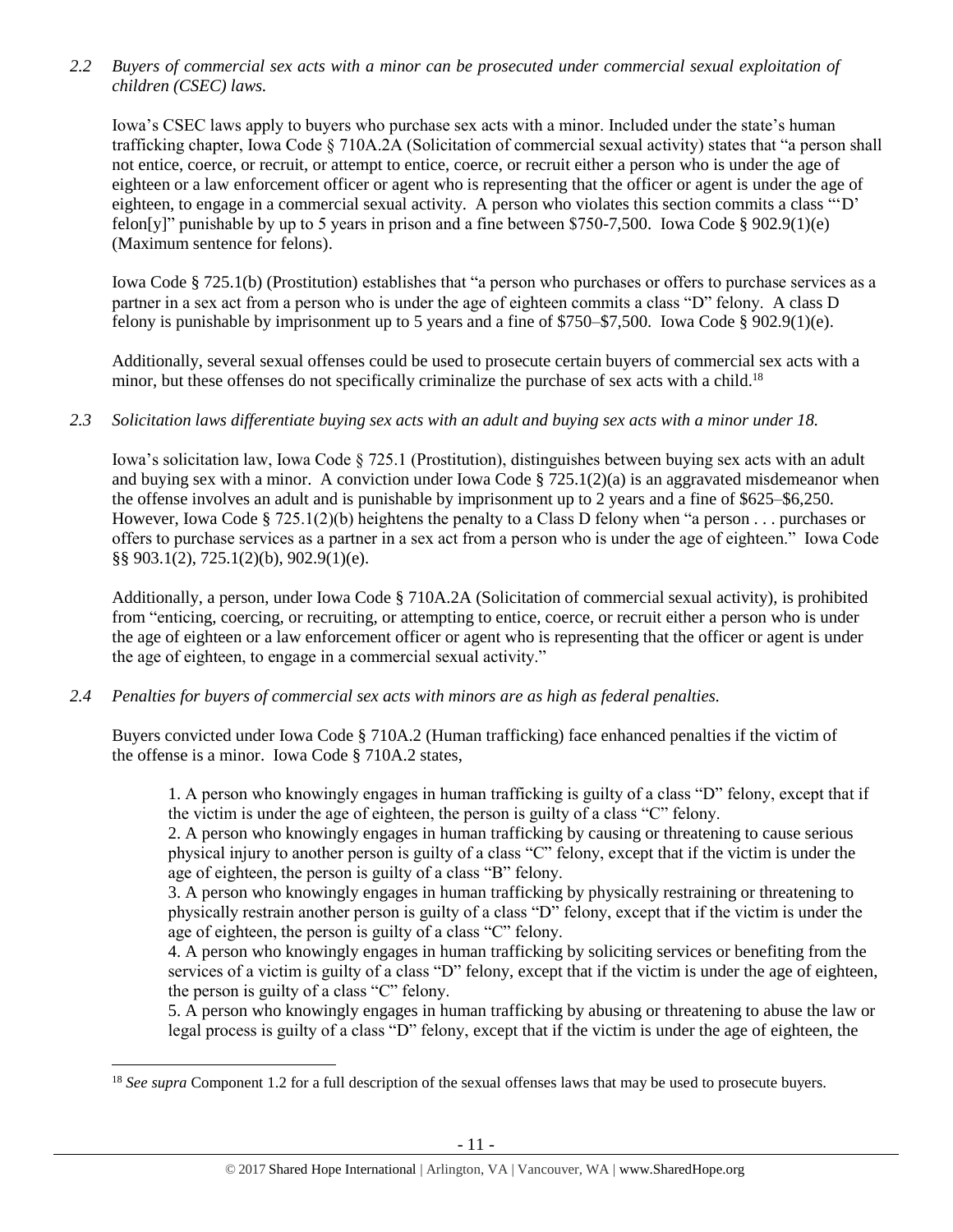person is guilty of a class "C" felony.

6. A person who knowingly engages in human trafficking by knowingly destroying, concealing, removing, confiscating, or possessing any actual or purported passport or other immigration document, or any other actual or purported government identification document of a victim is guilty of a class "D" felony, except that if that other person is under the age of eighteen, the person is guilty of a class "C" felony.

. . . .

Class B, C, and D felonies are punishable as follows: Class B felonies are punishable by imprisonment up to 25 years, Class C felonies by imprisonment up to 10 years and a fine of \$1,000–\$10,000,<sup>19</sup> and Class D felonies by imprisonment up to 5 years and a fine of  $\frac{$750 - $7,500}{50}$ . Iowa Code § 902.9(1)(b), (d), (e) (Maximum sentence for felons). A habitual felon may receive imprisonment up to 15 years.<sup>20</sup> Iowa Code § 902.9(1)(c). In addition to fines imposed for an offense under Iowa Code § 710A.2, Iowa Code § 911.2A (Human trafficking victim surcharge) requires a convicted buyer to pay a human trafficking victim surcharge of \$1,000 to be deposited in the human trafficking victim fund.

Buyers also face penalties under Iowa Code § 710A.2A (Solicitation of commercial sexual activity) and § 725.1 (Prostitution) which are both Class D felonies punishable by up to 5 years in prison and a fine between \$750- 7,500. Iowa Code § 902.9(1)(e).

Buyers convicted under the sex offense of Iowa Code § 710.10(1), (2) (Enticing a minor) will be guilty of a Class C or D felony, depending on what provision is violated. A violation of Iowa Code § 710A.2A results in a Class D felony, which is punishable by imprisonment up to 5 years and a fine of \$750–\$7,500. Iowa Code § 902.9(1)(e). A Class C felony is punishable by imprisonment up to 10 years and a fine of \$1,000–\$10,000. Iowa Code § 902.9(1)(d). A second conviction under Iowa Code § 710.10(1) is punishable by imprisonment for 25 years and subsequent convictions are punishable as Class A felonies by imprisonment for life. Iowa Code §§ 901A.1(1)(c), 901A.2(3), (4), 902.1.

<span id="page-11-0"></span>In comparison, if the victim is under the age of 14, a conviction under the Trafficking Victims Protection Act  $(TVPA)^{21}$  for child sex trafficking is punishable by 15 years to life imprisonment and a fine not to exceed \$250,000. 18 U.S.C. §§ 1591(b)(1),  $3559(a)(1)$ ,  $3571(b)(3)$ . If the victim is between the ages of 14–17, a conviction is punishable by 10 years to life imprisonment and a fine not to exceed \$250,000. 18 U.S.C. §§ 1591(b)(2), 3559(a)(1), 3571(b)(3). A conviction is punishable by mandatory life imprisonment, however, if the buyer has a prior conviction for a federal sex offense<sup>22</sup> against a minor.

 $\overline{a}$ 

<sup>21</sup> Trafficking Victims Protection Act (TVPA) of 2000, Pub. L. No. 106-386, 114 Stat. 1464, 1466 (codified in scattered sections of 18 and 22 U.S.C.).

<sup>&</sup>lt;sup>19</sup> Iowa Code § 911.1(1) states in part, "When a court imposes a fine or forfeiture for a violation of state law, or a city or county ordinance, except an ordinance regulating the parking of motor vehicles, the court or the clerk of the district court shall assess an additional penalty in the form of a criminal penalty surcharge equal to thirty-five percent of the fine or forfeiture imposed."

<sup>20</sup> *See supra* note *[5](#page-1-0)*.

<sup>&</sup>lt;sup>22</sup> Pursuant to 18 U.S.C. § 3559(e)(2), "federal sex offense" is defined as

<span id="page-11-1"></span>an offense under section 1591 [18 USCS § 1591] (relating to sex trafficking of children), 2241 [18 USCS § 2241] (relating to aggravated sexual abuse), 2242 [18 USCS § 2242] (relating to sexual abuse),  $2244(a)(1)$  [18 USCS §  $2244(a)(1)$ ] (relating to abusive sexual contact),  $2245$  [18 USCS § 2245] (relating to sexual abuse resulting in death), 2251 [18 USCS § 2251] (relating to sexual exploitation of children), 2251A [18 USCS § 2251A] (relating to selling or buying of children), 2422(b) [18 USCS § 2422(b)] (relating to coercion and enticement of a minor into prostitution), or 2423(a) [18 USCS § 2423(a)] (relating to transportation of minors).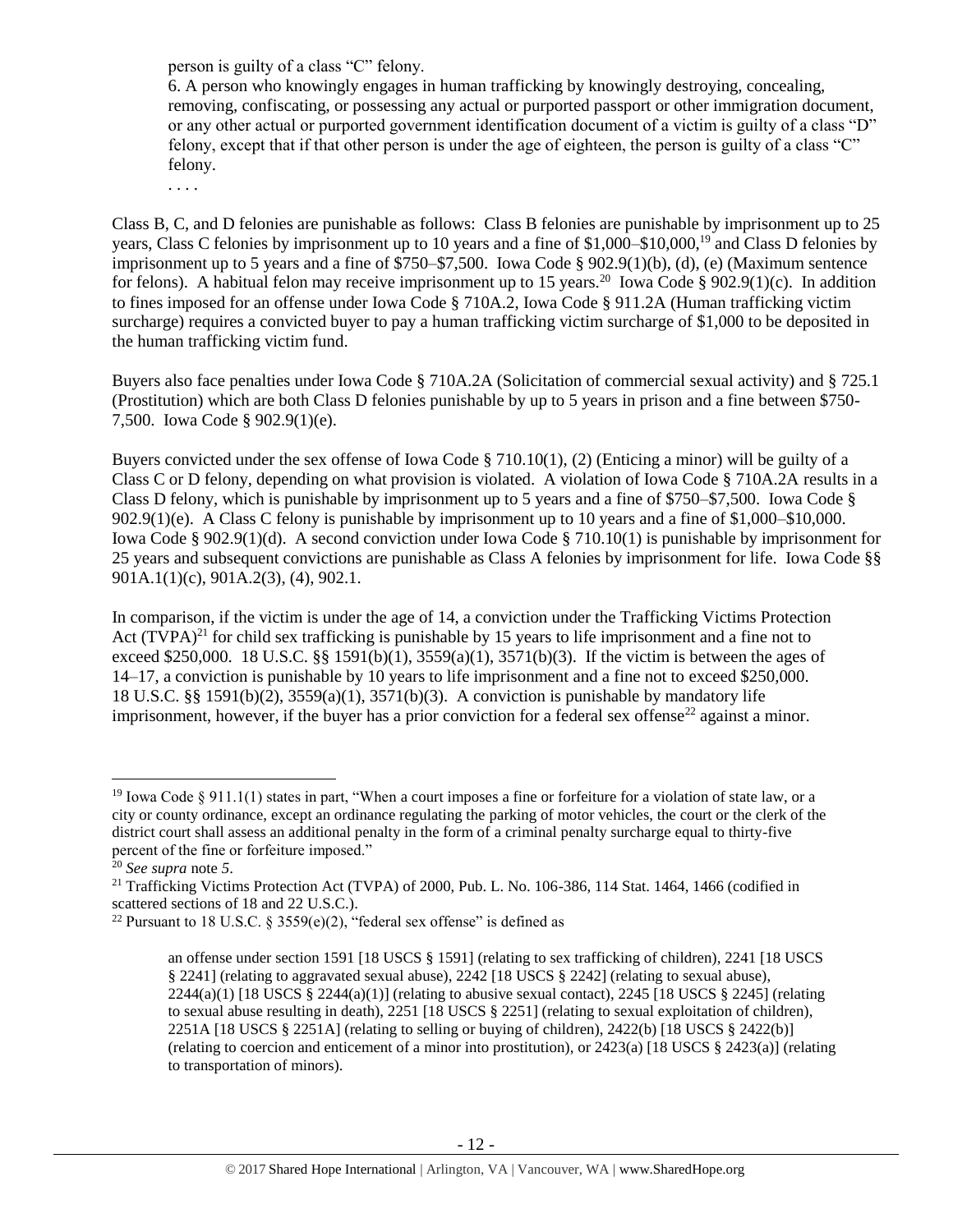18 U.S.C. § 3559(e)(1). To the extent buyers can be prosecuted under other federal CSEC laws,<sup>23</sup> a conviction is punishable by penalties ranging from a fine not to exceed \$250,000 to life imprisonment and a fine not to exceed \$250,000.<sup>24</sup>

*2.5 Using the Internet or electronic communications to lure, entice, or purchase, or attempt to lure, entice, or purchase commercial sex acts with a minor is a separate crime or results in an enhanced penalty for buyers.*

Iowa Code § 710.10 (Enticing a minor), although not expressly applicable to buyers of commercial sex, specifically criminalizes use of the Internet or other electronic communication to commit certain sex offenses and may be used to penalize buyers who attempt to entice or purchase commercial sex acts with a minor under 16 years of age via the Internet or electronic communication.<sup>25</sup> Iowa Code § 710.10(7) defines "enticement" to include "personal contact and communication by any means including through the mail, telephone, internet, or any social media, and include[s] text messages, instant messages and electronic mail."<sup>26</sup>

<span id="page-12-0"></span>Buyers who "entice a person reasonably believed to be under the age of thirteen" in violation of Iowa Code § 710.10(1) (Enticing a minor), are guilty of a Class C felony punishable by imprisonment up to 10 years and a fine of \$1,000–\$10,000. Iowa Code §§ 710.10(1), 902.9(1)(4d). A second conviction is punishable by imprisonment for 25 years and subsequent convictions are punishable as Class A felonies by imprisonment for life. Iowa Code §§ 901A.1(1)(c), 901A.2(3), (4), 902.1. Buyers who violate Iowa Code § 710.10(2) will be guilty of a Class D felony punishable by imprisonment up to 5 years and a fine of \$750–\$7,500. Iowa Code §§ 710.10(2), 902.9(1)(e).

*2.6 No age mistake defense is permitted for a buyer of commercial sex acts with any minor under 18.*

Iowa Code § 710A.2(8) (Human trafficking) states, "[a] person's ignorance of the age of the victim or a belief that the victim was older is no defense to a violation of this section." However, Iowa Code § 710A.2A (Solicitation of commercial sexual activity) is silent regarding the availability of such a defense. Iowa Code § 725.1 (Prostitution) is age-neutral, making the mistake of age defense inapplicable.

2.6.1 Recommendation: Amend Iowa Code § 710A.2A (Solicitation of commercial sexual activity) to specifically prohibit an age mistake defense for a buyer of commercial sex acts with any minor under 18.

<sup>23</sup> 18 U.S.C. §§ 2251A(b) (Selling or buying of children), 2251(a) (Sexual exploitation of children), 2423(a) (Transportation of a minor with intent for minor to engage in criminal sexual activity), 2422(a) (Coercion and enticement), 2252(a)(2), (a)(4) (Certain activities relating to material involving the sexual exploitation of minors).

<sup>&</sup>lt;sup>24</sup> 18 U.S.C. §§ 2251A(b) (conviction punishable by imprisonment for 30 years to life and a fine), 2251(e) (conviction punishable by imprisonment for 15–30 years and a fine), 2423(a) (conviction punishable by imprisonment for 10 years to life and a fine), 2422(a) (conviction punishable by a fine, imprisonment up to 20 years, or both), 2252(b) (stating that a conviction under subsection (a)(2) is punishable by imprisonment for  $5-20$  years and a fine, while a conviction under subsection (a)(4) is punishable by imprisonment up to 10 years, a fine, or both); *see also* 18 U.S.C. §§ 3559(a)(1) (classifying all of the above listed offenses as felonies), 3571(b)(3) (providing a fine up to \$250,000 for any felony conviction).

<sup>&</sup>lt;sup>25</sup> *See supra* Component 1.2 for the relevant provisions of Iowa Code § 710.10.

<sup>&</sup>lt;sup>26</sup> Iowa Code § 710.10(6) also provides, "For purposes of determining jurisdiction under section 803.1, an offense is considered committed in this state if the communication to entice or attempt to entice a person believed to be a minor who is present in this state originates from another state, or the communication to entice or attempt to entice a person believed to be a minor is sent from this state."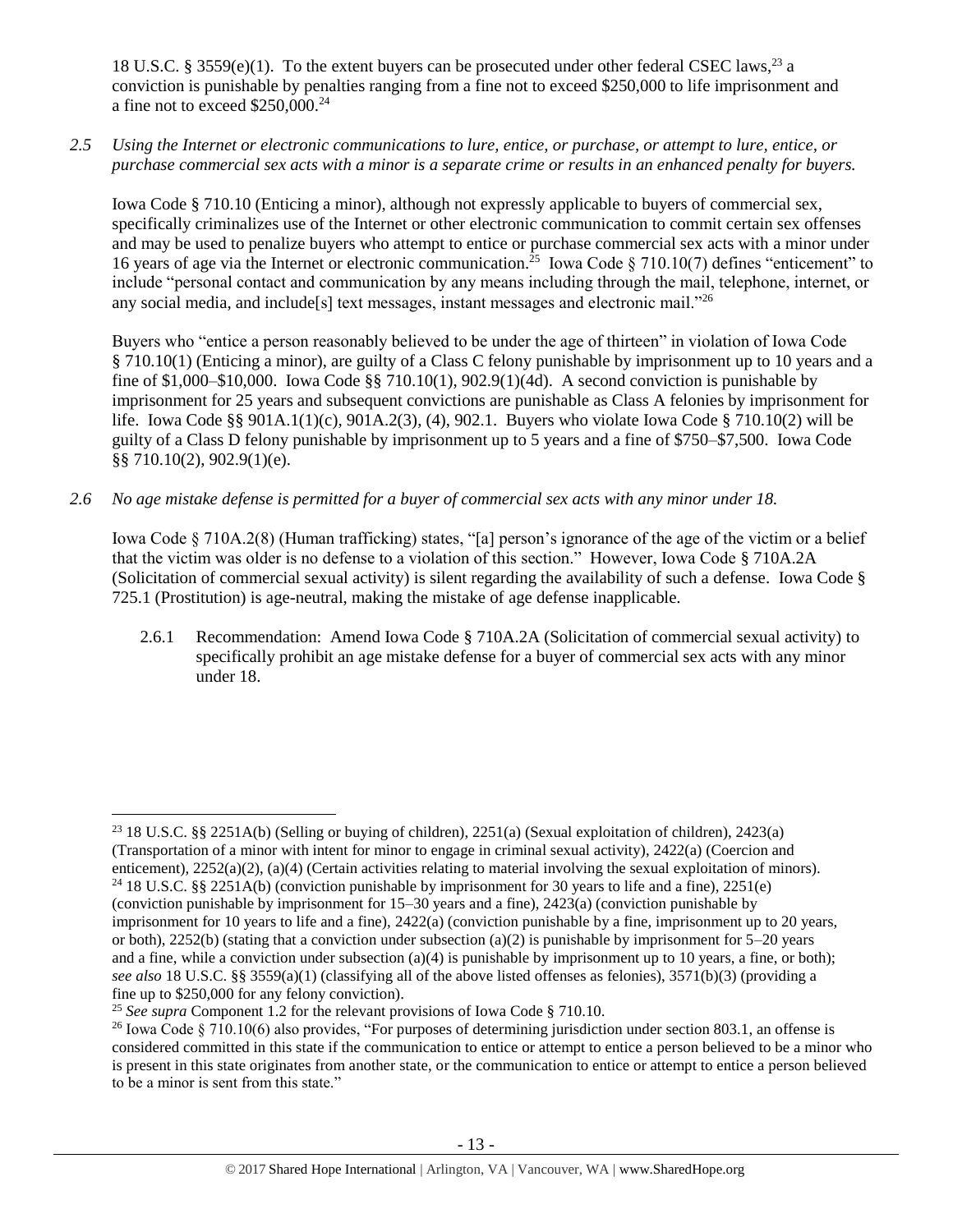*2.7 Base penalties for buying sex acts with a minor under 18 are sufficiently high and not reduced for older minors.*

Iowa's buyer-applicable trafficking and CSEC offenses do not stagger penalties based on a minor's age, and penalties under the trafficking law are sufficiently high. A conviction under Iowa Code § 710A.2 (Human trafficking) is generally punishable as a Class C felony by imprisonment up to 10 years. Iowa Code §§ 710A.2(1), 902.9(1)(d). Convictions under Iowa Code § 710A.2A (Solicitation of commercial sexual activity) and § 725.1(b) (Prostitution) are punishable as Class D felonies by up to 5 years in prison. Iowa Code § 902.9(1)(e).

## *2.8 Financial penalties for buyers of commercial sex acts with minors are sufficiently high to make it difficult for buyers to hide the crime.*

Buyers convicted under Iowa Code § 710A.2 (Human trafficking), face fines ranging from \$750 to \$10,000. Iowa Code § 902.9(1)(b), (d), (e) (Maximum sentence for felons). Buyers convicted under Iowa Code § 710.10(1), (2) (Enticing a minor) will be guilty of a Class C or D felony, depending on what provision is violated. A conviction under Iowa Code § 725.1(2)(b) (Prostitution) also carries a Class D felony. A Class D felony is punishable by imprisonment up to 5 years and a fine of \$750–\$7,500. Iowa Code § 902.9(1)(e). A Class C felony is punishable by imprisonment up to 10 years and a fine of \$1,000–\$10,000. Iowa Code § 902.9(1)(d). A second conviction is punishable by imprisonment for 25 years and subsequent convictions are punishable as Class A felonies by imprisonment for life. Iowa Code §§ 901A.1(1)(c), 901A.2(3), (4), 902.1. If convicted under Iowa Code § 710A.2A (Solicitation of commercial sexual activity), a buyer would face a Class D felony, which is punishable by imprisonment up to 5 years and a fine of \$750–\$7,500. Iowa Code § 902.9(1)(e). Iowa Code § 911.2A (Human trafficking victim surcharge) establishes a human trafficking victim surcharge of \$1,000 in addition to the maximum fines for prostitution, pandering, and human trafficking offenses.

Under Iowa's "Forfeiture Reform Act," Chapter 809A, certain types of offenses must give rise to forfeiture where authorized, including, pursuant to Iowa Code § 809A.3(1), (Conduct giving rise to forfeiture),

a. An act or omission which is a public offense and which is a serious or aggravated misdemeanor or felony.

b. An act or omission occurring outside of this state, that would be punishable by confinement of one year or more in the place of occurrence and would be a serious or aggravated misdemeanor or felony if the act or omission occurred in this state.

c. An act or omission committed in furtherance of any act or omission described in paragraph "a", which is a serious or aggravated misdemeanor or felony, including any inchoate or preparatory offense. . . . .

The following types of property are subject to forfeiture under Iowa Code § 809A.4 (Property subject to forfeiture),

# . . . .

2. a. All property . . . including the whole of any lot or tract of land and any appurtenances or improvements to real property, including homesteads that are otherwise exempt from judicial sale pursuant to section 561.16, that is either:

(1) Furnished or intended to be furnished by a person in an exchange that constitutes conduct giving rise to forfeiture.

(2) Used or intended to be used in any manner or part to facilitate<sup>27</sup> conduct giving rise to forfeiture.

 $\overline{a}$ <sup>27</sup> Iowa Code § 809A.4(7) (Property subject to forfeiture) states, "As used in this section, 'facilitate' means to have a substantial connection between the property and the conduct giving rise to forfeiture."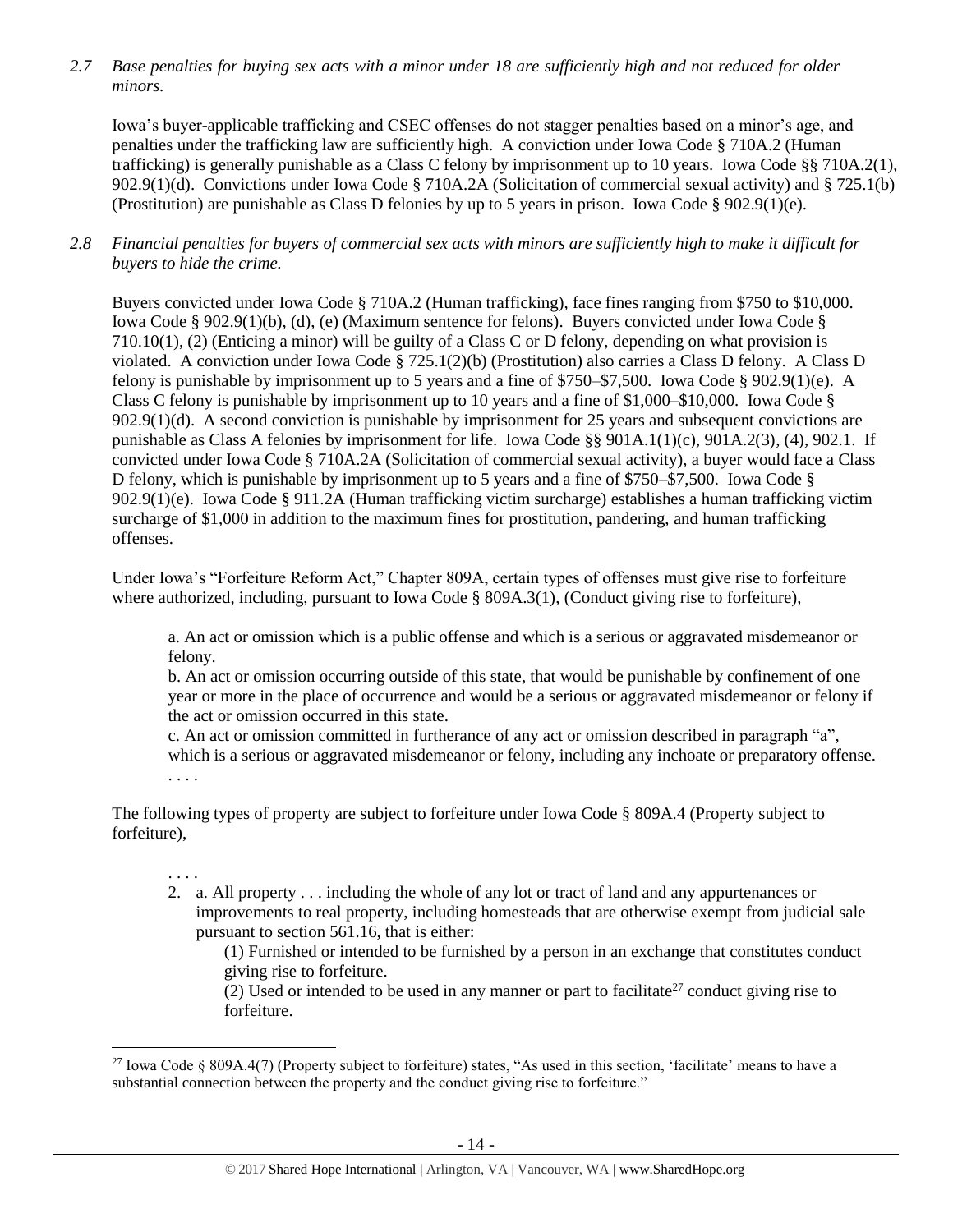6. a. Any property of a person up to the value of property which is either of the following: (1) Described in subsection 2 that the person owned or possessed for the purpose of a use described in subsection 2. (2) Described in subsection 3 and is proceeds of conduct engaged in by the person or for which the person is criminally responsible.

Property may be seized pursuant to procedures outlined in Iowa Code § 809A.6. Property may be forfeited in an *in rem* proceeding, pursuant to Iowa Code § 809A.13 or an *in personam* proceeding pursuant to Iowa Code § 809A.14. Both of these actions are civil in nature. Iowa Code § 809A. 17 provides for the allocation of forfeited property and states, in part:

. . . .

. . . .

. . . .

. . . .

. . . .

2. Forfeited property not needed as evidence in a criminal case shall be delivered to the department of justice, or, upon written authorization . . . the property may be destroyed, sold, or delivered to an appropriate agency for disposal in accordance with this section.

3. Forfeited property may be used by the department of justice in the enforcement of the criminal law. The department may give, sell, or trade property to any other state agency or to any other law enforcement agency within the state if, in the opinion of the attorney general, it will enhance law enforcement within the state.

4. Forfeited property which is not used by the department of justice in the enforcement of the law may be requisitioned by the department of public safety or any law enforcement agency within the state for use in enforcing the criminal laws of this state.

Buyers are subject to a mandatory order of restitution, to be paid directly to the victim. Iowa Code § 910.2(1) (Restitution or community service to be ordered by sentencing court) states,

<span id="page-14-1"></span><span id="page-14-0"></span>In all criminal cases in which there is a plea of guilty, verdict of guilty, or special verdict upon which a judgment of conviction is rendered, the sentencing court shall order that restitution be made by each offender to the victims<sup>28</sup> of the offender's criminal activities<sup>29</sup> .... In structuring a plan of restitution, the court shall provide for payments in the following order of priority: victim, fines, penalties, and surcharges, crime victim compensation program reimbursement, public agencies, court costs including correctional fees . . . , court-appointed attorney fees . . . , including the expense of a public defender, contribution to a local anticrime organization, and the medical assistance program . . . .

Iowa Code § 910.1(4) (Definitions) defines "restitution" as

payment of pecuniary damages to a victim in an amount and in the manner provided by the offender's plan of restitution. "Restitution" also includes fines, penalties, and surcharges, . . . court costs . . . and payment to the medical assistance program pursuant to chapter 249A [State supplementary assistance] for expenditures paid on behalf of the victim resulting from the offender's criminal activities including

<sup>&</sup>lt;sup>28</sup> Iowa Code § 910.1(5) defines a "victim" as "a person who has suffered pecuniary damages as a result of the offender's criminal activities."

<sup>&</sup>lt;sup>29</sup> Iowa Code § 910.1(1) defines "criminal activities" as

any crime for which there is a plea of guilty, verdict of guilty, or special verdict upon which a judgment of conviction is rendered and any other crime committed after July 1, 1982, which is admitted or not contested by the offender, whether or not prosecuted. However, "criminal activities" does not include simple misdemeanors under chapter 321.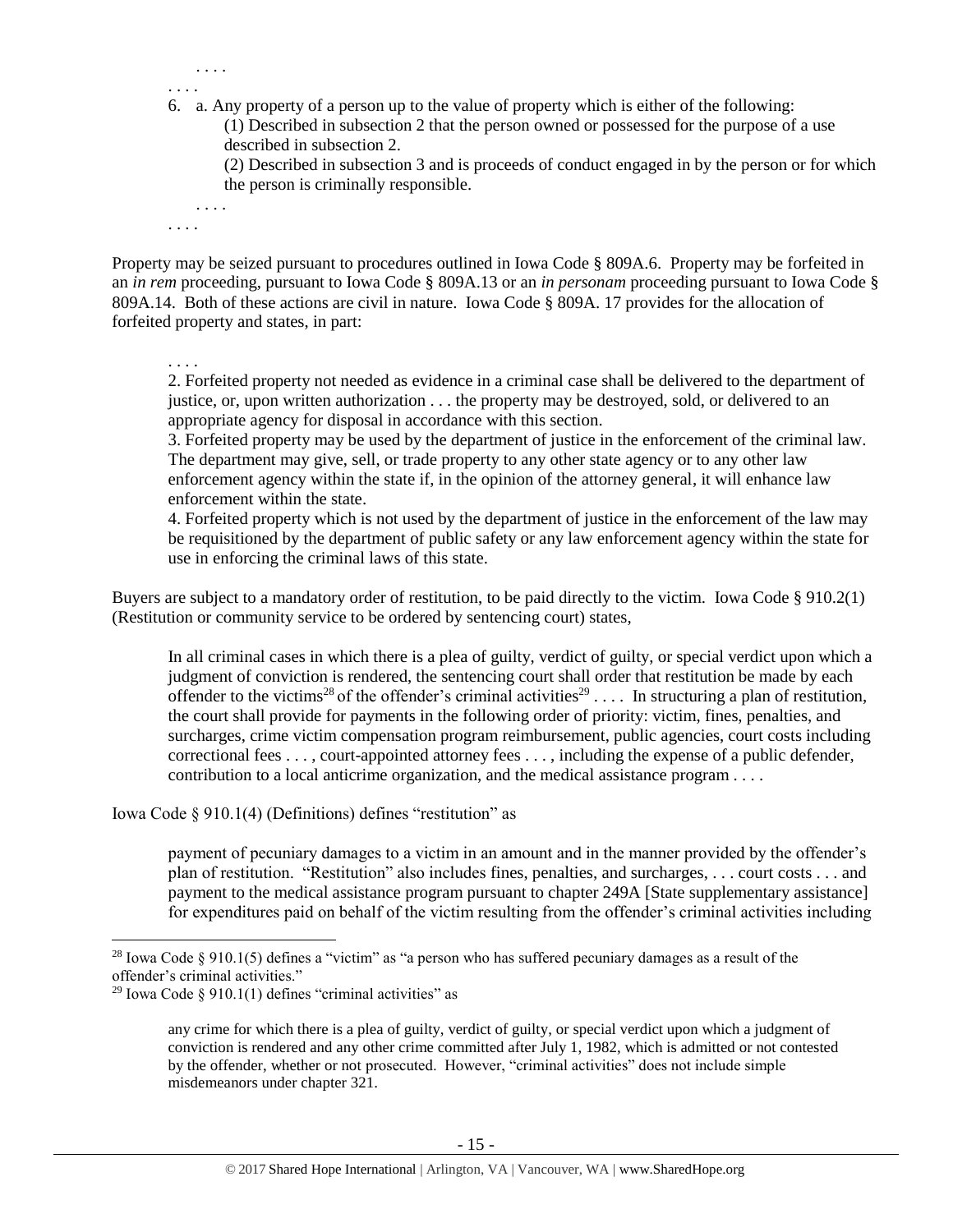investigative costs incurred by the Medicaid fraud control unit pursuant to section 249A.7 [Assistance inalienable].

Iowa Code § 915.100(2) (Victim restitution rights) states,

The right to restitution includes the following:

a. In all criminal cases in which there is a plea of guilty, verdict of guilty, or special verdict upon which a judgment of conviction is rendered, the sentencing court shall order that restitution be made by each offender to victims of the offender's criminal activities.

. . . .

e. Victims shall be paid in full pursuant to an order of restitution, before fines, penalties, surcharges, crime victim compensation program reimbursement, public agency reimbursement, court costs, correctional fees, court-appointed attorney fees, expenses of a public defender, or contributions to local anticrime organizations are paid.

. . . .

i. The right to victim restitution for the pecuniary damages incurred by a victim as the result of a crime does not limit or impair the right of the victim to sue and recover damages from the offender in a civil action.

*2.9 Buying and possessing images of child sexual exploitation carries penalties as high as similar federal offenses.*

Iowa Code § 728.12(3) (Sexual exploitation of a minor) prohibits the purchase or sale of images of child sexual exploitation (ICSE). Iowa Code § 728.12(3) states,

It shall be unlawful to knowingly purchase or possess a visual depiction of a minor engaging in a prohibited sexual act or the simulation of a prohibited sexual act. A visual depiction containing pictorial representation of different minors shall be prosecuted and punished as separate offenses for each pictorial representation of a different minor in the visual depiction. However, violations of this subsection involving multiple visual depictions of the same minor shall be prosecuted and punished as one offense . . . .

An offender's first violation of Iowa Code § 728.12(3) is an aggravated offense, punishable by imprisonment up to 2 years and a fine of \$625–\$6,250, while any subsequent violations are Class D felonies punishable by imprisonment up to 5 years and a fine of \$750–\$7,500.<sup>30</sup> Iowa Code §§ 728.12(3), 903.1(2), 902.9(1)(e).

In comparison, a federal conviction for possession of  $ICSE<sup>31</sup>$  is generally punishable by imprisonment for  $5-20$ years and a fine not to exceed \$250,000.<sup>32</sup> Subsequent convictions, however, are punishable by imprisonment up to 40 years and a fine not to exceed \$250,000.<sup>33</sup>

 $\overline{a}$ 

For purposes of this subsection, an offense is considered a second or subsequent offense if, prior to the person's having been convicted under this subsection, any of the following apply:

 $31\,18$  U.S.C. §§ 2252(a)(2), (a)(4) (Certain activities relating to material involving the sexual exploitation of minors),  $2252A(a)(2)$ –(3) (Certain activities relating to material constituting or containing child pornography), 1466A(a), (b) (Obscene visual representations of the sexual abuse of children).

<sup>30</sup> Iowa Code § 728.12(3) explains,

a. The person has a prior conviction or deferred judgment under this subsection.

b. The person has a prior conviction, deferred judgment, or the equivalent of a deferred judgment in another jurisdiction for an offense substantially similar to the offense defined in this subsection. The court shall judicially notice the statutes of other states that define offenses substantially similar to the offense defined in this subsection and that therefore can be considered corresponding statutes.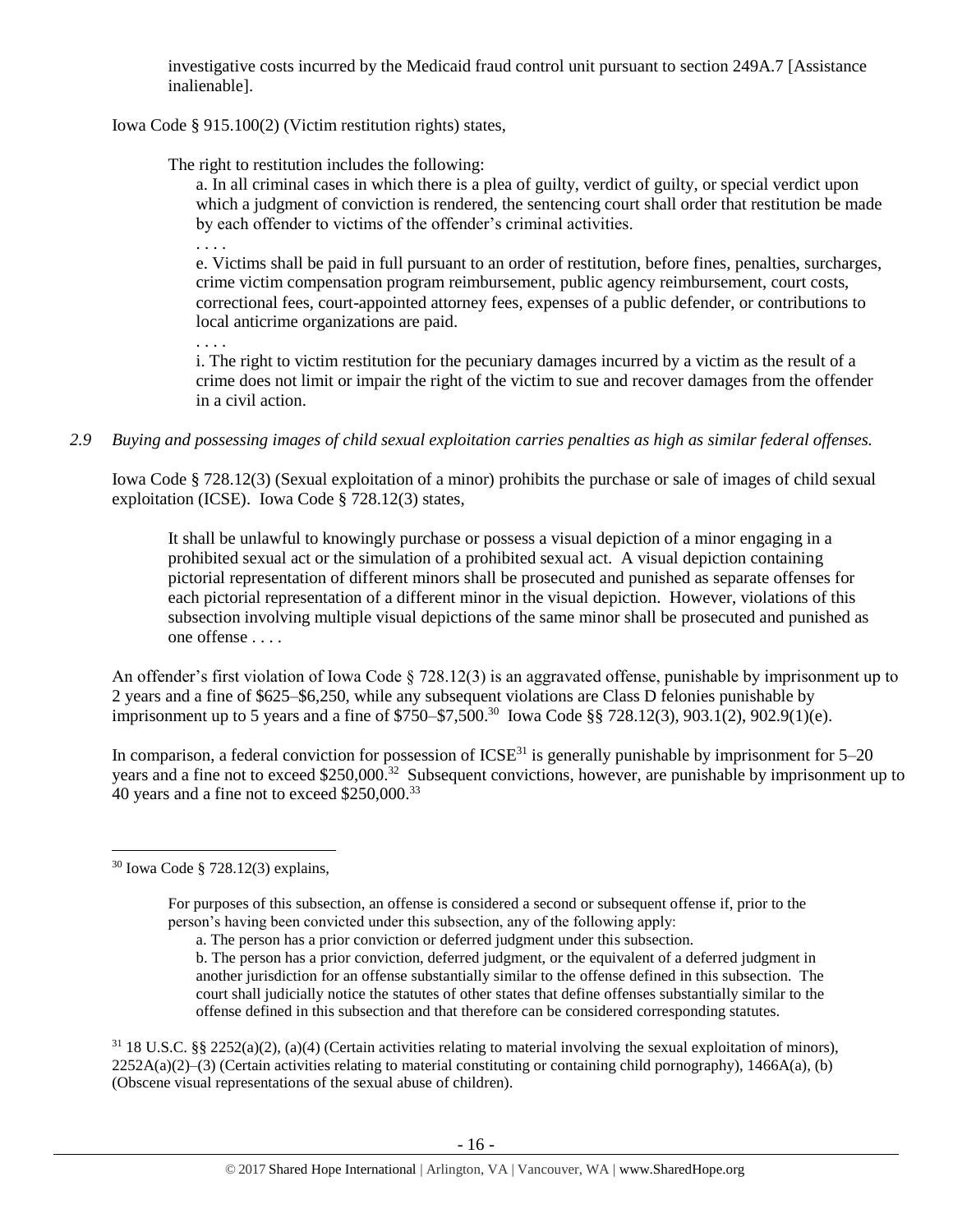- 2.9.1 Recommendation: Amend Iowa Code § 728.12(3) (Sexual exploitation of a minor) to increase the penalties for buying and possessing images of child sexual exploitation to reflect the seriousness of the offense.
- *2.10 Convicted buyers of commercial sex acts with minors are required to register as sex offenders.*

Iowa Code § 692A.103(1) (Offenders required to register) states,

A person who has been convicted of any sex offense classified as a tier I, tier II, or tier III offense, or an offender required to register in another jurisdiction under the other jurisdiction's sex offender registry, shall register as a sex offender as provided in this chapter if the offender resides, is employed, or attends school in this state.

Iowa Code § 692A.102(1) (Sex offense classifications) outlines a tiered offender registry for purposes of Chapter 692A (Sex offender registry), as follows:

For purposes of this chapter [Sex offender registry], all individuals required to register shall be classified as a tier I, tier II, or tier III offender. For purposes of this chapter, sex offenses are classified into the following tiers:

a. Tier I offenses include a conviction for the following sex offenses:

. . . . (12) Receipt or possession of child pornography in violation of [18 U.S.C. § 2252.](https://www.lexis.com/research/buttonTFLink?_m=4fc730b00228455ff3529e63593f5654&_xfercite=%3ccite%20cc%3d%22USA%22%3e%3c%21%5bCDATA%5bIowa%20Code%20%a7%20692A.102%5d%5d%3e%3c%2fcite%3e&_butType=4&_butStat=0&_butNum=3&_butInline=1&_butinfo=18%20USC%202252&_fmtstr=FULL&docnum=1&_startdoc=1&wchp=dGLbVzV-zSkAW&_md5=28a0aa8b1856cb4eb43956793e575523)

(13) Material containing child pornography in violation of [18 U.S.C. § 2252A.](https://www.lexis.com/research/buttonTFLink?_m=4fc730b00228455ff3529e63593f5654&_xfercite=%3ccite%20cc%3d%22USA%22%3e%3c%21%5bCDATA%5bIowa%20Code%20%a7%20692A.102%5d%5d%3e%3c%2fcite%3e&_butType=4&_butStat=0&_butNum=4&_butInline=1&_butinfo=18%20USC%202252A&_fmtstr=FULL&docnum=1&_startdoc=1&wchp=dGLbVzV-zSkAW&_md5=5636aa1de2b137b29375d5b4a005df40)

. . . .

b. Tier II offenses include a conviction for the following sex offenses:

(1) Lascivious acts with a child in violation of section 709.8, subsection 1 paragraph "d" or "e". (2) Solicitation of a minor to engage in an illegal sex act in violation of section 705.1 [Solicitation].

(3) Solicitation of a minor to engage in an illegal act under section 709.8, subsection 1 paragraph c, in violation of section 705.1.

. . . .

 $\overline{a}$ 

(19) Sexual exploitation of a minor in violation of section 728.12, subsection . . . 3 [Prohibiting the purchase or possession of child pornography].

. . . . (22) Transportation of a minor for illegal sexual activity in violation of [18 U.S.C. § 2421.](https://www.lexis.com/research/buttonTFLink?_m=4fc730b00228455ff3529e63593f5654&_xfercite=%3ccite%20cc%3d%22USA%22%3e%3c%21%5bCDATA%5bIowa%20Code%20%a7%20692A.102%5d%5d%3e%3c%2fcite%3e&_butType=4&_butStat=0&_butNum=11&_butInline=1&_butinfo=18%20USC%202421&_fmtstr=FULL&docnum=1&_startdoc=1&wchp=dGLbVzV-zSkAW&_md5=e83e3d2bd1fc5d1af19f74d3a2c1c4a6) (23) Coercion and enticement of a minor for illegal sexual activity in violation of [18 U.S.C.](https://www.lexis.com/research/buttonTFLink?_m=4fc730b00228455ff3529e63593f5654&_xfercite=%3ccite%20cc%3d%22USA%22%3e%3c%21%5bCDATA%5bIowa%20Code%20%a7%20692A.102%5d%5d%3e%3c%2fcite%3e&_butType=4&_butStat=0&_butNum=12&_butInline=1&_butinfo=18%20USC%202422&_fmtstr=FULL&docnum=1&_startdoc=1&wchp=dGLbVzV-zSkAW&_md5=1297e2a5950c748e9f4344c55905c8e9)   $§ 2422(a)$  $§ 2422(a)$  $§ 2422(a)$  or (b).

 $32\,18$  U.S.C. §§ 2252(b) (stating that a conviction under subsection (a)(2) is punishable by imprisonment for 5–20 years and a fine, while a conviction under subsection (a)(4) is punishable by imprisonment up to 10 years, a fine, or both),  $2252A(b)(1)$  (a conviction is punishable by imprisonment for 5–20 years and a fine),  $1466A(a)$ , (b) (stating that a conviction under subsection (a) is "subject to the penalties provided in section  $2252A(b)(1)$ ," imprisonment for 5–20 years and a fine, while a conviction under subsection (b) is "subject to the penalties provided in section 2252A(b)(2)," imprisonment up to 10 years, a fine, or both); *see also* 18 U.S.C. §§ 3559(a)(1) (classifying all of the above listed offenses as felonies), 3571(b)(3) (providing a fine up to \$250,000 for any felony conviction).  $33$  18 U.S.C. §§ 2252(b) (stating if a person has a prior conviction under subsection (a)(2), or a list of other statutes, a conviction is punishable by a fine and imprisonment for 15–40 years, but if a person has a prior conviction under subsection (a)(4), or a list of other statutes, a conviction is punishable by a fine and imprisonment for  $10-20$  years),  $2252A(b)(1)$  (stating if a person has a prior conviction under subsection (a)(2), (a)(3), or a list of other statutes, a conviction is punishable by a fine and imprisonment for  $15-40$  years),  $1466A(a)$ , (b) (stating that the penalty scheme for section 2252A(b) applies); *see also* 18 U.S.C. §§ 3559(a)(1) (classifying all of the above listed offenses as felonies), 3571(b)(3) (providing a fine up to \$250,000 for any felony conviction).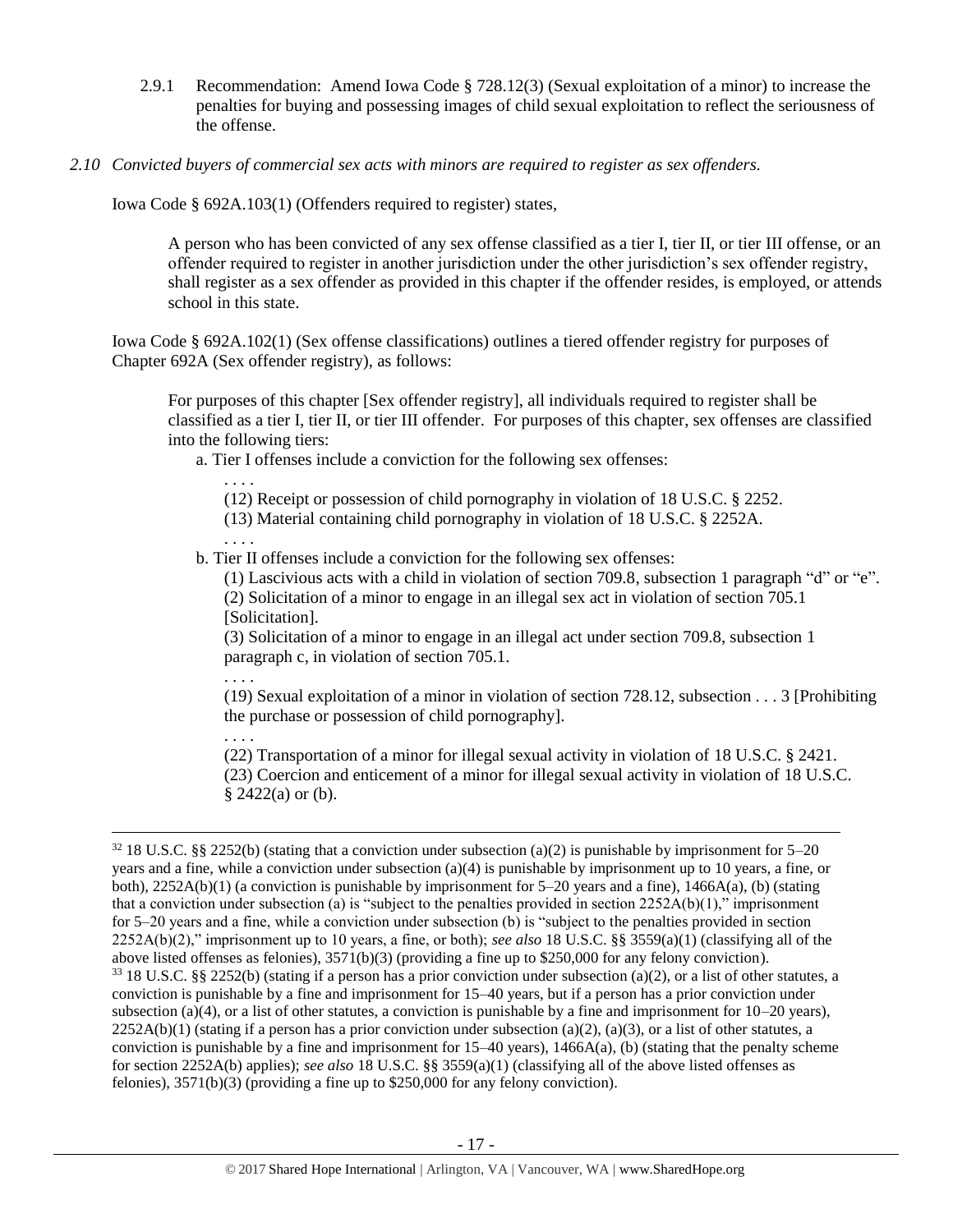(24) Transportation of minors for illegal sexual activity in violation of [18 U.S.C. § 2423\(](https://www.lexis.com/research/buttonTFLink?_m=4fc730b00228455ff3529e63593f5654&_xfercite=%3ccite%20cc%3d%22USA%22%3e%3c%21%5bCDATA%5bIowa%20Code%20%a7%20692A.102%5d%5d%3e%3c%2fcite%3e&_butType=4&_butStat=0&_butNum=13&_butInline=1&_butinfo=18%20USC%202423&_fmtstr=FULL&docnum=1&_startdoc=1&wchp=dGLbVzV-zSkAW&_md5=74ad89f5fb9667e6756dc7bddc5d2d08)a). (25) Travel with the intent to engage in illegal sexual conduct with a minor in violation of [18](https://www.lexis.com/research/buttonTFLink?_m=4fc730b00228455ff3529e63593f5654&_xfercite=%3ccite%20cc%3d%22USA%22%3e%3c%21%5bCDATA%5bIowa%20Code%20%a7%20692A.102%5d%5d%3e%3c%2fcite%3e&_butType=4&_butStat=0&_butNum=14&_butInline=1&_butinfo=18%20USC%202423&_fmtstr=FULL&docnum=1&_startdoc=1&wchp=dGLbVzV-zSkAW&_md5=7f00c21c6c6a0ea8fa385c078bba1478)  [U.S.C. § 2423.](https://www.lexis.com/research/buttonTFLink?_m=4fc730b00228455ff3529e63593f5654&_xfercite=%3ccite%20cc%3d%22USA%22%3e%3c%21%5bCDATA%5bIowa%20Code%20%a7%20692A.102%5d%5d%3e%3c%2fcite%3e&_butType=4&_butStat=0&_butNum=14&_butInline=1&_butinfo=18%20USC%202423&_fmtstr=FULL&docnum=1&_startdoc=1&wchp=dGLbVzV-zSkAW&_md5=7f00c21c6c6a0ea8fa385c078bba1478)

(26) Engaging in illicit sexual conduct in foreign places in violation of [18 U.S.C. § 2423\(](https://www.lexis.com/research/buttonTFLink?_m=4fc730b00228455ff3529e63593f5654&_xfercite=%3ccite%20cc%3d%22USA%22%3e%3c%21%5bCDATA%5bIowa%20Code%20%a7%20692A.102%5d%5d%3e%3c%2fcite%3e&_butType=4&_butStat=0&_butNum=15&_butInline=1&_butinfo=18%20USC%202423&_fmtstr=FULL&docnum=1&_startdoc=1&wchp=dGLbVzV-zSkAW&_md5=b37f8956456423d2bea9ea5b70d8bfae)c). . . . .

c. Tier III offenses include a conviction for the following sex offenses:

(23) Human trafficking in violation of section 710A.2 if sexual abuse or assault with intent to commit sexual abuse is committed or sexual conduct or sexual contact is an element of the offense.

(24) Purchase or sale of an individual in violation of section 710.11 if a determination is made that the offense was sexually motivated pursuant to section 692A.126.

(25) Sexual exploitation of a minor in violation of section 728.12, subsection 1.

(30) Enticing a minor in violation of section 710.10, if the violation includes an intent to commit sexual abuse, sexual exploitation, sexual contact, or sexual conduct directed towards a minor.

(31) Solicitation of commercial sexual activity in violation of section 710A.2A [Solicitation of a commercial sexual activity].

(32) Sex trafficking of children in violation of 18 U.S.C. § 1591.

. . . .

. . . .

. . . .

(38) Sexual exploitation of children in violation of [18 U.S.C. § 2251.](https://www.lexis.com/research/buttonTFLink?_m=4fc730b00228455ff3529e63593f5654&_xfercite=%3ccite%20cc%3d%22USA%22%3e%3c%21%5bCDATA%5bIowa%20Code%20%a7%20692A.102%5d%5d%3e%3c%2fcite%3e&_butType=4&_butStat=0&_butNum=23&_butInline=1&_butinfo=18%20USC%202251&_fmtstr=FULL&docnum=1&_startdoc=1&wchp=dGLbVzV-zSkAW&_md5=9aec939dada19e89d789d2adabfddf89)

(39) Selling or buying of children in violation of [18 U.S.C. § 2251A.](https://www.lexis.com/research/buttonTFLink?_m=4fc730b00228455ff3529e63593f5654&_xfercite=%3ccite%20cc%3d%22USA%22%3e%3c%21%5bCDATA%5bIowa%20Code%20%a7%20692A.102%5d%5d%3e%3c%2fcite%3e&_butType=4&_butStat=0&_butNum=24&_butInline=1&_butinfo=18%20USC%202251A&_fmtstr=FULL&docnum=1&_startdoc=1&wchp=dGLbVzV-zSkAW&_md5=9293aacd54f5da281c2803161a7ba782)

. . . .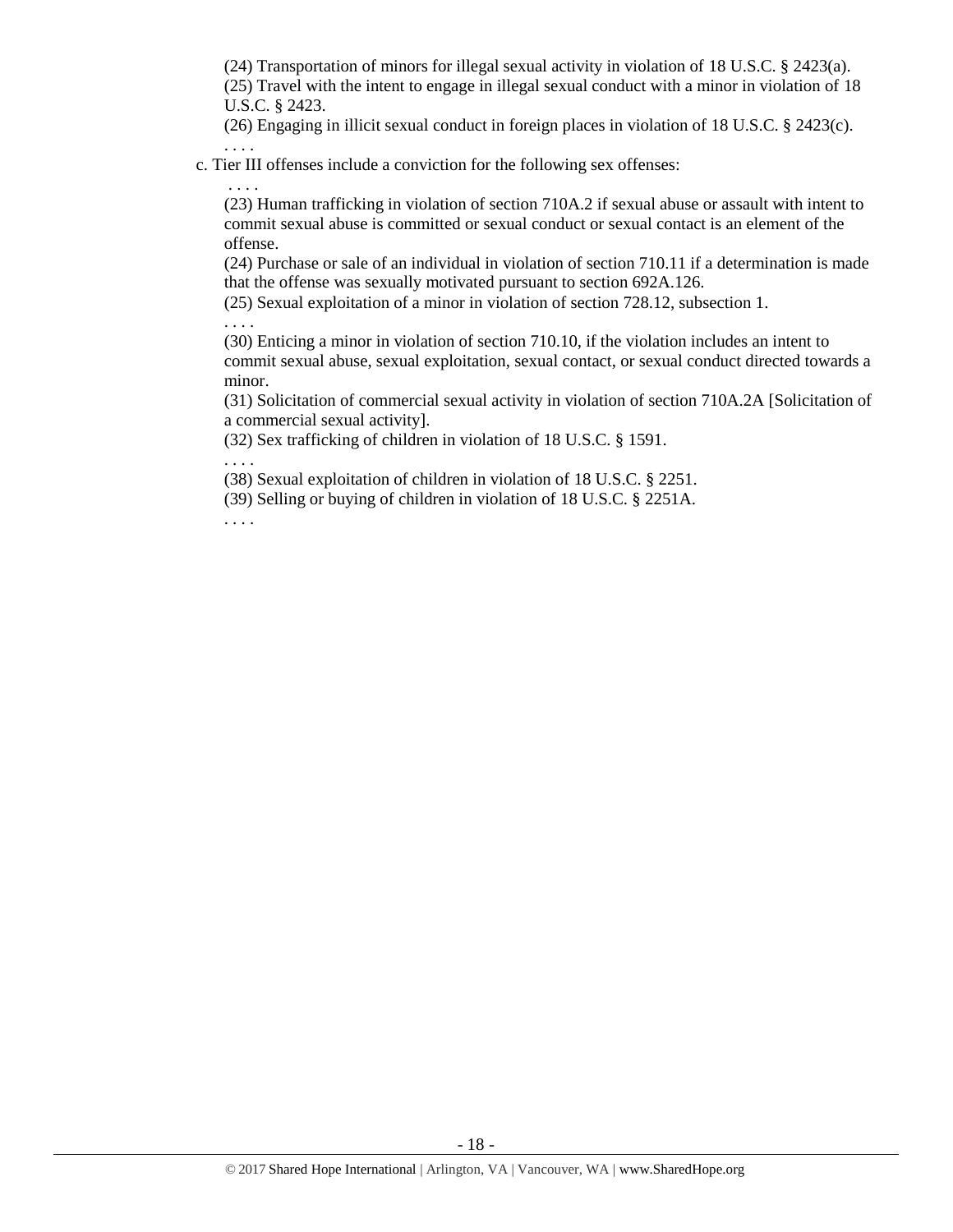#### **FRAMEWORK ISSUE 3: CRIMINAL PROVISIONS FOR TRAFFICKERS**

#### *Legal Components:*

- *3.1 Penalties for trafficking a child for sexual exploitation are as high as federal penalties.*
- *3.2 Creating and distributing images of child sexual exploitation carries penalties as high as similar federal offenses.*
- *3.3 Using the Internet or electronic communications to lure, entice, recruit or sell commercial sex acts with a minor is a separate crime or results in an enhanced penalty for traffickers.*
- *3.4 Financial penalties for traffickers, including asset forfeiture, are sufficiently high.*
- *3.5 Convicted traffickers are required to register as sex offenders.*
- *3.6 Laws relating to termination of parental rights include sex trafficking or commercial sexual exploitation of children (CSEC) offenses as grounds for termination in order to prevent traffickers from exploiting their parental rights as a form of control.*

*\_\_\_\_\_\_\_\_\_\_\_\_\_\_\_\_\_\_\_\_\_\_\_\_\_\_\_\_\_\_\_\_\_\_\_\_\_\_\_\_\_\_\_\_\_\_\_\_\_\_\_\_\_\_\_\_\_\_\_\_\_\_\_\_\_\_\_\_\_\_\_\_\_\_\_\_\_\_\_\_\_\_\_\_\_\_\_\_\_\_\_\_\_\_*

## *Legal Analysis:*

 $\overline{a}$ 

*3.1 Penalties for trafficking a child for sexual exploitation are as high as federal penalties.* 

Traffickers who violate Iowa Code § 710A.2<sup>34</sup> (Human trafficking), when the victim is a minor, commit a Class B or a Class C felony. Class B felonies are punishable by imprisonment up to 25 years, while Class C felonies are punishable by imprisonment up to 10 years and a fine of \$1,000–\$10,000. Iowa Code § 902.9(1)(b), (d) (Maximum sentence for felons). To the extent that a trafficker is a habitual offender,<sup>35</sup> the trafficker may receive imprisonment up to 15 years. Iowa Code § 902.9(1)(c).

A conviction under Iowa Code § 725.3(2) (Pandering),<sup>36</sup> is punishable as a Class C felony by imprisonment up to 10 years, a fine of \$1,000–\$10,000, and an additional "law enforcement initiative surcharge" of \$125. Iowa Code §§ 902.9(1)(d), 911.3. A second conviction is punishable by imprisonment for 25 years and subsequent convictions are punishable as Class A felonies by imprisonment for life. Iowa Code §§ 901A.1(1)(d), 901A.2(3), (4), 902.1. A conviction under Iowa Code § 710.10(1) (Enticing a minor)<sup>37</sup> is punishable as a Class C felony by imprisonment up to 10 years and a fine of \$1,000–\$10,000. Iowa Code §§ 710.10(1), 902.9(1)(d). A second conviction is punishable by imprisonment for 25 years and subsequent convictions are punishable as Class A felonies by imprisonment for life. Iowa Code §§ 901A.1(1)(c), 901A.2(3), (4), 902.1. A conviction under Iowa Code § 710.10(2) is punishable as a Class D felony by imprisonment up to 5 years and a fine of \$750–\$7,500. Iowa Code §§ 710.10(2), 902.9(1)(e). Traffickers may be convicted under Iowa Code § 710A.2A (Solicitation of commercial sexual activity), which also results in a Class D felony punishable by imprisonment up to 5 years and a fine of \$750–\$7,500. A conviction under Iowa Code § 725.2 (Pimping) is punishable as a Class C felony by imprisonment up to 10 years and a fine of \$1,000–\$10,000. Iowa Code § 902.9(1)(b), (d). In addition to fines imposed for an offense under Iowa Code § 710A.2 and § 725.2 (Pimping), Iowa Code § 911.2A (Human trafficking victim surcharge) requires a convicted trafficker to pay a human trafficking victim surcharge of \$1,000 to be deposited in the human trafficking victim fund.

<sup>34</sup> *See supra* Component 1.1 for the provisions of Iowa Code § 710A.2.

 $35$  This provision applies throughout Component 3.1 in all cases where a trafficker is a habitual offender, the offense committed is a Class D or C felony, and the maximum imprisonment term otherwise provided for an offense is less than 15 years. *See supra* note [5](#page-1-0) for the provisions of Iowa Code § 902.8 (Minimum sentence—habitual offender). <sup>36</sup> *See supra* Component 1.2 for the provisions of Iowa Code § 725.3(2).

 $37$  *See supra* Component 1.2 for the provisions of Iowa Code § 710.10(1), (2)...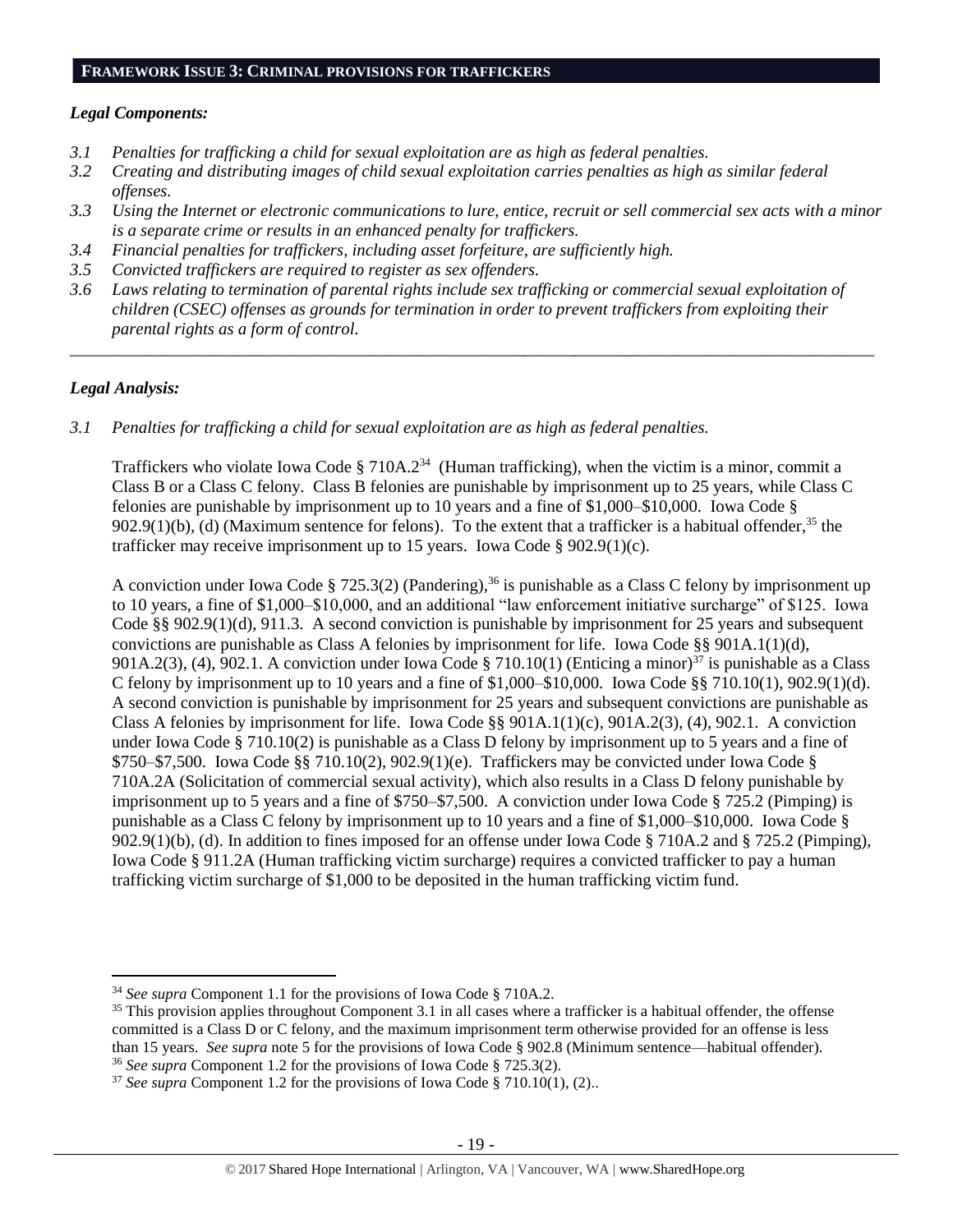Iowa Code § 710.8(2), (3) (Harboring a runaway child prohibited—penalty) states,

2. A person shall not harbor a runaway child with the intent of committing a criminal act involving the child or with the intent of enticing or forcing the runaway child to commit a criminal act. 3. A person shall not harbor a runaway child with the intent of allowing the runaway child to remain away from home against the wishes of the child's parent, guardian, or custodian. However, the provisions of this subsection do not apply to a shelter care home which is licensed or approved by the department of human services.

A conviction under Iowa Code § 710.8(2), (3) is punishable as an aggravated misdemeanor by imprisonment up to 2 years and a fine of \$625–\$6,250. Iowa Code §§ 710.8(4), 903.1(2).

Lastly, traffickers may be prosecuted under Iowa Code § 706B.2 (Money laundering penalty—civil remedies). Iowa Code § 706B.2(1) states,

It is unlawful for a person to commit money laundering by doing any of the following:

a. To knowingly transport, receive, or acquire property or to conduct a transaction involving property, knowing that the property involved is the proceeds of some form of unlawful activity,<sup>38</sup> when, in fact, the property is the proceeds of specified unlawful activity.<sup>39</sup>

b. To make property available to another, by transaction, transportation, or otherwise, knowing that it is intended to be used for the purpose of committing or furthering the commission of specified unlawful activity.

c. To conduct a transaction knowing that the property involved in the transaction is the proceeds of some form of unlawful activity with the intent to conceal or disguise the nature, location, source, ownership, or control of the property or the intent to avoid a transaction-reporting requirement under chapter 529, the Iowa financial transaction reporting Act, or federal law.

d. To knowingly engage in the business of conducting, directing, planning, organizing, initiating, financing, managing, supervising, or facilitating transactions involving property, knowing that the property involved in the transaction is the proceeds of some form of unlawful activity, that, in fact, is the proceeds of specified unlawful activity.

Iowa Code § 710A.2 and Iowa's CSEC laws fall within the definition of specified unlawful activity, as each is punishable by imprisonment of more than 1 year. A conviction under Iowa Code § 706B.2(1)(a),(b), (c) is punishable as a Class C felony by imprisonment up to 10 years, a fine up to the greater of \$10,000 or twice the value of the of the property involved, or both imprisonment and a fine. Iowa Code § 706B.2(2)(a). A conviction under Iowa Code § 706B.2(1)(d) is punishable as a Class D felony and by imprisonment up to 5 years, a fine up to the greater of \$7,500 or twice the value of the of the property involved, or both imprisonment and a fine. Iowa Code  $\S$  706B.2(2)(b).

In comparison, if the victim is under the age of 14, a conviction under the Trafficking Victims Protection Act  $(TVPA)^{40}$  for child sex trafficking is punishable by 15 years to life imprisonment and a fine not to exceed

 $38$  Iowa Code § 706B.1(5) (Definitions) defines "unlawful activity" as "any act which is chargeable or indictable as a public offense of any degree under the laws of the state in which the act occurred or under federal law and, if the act occurred in a state other than this state, would be chargeable or indictable as a public offense of any degree under the laws of this state or under federal law."

 $39$  Iowa Code § 706B.1(3) defines for this section "specified unlawful activity" as "any act, including any preparatory or completed offense, committed for financial gain on a continuing basis, that is punishable by confinement of one year or more under the laws of this state, or, if the act occurred outside this state, would be punishable by confinement of one year or more under the laws of the state in which it occurred and under the laws of this state."

<sup>40</sup> *See supra* note [21.](#page-11-0)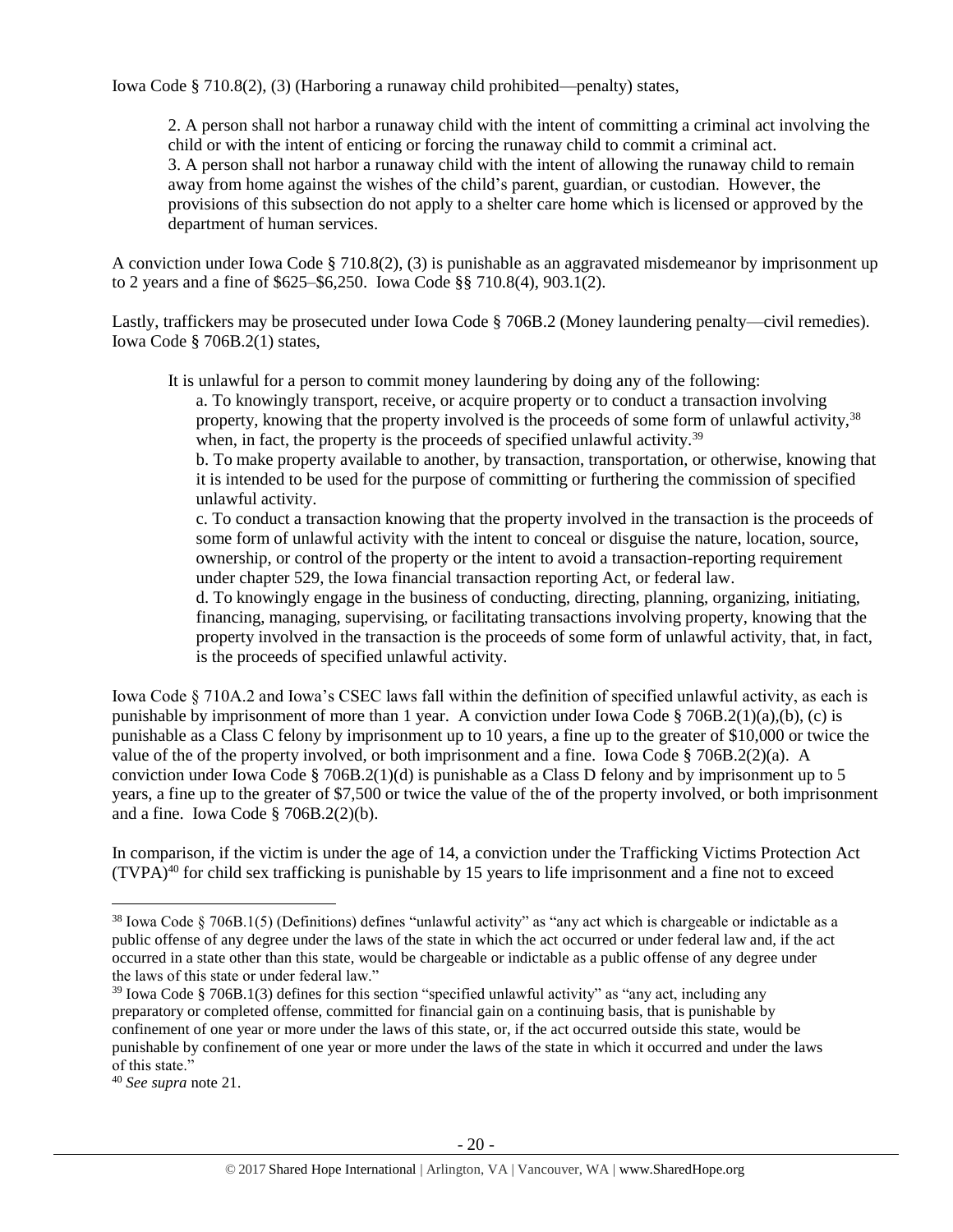\$250,000. 18 U.S.C. §§ 1591(b)(1), 3559(a)(1), 3571(b)(3). If the victim is between the ages of 14–17, a conviction is punishable by 10 years to life imprisonment and a fine not to exceed \$250,000. 18 U.S.C. §§ 1591(b)(2), 3559(a)(1), 3571(b)(3). A conviction is punishable by mandatory life imprisonment, however, if the trafficker has a prior conviction for a federal sex offense<sup>41</sup> against a minor. 18 U.S.C. § 3559(e)(1).

*3.2 Creating and distributing images of child sexual exploitation carries penalties as high as similar federal offenses.*

The creation or distribution of images of child sexual exploitation (ICSE) is prohibited under Iowa Code § 728.12 (Sexual exploitation of a minor). Iowa Code § 728.12 states,

1. It shall be unlawful to employ, use, persuade, induce, entice, coerce, solicit, knowingly permit, or otherwise cause or attempt to cause a minor to engage in a prohibited sexual  $\text{act}^{42}$  or in the simulation of a prohibited sexual act. A person must know, or have reason to know, or intend that the act or simulated act may be photographed, filmed, or otherwise preserved in a visual depiction . . . . 2. It shall be unlawful to knowingly promote<sup>43</sup> any material visually depicting a live performance of a minor engaging in a prohibited sexual act or in the simulation of a prohibited sexual act . . . .

Traffickers who produce ICSE in violation of Iowa Code § 728.12(1), a Class C felony, will receive imprisonment up to 10 years and a fine of \$1,000–\$10,000 and may receive an additional \$50,000 fine for each violation under Iowa Code § 728.12. Iowa Code §§ 728.12(1), 902.9(1)(d). A second conviction is punishable by imprisonment for 25 years and subsequent convictions are punishable as Class A felonies by imprisonment for life. Iowa Code §§ 901A.1(1)(b), 901A.2(3), (4), 902.1. Those who distribute ICSE in violation of Iowa Code § 728.12(2), a Class D felony, will receive imprisonment up to 5 years and a fine of \$750–\$7,500 and may receive an additional \$25,000 fine for each violation under Iowa Code § 728.12. Iowa Code §§ 728.12(2),  $902.9(1)(e)$ .

In comparison, if the victim is under the age of 14, a conviction under the TVPA for child sex trafficking is punishable by 15 years to life imprisonment and a fine not to exceed \$250,000. 18 U.S.C. §§ 1591(b)(1),  $3559(a)(1)$ ,  $3571(b)(3)$ . If the victim is between the ages of  $14-17$ , a conviction is punishable by 10 years to life imprisonment and a fine not to exceed \$250,000. 18 U.S.C. §§ 1591(b)(2), 3559(a)(1), 3571(b)(3). A conviction is punishable by mandatory life imprisonment, however, if the trafficker has a prior conviction for a federal sex offense<sup>44</sup> against a minor. 18 U.S.C. § 3559(e)(1). Additionally, a federal conviction for distribution of ICSE<sup>45</sup> is generally punishable by imprisonment for  $5-20$  years and a fine not to exceed

<sup>41</sup> *See supra* note [22.](#page-11-1)

<sup>42</sup> *See supra* note [7](#page-2-0) for definition of "prohibited sexual act."

<sup>&</sup>lt;sup>43</sup> Iowa Code  $\S$  728.1(8) defines "promote" as "to procure, manufacture, issue, sell, give, provide, lend, mail, deliver, transfer, transmute, transmit, publish, distribute, circulate, disseminate, present, exhibit, or advertise, or to offer or agree to do any of these acts."

<sup>44</sup> *See supra* note [22.](#page-11-1)

 $45\,18$  U.S.C. §§ 2252(a)(1), (a)(2), (a)(3) (Certain activities relating to material involving the sexual exploitation of minors),  $2252A(a)(2)$ , (a)(3) (Certain activities relating to material constituting or containing child pornography), 1466A(a) (Obscene visual representations of the sexual abuse of children).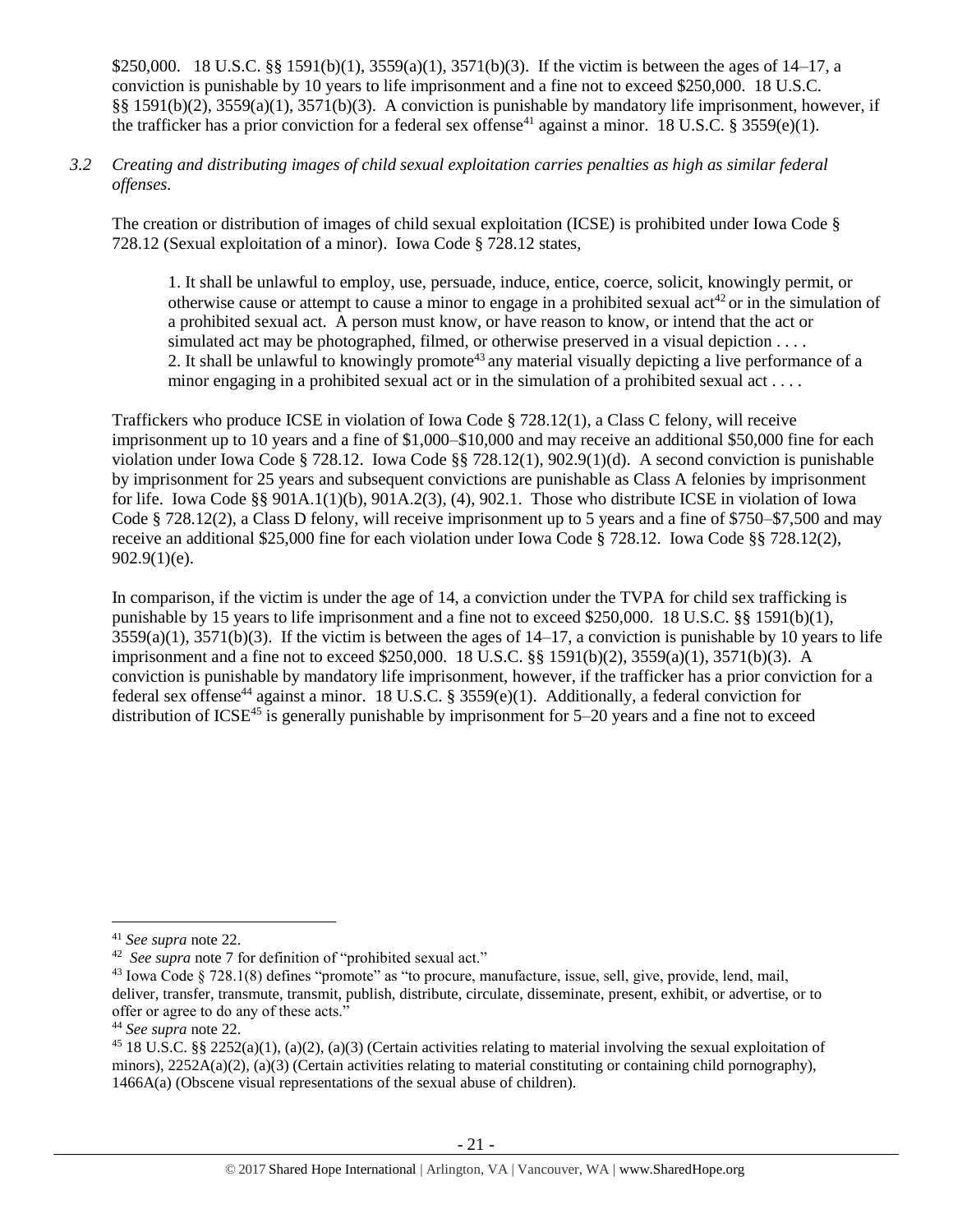\$250,000.<sup>46</sup> Subsequent convictions, however, are punishable by imprisonment up to 40 years and a fine not to exceed \$250,000.<sup>47</sup>

*3.3 Using the Internet or electronic communications to lure, entice, recruit or sell commercial sex acts with a minor is a separate crime or results in an enhanced penalty for traffickers.*

Iowa Code § 710.10 (Enticing a minor) may be used to penalize traffickers who attempt to lure, entice, or recruit a minor under 16 years of age for sex acts via the Internet or other electronic communication and specifically reaches a trafficker's use of the internet to sell sex acts with recruit commercial sex acts from minors under 16 years of age. Iowa Code § 710.10(7) defines "enticement" to include "personal contact and communication by any means including through the mail, telephone, internet, or any social media, and include[s] text messages, instant messages and electronic mail."<sup>48</sup>

A person who "entices or attempts to entice a person reasonably believed to be under the age of thirteen" in violation of Iowa Code § 710.10(1),<sup>49</sup> is guilty of a Class C felony punishable by imprisonment up to 10 years and a fine of \$1,000–\$10,000. Iowa Code §§ 710.10(1), 902.9(1)(d). A second conviction is punishable by imprisonment for 25 years and subsequent convictions are punishable as Class A felonies by imprisonment for life. Iowa Code §§ 901A.1(1)(c), 901A.2(3), (4), 902.1. A person who violates Iowa Code § 710.10(2) commits a Class D felony punishable by imprisonment up to 5 years and a fine of \$750–\$7,500. Iowa Code §§ 710.10(2), 902.9(1)(e).

# *3.4 Financial penalties for traffickers, including asset forfeiture, are sufficiently high.*

Several statutes impose financial penalties for trafficking a child for sexual exploitation. A violation of Iowa Code § 710A.2 (Human trafficking) involving a minor victim is punishable either as a Class B or as a Class C felony, whereas a violation of Iowa Code § 710A.2A (Solicitation of Commercial Sexual Activity) results in a Class D felony. Traffickers convicted of Class B felonies are not required to pay a fine; however, those convicted of Class C felonies will be required to pay a fine of \$1,000–\$10,000. Iowa Code § 902.9(1)(b), (d) (Maximum sentence for felons). Traffickers convicted of CSEC crimes are subject to fines. A conviction under Iowa Code § 710.10(1) (Enticing a minor),<sup>50</sup> is punishable as a Class C felony carrying a fine of \$1,000– \$10,000. Iowa Code §§ 710.10(1), 902.9(1)(d), while a conviction under Iowa Code § 710.10(2) is punishable as a Class D felony with a fine of \$750–\$7,500. Iowa Code §§ 710.10(2), 902.9(1)(e). A conviction under Iowa Code § 728.12(1) (Sexual exploitation of a minor)<sup>51</sup> is punishable as a Class C felony, generally subject to fine of \$1,000–\$10,000; however, "[n]otwithstanding section 902.9 [Maximum sentence for felons], the court may assess a fine of not more than fifty thousand dollars for each offense under this subsection in addition to imposing any other authorized sentence." Traffickers convicted of violating Iowa Code  $\S$  725.3(2)

<sup>&</sup>lt;sup>46</sup> 18 U.S.C. §§ 2252(b) (stating that a conviction under subsection (a)(1), (a)(2), or (a)(3) is punishable by imprisonment for 5–20 years and a fine), 2252A(b)(1) (a conviction is punishable by imprisonment for 5–20 years and a fine), 1466A(a), (b) (stating that a conviction under subsection (a) is "subject to the penalties provided in section 2252A(b)(1)," imprisonment for 5–20 years and a fine, while a conviction under subsection (b) is "subject to the penalties provided in section 2252A(b)(2)," imprisonment up to 10 years, a fine, or both); *see also* 18 U.S.C. §§ 3559(a)(1) (classifying all of the above listed offenses as felonies),  $3571(b)(3)$  (providing a fine up to \$250,000 for any felony conviction).

<sup>&</sup>lt;sup>47</sup> 18 U.S.C. §§ 2252(b) (stating if a person has a prior conviction under subsection (a)(1), (a)(2), or (a)(3) or a list of other statutes, a conviction is punishable by a fine and imprisonment for 15–40 years), 2252A(b)(1) (stating if a person has a prior conviction under subsection (a)(2), (a)(3), or a list of other statutes, a conviction is punishable by a fine and imprisonment for  $15-40$  years),  $1466A(a)$ , (b) (stating that the penalty scheme for section  $2252A(b)$ applies); *see also* 18 U.S.C. §§ 3559(a)(1) (classifying all of the above listed offenses as felonies), 3571(b)(3) (providing a fine up to \$250,000 for any felony conviction).

<sup>48</sup> *See supra* note [26.](#page-12-0)

<sup>49</sup> *See supra* Component 1.2 for the provisions of Iowa Code § 710.10(1), (2).

<sup>50</sup> *See supra* Component 1.2 for the provisions of Iowa Code § 710.10(1), (2)..

<sup>51</sup> *See supra* Component 1.2 for the provisions of Iowa Code § 728.12(1).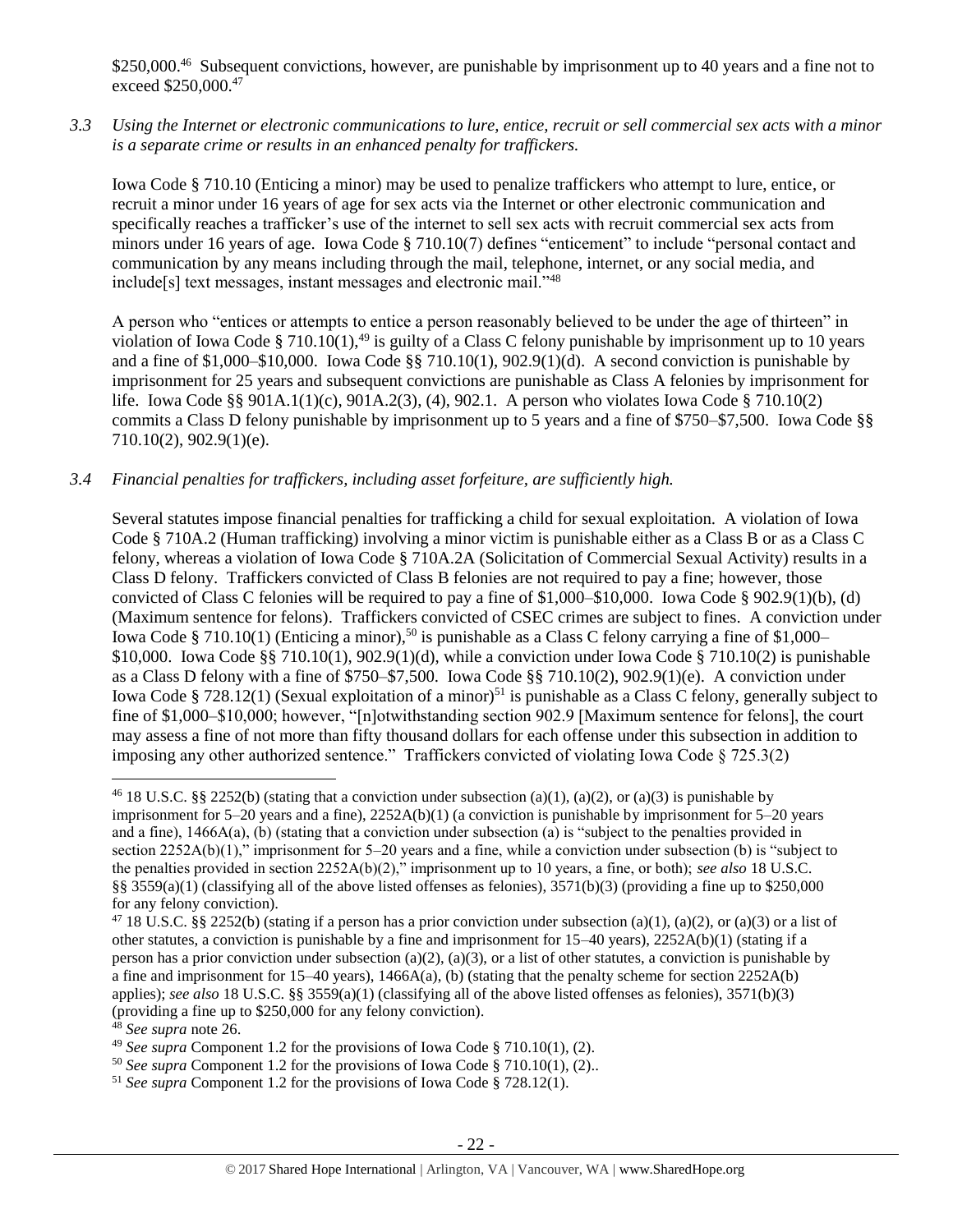(Pandering),<sup>52</sup> a Class C felony, face a fine of \$1,000–\$10,000, as well as an additional "law enforcement" initiative surcharge" of \$125.<sup>53</sup> Iowa Code §§ 725.3(2), 902.9(1)(d). Traffickers convicted of violating Iowa Code § 725.2 (2) (Pimping) when the offense involves a minor victim are subject to a Class C felony carrying a fine of \$1,000–\$10,000. Iowa Code § 911.2A (Human trafficking victim surcharge) establishes a human trafficking victim surcharge of one thousand dollars in addition to the maximum fines for human trafficking and pimping offenses.

Traffickers prosecuted under Iowa Code § 706B.2 (Money laundering penalty—civil remedies) also will be required to pay fines. Convictions under Iowa Code § 706B.2(1)(a), (b), (c), punishable as Class C felonies, may be required to pay a fine up to the greater of \$10,000 or twice the value of the of the property involved. Iowa Code § 706B.2(2)(a). A conviction under Iowa Code § 706B.2(1)(d) is punishable as a Class D felony with a fine up to the greater of \$7,500 or twice the value of the of the property involved. Iowa Code  $$706B.2(2)(b).$ 

Iowa Code § 809A.3(1)(a), (b), (c) (Conduct giving rise to forfeiture) and Iowa Code § 809A.4 (Property subject to forfeiture) broadly provide that defendants who commit serious misdemeanors, aggravated misdemeanors, or felonies will be required to forfeit all proceeds of the "conduct giving rise to forfeiture," as well as all property used to commit or "to facilitate the conduct giving rise to forfeiture."<sup>54</sup>

Furthermore, traffickers convicted of crimes under Iowa's laws will be required to make restitution directly to their victims. Iowa Code § 910.2(1) (Restitution or community service to be ordered by sentencing court) states that "[i]n all criminal cases in which there is a plea of guilty, verdict of guilty, or special verdict upon which a judgment of conviction is rendered, the sentencing court shall order that restitution be made by each offender to the victims of the offender's criminal activities . . . ."<sup>55</sup> Iowa Code § 710A.4 (Restitution) further specifies that in making restitution to a victim of Iowa Code § 710A.2, "[t]he gross income of the defendant or the value of labor or services performed by the victim<sup>56</sup> to the defendant shall be considered when determining the amount of restitution."

In addition to a fine of \$625–\$6,250 imposed by § 903.1(2) for the aggravated misdemeanor offense of harboring a runaway under Iowa Code § 710.8, pursuant to Iowa Code § 710.9 (Civil liability for harboring a runaway child),

<span id="page-22-0"></span>A parent, guardian, or custodian of a runaway child has a right of action against a person who harbored the runaway child in violation of section 710.8 [Harboring a runaway child—penalty] for expenses sustained in the search for the child, for damages sustained due to physical or emotional distress due to the absence of the child, and for punitive damages.

# *3.5 Convicted traffickers are required to register as sex offenders.*

 $\overline{a}$ 

Iowa Code § 692A.103(1) (Offenders required to register) states,

A person who has been convicted of any sex offense classified as a tier I, tier II, or tier III offense,<sup>57</sup> or an offender required to register in another jurisdiction under the other jurisdiction's sex offender

<sup>52</sup> *See supra* Component 1.2 for the provisions of Iowa Code § 725.3(2).

<sup>53</sup> *See supra* note [6](#page-2-1) for the provisions of Iowa Code § 911.3 (Law enforcement initiative surcharge).

<sup>54</sup> *See supra* Component 2.8 for the provisions of Iowa Code § 809A.3(1)(a), (b), (c) (Conduct giving rise to forfeiture) and Iowa Code § 809A.4 (Property subject to forfeiture).

<sup>55</sup> *See* supra Component 2.8 for the provisions of Iowa Code § 910.2(1) (Restitution or community service to be ordered by sentencing court). *See supra* not[e 29](#page-14-0) for definition of "criminal activities."

<sup>56</sup>Pursuant to Iowa Code § 710A.1(13), "victim" is defined as "a person subjected to human trafficking."

<sup>57</sup> *See supra* Component 2.10 for a full list of sex offense classifications grouped into tier I, tier II, and tier III offenses.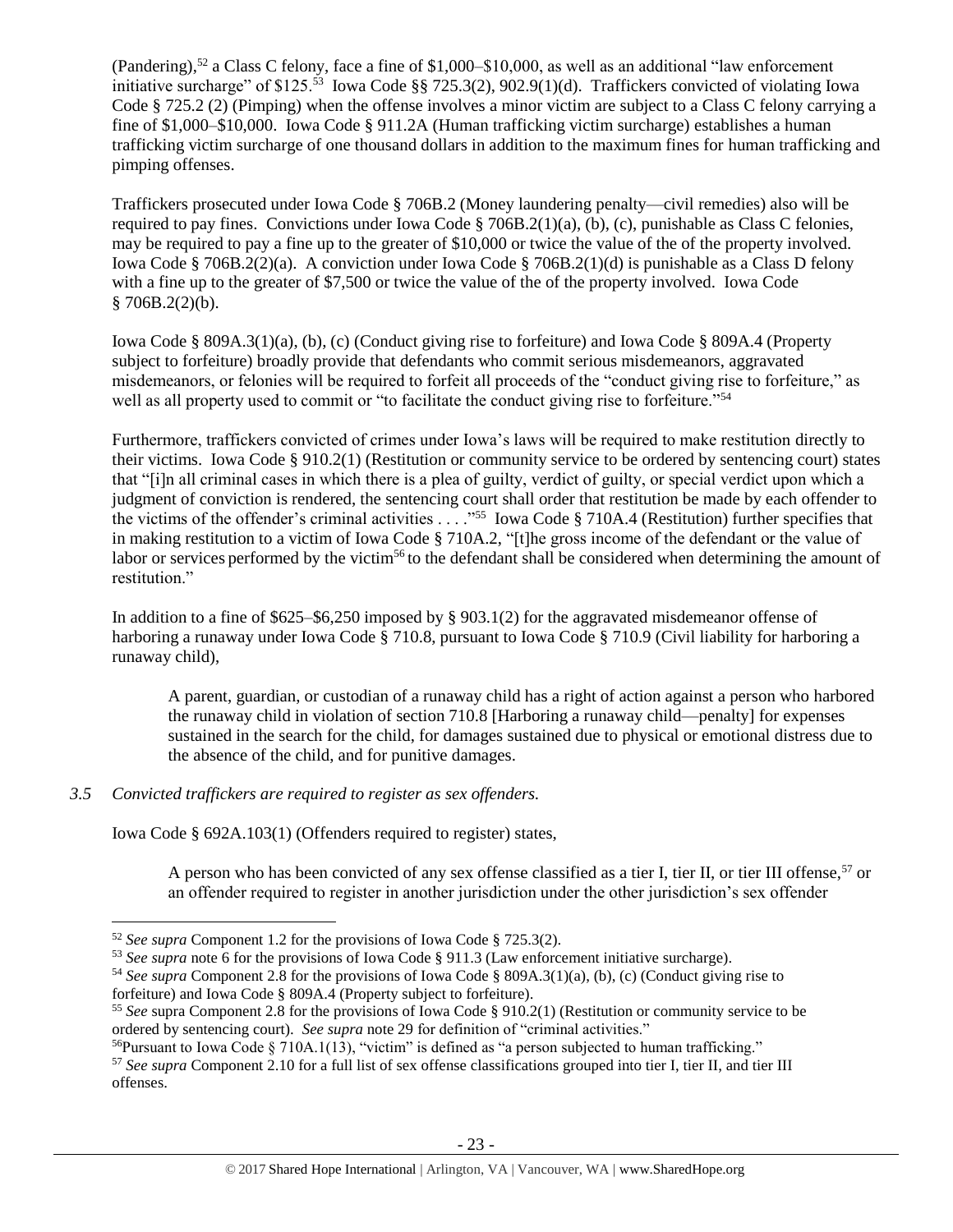registry, shall register as a sex offender as provided in this chapter if the offender resides, is employed, or attends school in this state.

Tier I offenses includes both Iowa Code § 725.2 (Pimping) and Iowa Code § 725.3(2) (Pandering) where the victim was a minor and "a determination is made that the offense was sexually motivated pursuant to section 692A.126 [Sexually motivated offense]." Iowa Code § 692A.102(1)(a)(7), (8) (Sex offense classifications). Tier II offenses include Iowa Code § 728.12(2) (Sexual exploitation of a minor). Iowa Code § 692A.102(1)(b)(19). Tier III offenses include Iowa Code § 710A.2 (Human trafficking) "if sexual abuse or assault with intent to commit sexual abuse is committed or sexual conduct or sexual contact is an element of the offense," § 710.11 (Purchase or sale of an individual) "if a determination is made that the offense was sexually motivated," and § 728.12(1) (Sexual exploitation of a minor). Iowa Code § 692A.102(1)(c)(23), (24), (25).

*3.6 Laws relating to termination of parental rights include sex trafficking or commercial sexual exploitation of children (CSEC) offenses as grounds for termination in order to prevent traffickers from exploiting their parental rights as a form of control.* 

Convictions under Iowa Code § 710A.2 (Human trafficking) and Iowa's CSEC laws are included as grounds for terminating parental rights under Iowa Code § 232.116(1)(o) (Grounds for termination) and § 600A.8(10) (Grounds for termination). Both Iowa Code § 232.116(1)(o) and § 600A.8(10) authorize the termination of parental rights if:

The parent has been convicted of a felony offense that is a sex offense against a minor as defined in section 692A.101 [Definitions], the parent is divorced from or was never married to the minor's other parent, and the parent is serving a minimum sentence of confinement of at least five years for that offense.

Iowa Code § 600A.8 also authorizes the termination of parental rights if a court, "finds there is clear and convincing evidence that the child was conceived as the result of sexual abuse as defined in section 709.1 [Sexual abuse defined], and the biological parent against whom the sexual abuse was perpetrated requests termination of the parental rights of the biological parent who perpetrated the sexual abuse."<sup>58</sup>

Iowa Code § 692A.101(28) defines a "sex offense against a minor" as "an offense for which a conviction has been entered for a sex offense classified as a tier I, tier II, or tier III offense under this chapter if such offense was committed against a minor, or otherwise involves a minor." Therefore, a conviction under the following laws, assuming the other requirements of the statute are met, could serve as the basis for terminating parental rights: Iowa Code § 710A.2 (Human trafficking), "if sexual abuse or assault with intent to commit sexual abuse is committed or sexual conduct or sexual contact is an element of the offense;" Iowa Code § 725.3(2) (Pandering), "if a determination is made that the offense was sexually motivated pursuant to section 692A.126;" Iowa Code § 710.10(1) (Enticing a minor), "if the violation includes an intent to commit sexual abuse, sexual exploitation, sexual contact, or sexual conduct directed towards a minor;" Iowa Code § 710.11 (Purchase or sale of individual), "if a determination is made that the offense was sexually motivated pursuant to section 692A.126;" and Iowa Code § 728.12(1) (Sexual exploitation of a minor). Iowa Code §§ 629A.101(a)(8),  $(c)(23)$ – $(25)$ ,  $(30)$ .

Other grounds for terminating parental rights provided under Iowa Code § 232.116(1) include the following:

. . . . i. The court finds that all of the following have occurred:

<sup>58</sup> *See infra* Component 5.5 for a discussion on child sex trafficking and commercial sexual exploitation falling within the definition of sexual abuse.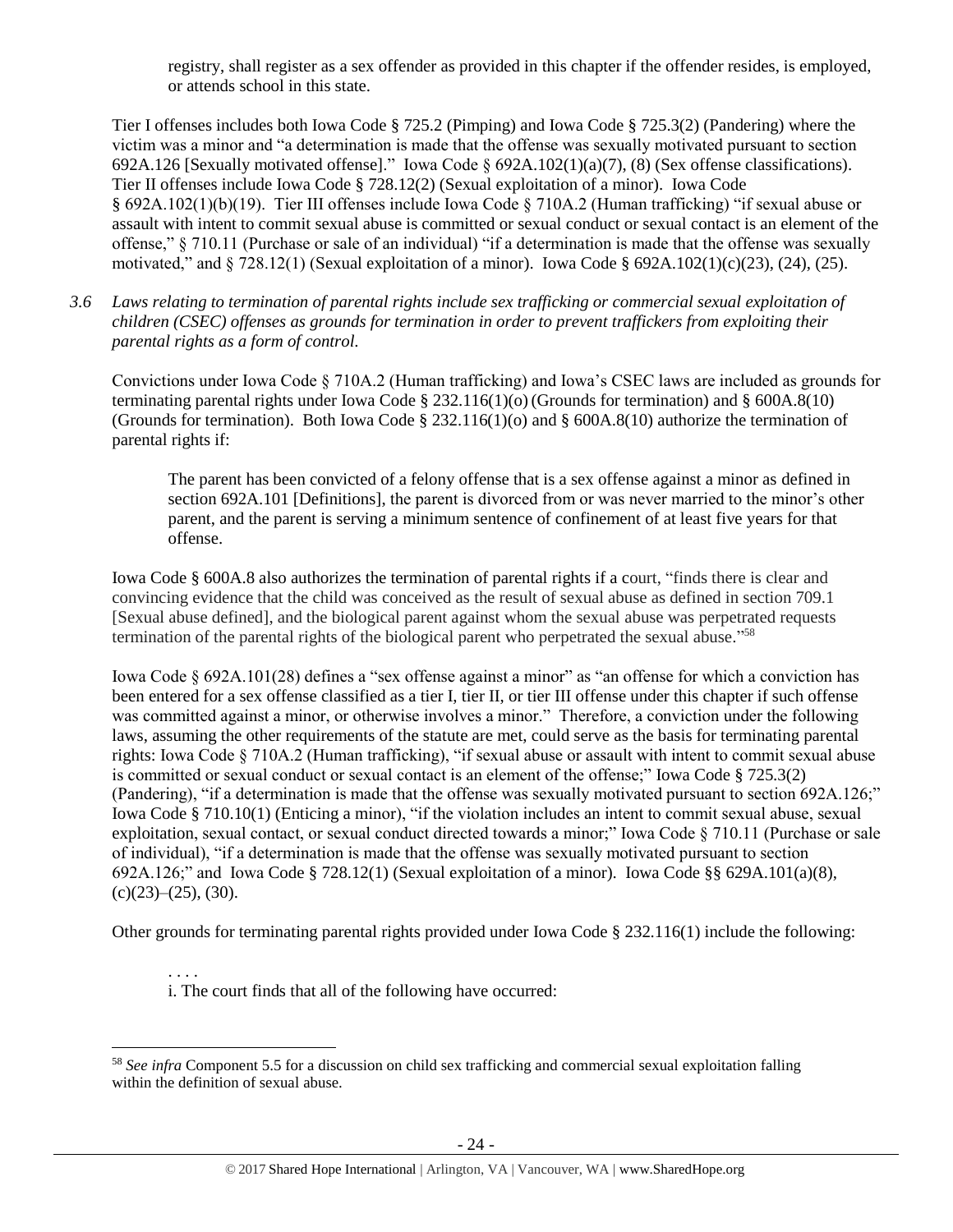(1) The child meets the definition of child in need of assistance based on a finding of physical or sexual abuse<sup>59</sup> or neglect as a result of the acts or omissions of one or both parents.

(2) There is clear and convincing evidence that the abuse or neglect posed a significant risk to the life of the child or constituted imminent danger to the child.

(3) There is clear and convincing evidence that the offer or receipt of services would not correct the conditions which led to the abuse or neglect of the child within a reasonable period of time.

. . . . m. The court finds that both of the following have occurred:

(1) The child has been adjudicated a child in need of assistance pursuant to section 232.96 after finding that the child has been physically or sexually abused or neglected as a result of the acts or omissions of a parent.

(2) The parent found to have physically or sexually abused or neglected the child has been convicted of a felony and imprisoned for physically or sexually abusing or neglecting the child, the child's sibling, or any other child in the household.

. . . .

p. The court finds that the child was conceived as the result of sexual abuse as defined in section 709.1, and the biological parent against whom the sexual abuse was perpetrated requests termination of the parental rights of the biological parent who perpetrated the sexual abuse.

<sup>59</sup> *See supra* note [10](#page-4-1) for the definition of "sexual abuse."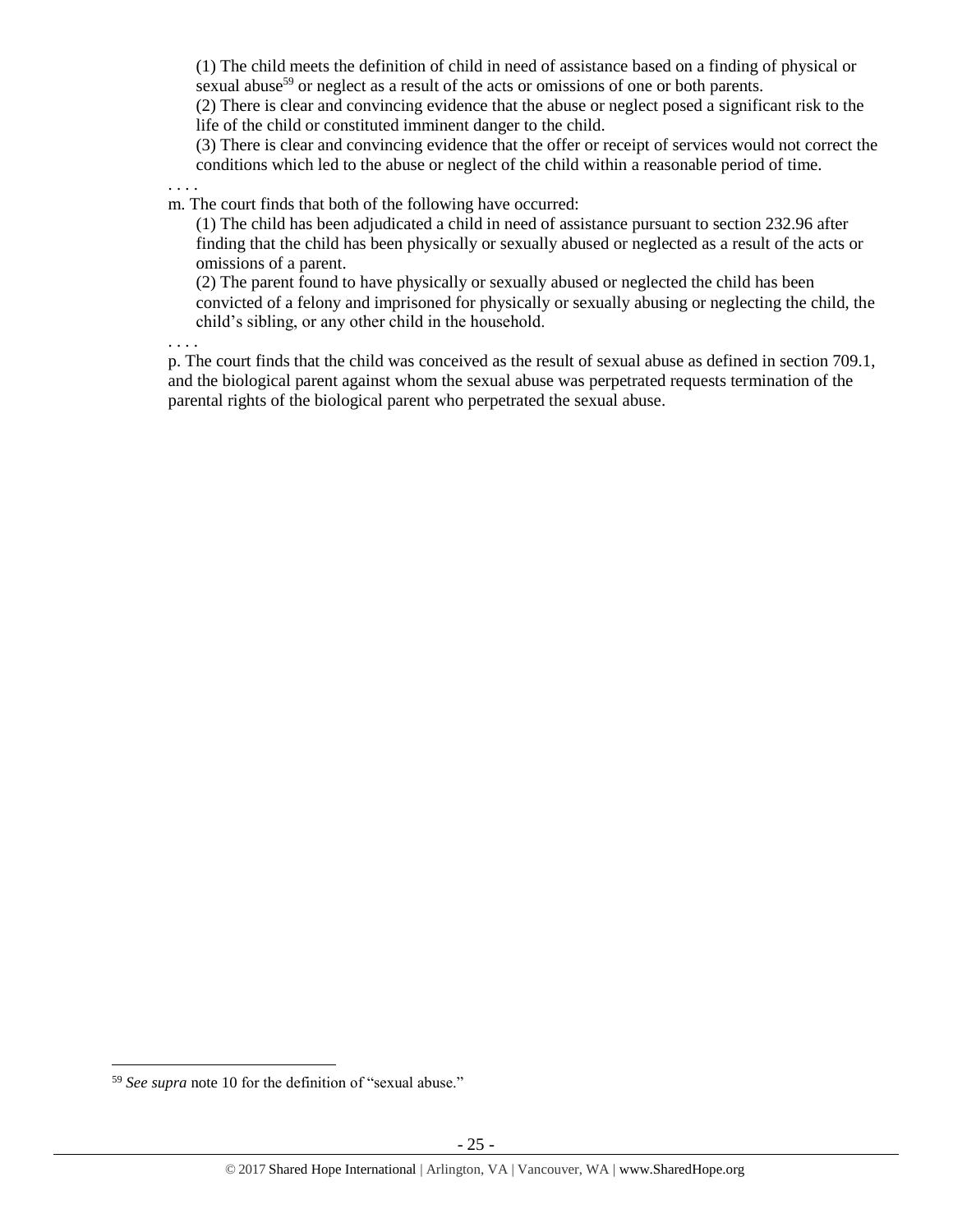#### **FRAMEWORK ISSUE 4: CRIMINAL PROVISIONS FOR FACILITATORS**

#### *Legal Components:*

- *4.1 The acts of assisting, enabling, or financially benefitting from child sex trafficking are included as criminal offenses in the state sex trafficking statute.*
- *4.2 Financial penalties, including asset forfeiture laws, are in place for those who benefit financially from or aid and assist in committing domestic minor sex trafficking.*
- *4.3 Promoting and selling child sex tourism is illegal.*
- *4.4 Promoting and selling images of child sexual exploitation carries penalties as high as similar federal offenses. \_\_\_\_\_\_\_\_\_\_\_\_\_\_\_\_\_\_\_\_\_\_\_\_\_\_\_\_\_\_\_\_\_\_\_\_\_\_\_\_\_\_\_\_\_\_\_\_\_\_\_\_\_\_\_\_\_\_\_\_\_\_\_\_\_\_\_\_\_\_\_\_\_\_\_\_\_\_\_\_\_\_\_\_\_\_\_\_\_\_\_\_\_\_*

## *Legal Analysis:*

*4.1 The acts of assisting, enabling, or financially benefitting from child sex trafficking are included as criminal offenses in the state sex trafficking statute.*

The act of assisting or facilitating the crime of sex trafficking is prohibited under Iowa Code § 710A.2(7) (Human trafficking), which states it is a Class C felony if the victim is under 18 and a facilitator "benefits financially or by receiving anything of value from knowing participation in human trafficking." Iowa Code § 710A.1(4)(a) (Definitions) defines "human trafficking" as, "participating in a venture<sup>60</sup> to . . . transport . . . a person for," among other things, "[c]ommercial sexual activity," without regard to the use of force, fraud, or coercion where the trafficked person is a minor." Therefore, facilitators also may be prosecuted under Iowa Code § 710A.2(1) for "knowingly engag[ing] in human trafficking," which is a Class C felony when the victim is a minor. Class C felonies are punishable by imprisonment up to 10 years and a fine of \$1,000–\$10,000. Iowa Code § 902.9(1)(d) (Maximum sentence for felons). Habitual offenders may receive imprisonment up to 15 years.<sup>61</sup> Iowa Code § 902.9 (1)(c).

A facilitator also may be prosecuted under Iowa Code § 725.3(2) (Pandering) to the extent that a facilitator "keeps or maintains any premises for the purpose of prostitution involving minors or knowingly shares in the income from such premises knowing the character and content of such income . . . ." A violation of Iowa Code § 725.3(2) is a Class C felony, punishable by imprisonment up to 10 years, a fine of \$1,000–\$10,000, and an additional "law enforcement initiative surcharge" of \$125. Iowa Code §§ 725.3(2), 902.9(1)(d), 911.3. A second conviction is punishable by imprisonment for 25 years and subsequent convictions are punishable as Class A felonies by imprisonment for life. Iowa Code §§ 901A.1(1)(d), 901A.2(3), (4), 902.1. A habitual offender may receive imprisonment up to 15 years.<sup>62</sup> Iowa Code § 902.9(1)(c). A facilitator who "knowingly takes or shares in the earnings of a prostitute . . . or who knowingly furnishes a room or other place to be used for the purpose of prostitution" is subject to prosecution under Iowa Code § 725.2(2) (Pimping), a class C felony." Class C felonies are punishable by imprisonment up to 10 years and a fine of \$1,000–\$10,000. Iowa Code § 902.9(1)(d). Facilitators convicted of Iowa Code § 725.2(2) (Pimping) and § 710A.2 (Human trafficking) are required to pay an additional fine of \$1,000 under Iowa Code § 911.2A (Human trafficking victim surcharge) for pandering, human trafficking, and pimping offenses.

<sup>60</sup> *See supra* note [2](#page-1-1) for the definition of "venture."

 $61$  This provision applies throughout section 4.1 in all cases where a facilitator is a habitual offender and the maximum imprisonment term otherwise provided for an offense is less than 15 years. *See supra* note [5](#page-1-0) for the provisions of Iowa Code § 902.8 (Minimum sentence—habitual offender).

<sup>62</sup> *See supra* note [5.](#page-1-0)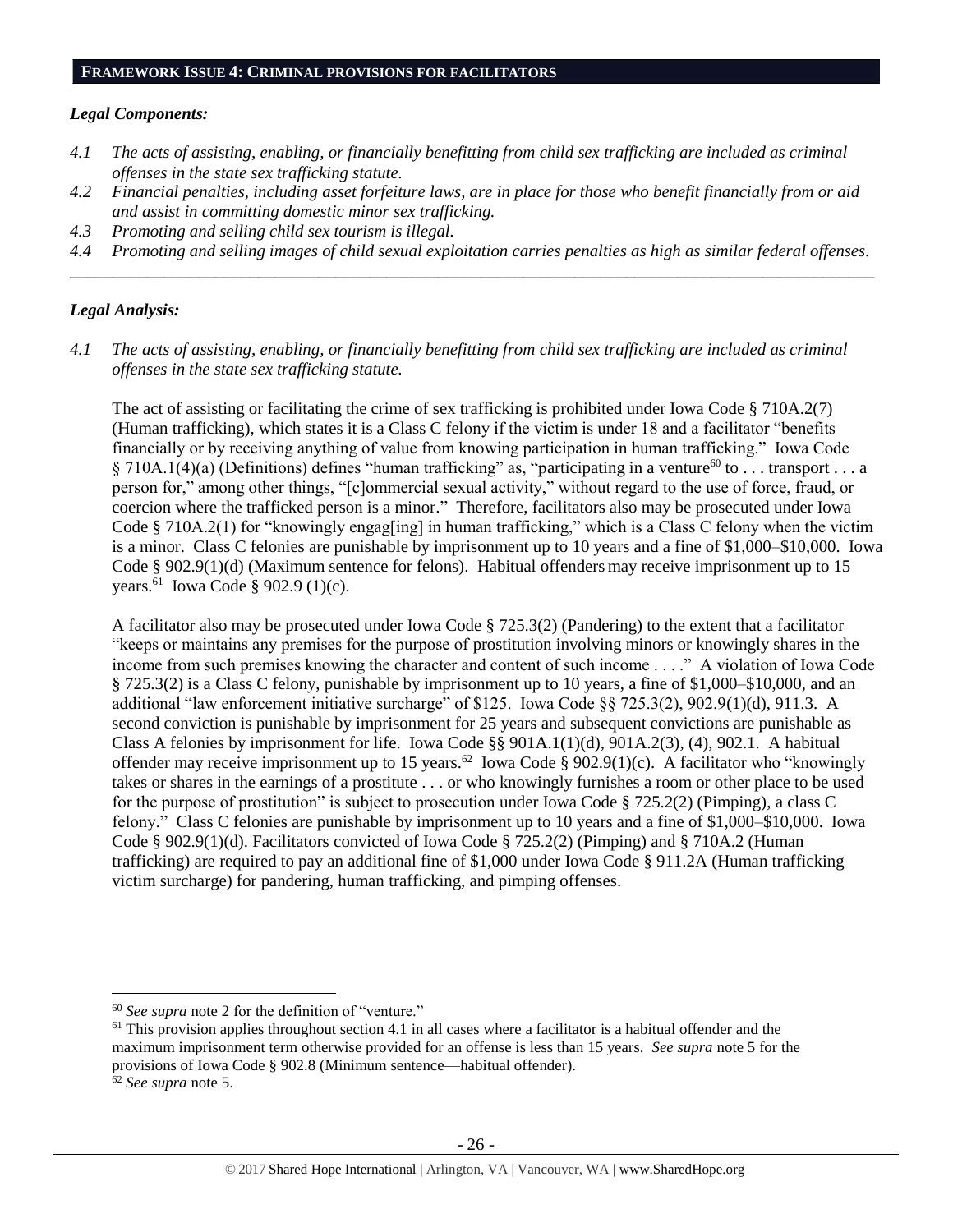Lastly, facilitators may be prosecuted under Iowa Code § 706B.2 (Money laundering penalty—civil remedies). Iowa Code § 706B.2.<sup>63</sup> Facilitators who violate Iowa Code § 710A.2 and Iowa's CSEC laws will fall within the definition of "specified unlawful activity," as each is punishable by imprisonment of more than 1 year. A conviction under Iowa Code § 706B.2(1)(a), (b), (c), is punishable as a Class C felony by imprisonment up to 10 years, a fine up to the greater of \$10,000 or twice the value of the of the property involved, or both imprisonment and a fine. Iowa Code § 706B.2(2)(a). A conviction under Iowa Code § 706B.2(1)(d), is punishable as a Class D felony by imprisonment up to 5 years, a fine up to the greater of \$7,500 or twice the value of the of the property involved, or both imprisonment and a fine. Iowa Code § 706B.2(2)(b).

## *4.2 Financial penalties, including asset forfeiture laws, are in place for those who benefit financially from or aid and assist in committing domestic minor sex trafficking.*

Facilitators who violate Iowa Code § 710A.2(1), (4), (7) (Human trafficking), a Class C felony when the victim is a minor, face a fine of \$1,000–\$10,000. Iowa Code §§ 710A.2(1), (4), (7), 902.9(1)(d). A facilitator convicted under Iowa Code § 725.3(2) (Pandering) or Iowa Code § 725.2(2) (Pimping), also Class C felonies, face a fine of \$1,000–\$10,000, as well as an additional "law enforcement initiative surcharge" of \$125. Iowa Code §§ 725.3, 902.9(1)(e), 911.3. Iowa Code § 911.2A (Human trafficking victim surcharge) requires a human trafficking victim surcharge of one thousand dollars in addition to the maximum fines for pandering, human trafficking, and pimping offenses.

Facilitators convicted under Iowa Code § 706B.2(1)(a), (b), (c) (Money laundering penalty — civil remedies), face a fine up to the greater of \$10,000 or twice the value of the of the property involved, while those convicted under Iowa Code § 706B.2(1)(d) face a fine up to the greater of \$7,500 or twice the value of the of the property involved. Iowa Code § 706B.2(2). Additionally, property involved in a violation of Iowa Code § 706B.2 "is subject to forfeiture under chapter 809A [Forfeiture Reform Act]." Iowa Code § 706B.2(4).

Facilitators convicted of other crimes also are subject to forfeiture provisions. Iowa Code § 809A.3 (Conduct giving rise to forfeiture) and Iowa Code § 809A.4 (Property subject to forfeiture) explain that facilitators convicted of serious misdemeanors, aggravated misdemeanors, and felonies will be required to forfeit property used in the commission of the illegal act and proceeds from the prohibited conduct.<sup>64</sup>

Mandatory restitution laws also apply to facilitators of domestic minor sex trafficking.<sup>65</sup> Iowa Code § 910.2(1) (Restitution or community service to be ordered by sentencing court) states that "[i]n all criminal cases in which there is a plea of guilty, verdict of guilty, or special verdict upon which a judgment of conviction is rendered, the sentencing court shall order that restitution be made by each offender to the victims<sup>66</sup> of the offender's criminal activities."<sup>67</sup> Iowa Code § 915.100(1) (Victim restitution rights) reiterates that "[v]ictims, as defined in section 910.1, have the right to recover pecuniary damages, as defined in section 910.1." Furthermore, under chapter 710 (Human trafficking), Iowa Code § 710A.4 (Restitution) specifies that "[t]he gross income of the defendant or the value of labor or services performed by the victim<sup>68</sup> to the defendant shall be considered when determining the amount of restitution."

<sup>63</sup> *See supra* Component 3.1 for the provisions of Iowa Code § 706B.2 and the definition of "specified unlawful activity" under Iowa Code § 706B.1(3).

<sup>64</sup> *See supra* Component 2.8 for the provisions of Iowa Code § 809A.3 and Iowa Code § 809A.4.

<sup>65</sup> *See supra* Component 2.8 for a discussion of Iowa's restitution laws.

<sup>66</sup> *See supra* note [28](#page-14-1) for the definition of "victim."

<sup>67</sup> *See supra* note [29](#page-14-0) for the definition of "criminal activities."

<sup>68</sup> *See supra* note [56.](#page-22-0)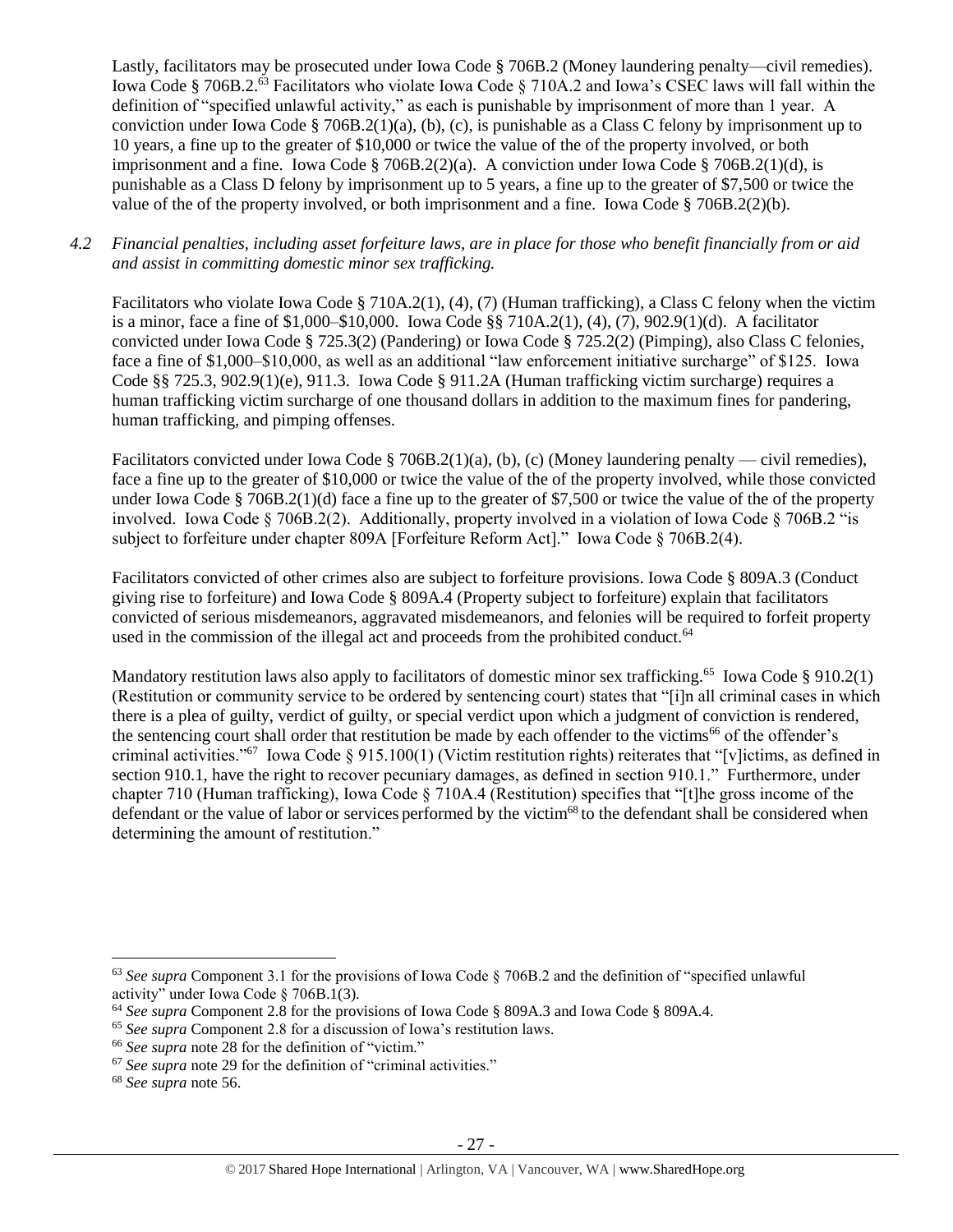## *4.3 Promoting and selling child sex tourism is illegal.*

Iowa has not enacted a law prohibiting the promotion or sale of child sex tourism.

- 4.3.1 Recommendation: Enact a law that prohibits selling or offering to sell travel services that include or facilitate travel for the purpose of engaging in commercial sexual exploitation of a minor or prostitution of a minor, if the travel is occurring in Iowa.
- *4.4 Promoting and selling images of child sexual exploitation carries penalties as high as similar federal offenses.*

Promoting images of child sexual exploitation (ICSE) is criminalized under Iowa Code § 728.12(2) (Sexual exploitation of a minor), which states,

It shall be unlawful to knowingly promote any material visually depicting a live performance of a minor engaging in a prohibited sexual  $act^{69}$  or in the simulation of a prohibited sexual act. A person who commits a violation of this subsection commits a class "D" felony. Notwithstanding section 902.9 [Maximum sentence for felons], the court may assess a fine of not more than twenty-five thousand dollars for each offense under this subsection in addition to imposing any other authorized sentence.

As a Class D felony, a conviction under Iowa Code § 728.12(2) is punishable by imprisonment up to 5 years and a fine of \$750–\$7,500, in addition to the fine of up to \$25,000 authorized under Iowa Code § 728.12(2). Iowa Code §§ 725.2, 902.9(1)(e).

4.4.1 Recommendation: Amend § 728.12(2) (Sexual exploitation of a minor) to increase the penalties for promoting and selling images of child sexual exploitation to reflect the seriousness of the offense.

<sup>69</sup> *See supra* note [7](#page-2-0) for definition of "prohibited sexual act."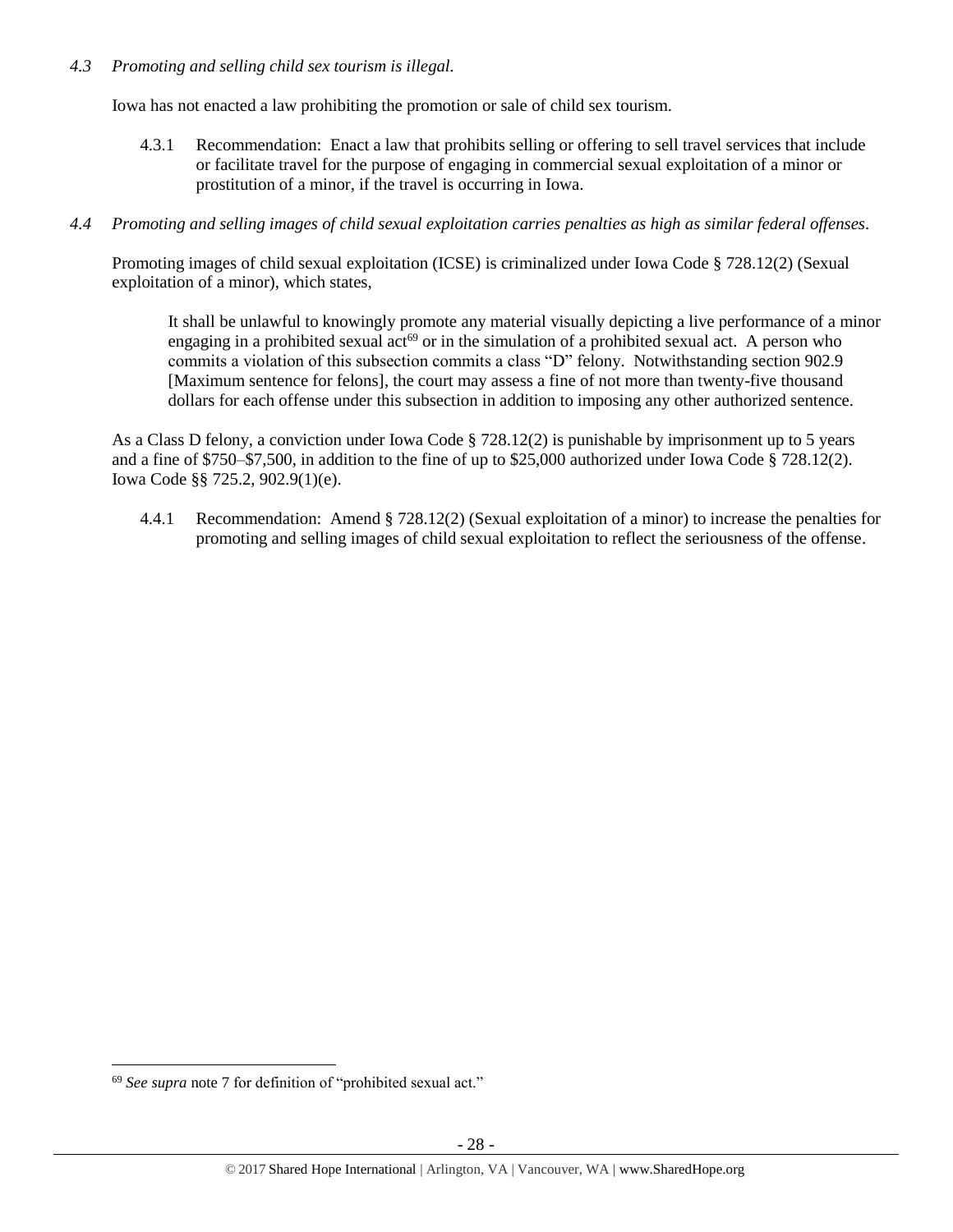# **FRAMEWORK ISSUE 5: PROTECTIVE PROVISIONS FOR THE CHILD VICTIMS**

## *Legal Components:*

- *5.1 Victims under the core child sex trafficking offense include all commercially sexually exploited children.*
- *5.2 The state sex trafficking statute expressly prohibits a defendant from asserting a defense based on the willingness of a minor under 18 to engage in the commercial sex act.*
- *5.3 State law prohibits the criminalization of minors under 18 for prostitution offenses.*
- *5.4 State law provides a non-punitive avenue to specialized services through one or more points of entry.*
- *5.5 Child sex trafficking is identified as a type of abuse and neglect within child protection statutes.*
- *5.6 The definition of "caregiver" or another related term in the child welfare statutes is not a barrier to a sex trafficked child accessing the protection of child welfare.*
- *5.7 Crime victims' compensation is specifically available to a child victim of sex trafficking or commercial sexual exploitation of children (CSEC).*
- *5.8 Victim-friendly procedures and protections are provided in the trial process for minors under 18.*
- *5.9 Child sex trafficking victims may vacate delinquency adjudications and expunge related records for prostitution and other offenses arising from trafficking victimization, without a waiting period.*
- *5.10 Victim restitution and civil remedies for victims of domestic minor sex trafficking or commercial sexual exploitation of children (CSEC) are authorized by law.*
- *5.11 Statutes of limitations for civil and criminal actions for child sex trafficking or commercial sexual exploitation of children (CSEC) offenses are eliminated or lengthened to allow prosecutors and victims a realistic opportunity to pursue criminal action and legal remedies.*

*\_\_\_\_\_\_\_\_\_\_\_\_\_\_\_\_\_\_\_\_\_\_\_\_\_\_\_\_\_\_\_\_\_\_\_\_\_\_\_\_\_\_\_\_\_\_\_\_\_\_\_\_\_\_\_\_\_\_\_\_\_\_\_\_\_\_\_\_\_\_\_\_\_\_\_\_\_\_\_\_\_\_\_\_\_\_\_\_\_\_\_\_\_\_*

# *Legal Analysis:*

 $\overline{a}$ 

*5.1 Victims under the core child sex trafficking offense include all commercially sexually exploited children.<sup>70</sup>*

Pursuant to provisions within Iowa's core sex trafficking statute, Iowa Code § 710A (Human trafficking), not all commercially sexually exploited children are identifiable as sex trafficking victims. Use of force, fraud, or coercion are not required when the victim is a minor; minors include all persons younger than 18 years of age. Iowa Code §  $710A.1(4)(a)(2)$ .

However, the human trafficking law is only applicable to buyers in a few, limited circumstances. For a buyer to commit the offense of human trafficking pursuant to Iowa Code § 710A.2(4) (Human trafficking), the buyer must "solicit services or benefit from the services of a victim." The applicability of the statute is limited by the definition of "services" under Iowa Code  $\S 710A.1(10)$  (Definitions); "services" is defined as "[A]n ongoing relationship between a person and the actor in which the person performs activities under the supervision of or for the benefit of the actor, including commercial sexual activity and sexually explicit performances." Thus, for a buyer to commit the offense of human trafficking under Iowa Code § 710A.2(4), a controlling third party or trafficker must be involved and identified.

Furthermore, the requirement of "ongoing relationship" under Iowa Code § 710A.1(10) may limit culpability for traffickers in some situations, particularly in relation to initial encounters between traffickers and victims, including acts of recruitment and transport.

<sup>70</sup> *See generally* **SHARED HOPE INTERNATIONAL**, "Eliminating the Third Party Control Barrier to Identifying Juvenile Sex Trafficking Victims," JuST Response Policy Paper (2015), [http://sharedhope.org/wp](http://sharedhope.org/wp-content/uploads/2015/08/Policy-Paper_Eliminating-Third-Party-Control_Final1.pdf)[content/uploads/2015/08/Policy-Paper\\_Eliminating-Third-Party-Control\\_Final1.pdf](http://sharedhope.org/wp-content/uploads/2015/08/Policy-Paper_Eliminating-Third-Party-Control_Final1.pdf) (discussing need to include all commercially sexually exploited children within sex trafficking definitions and corresponding need to include buyer conduct in core sex trafficking offenses regardless of whether victim is under control of a third party).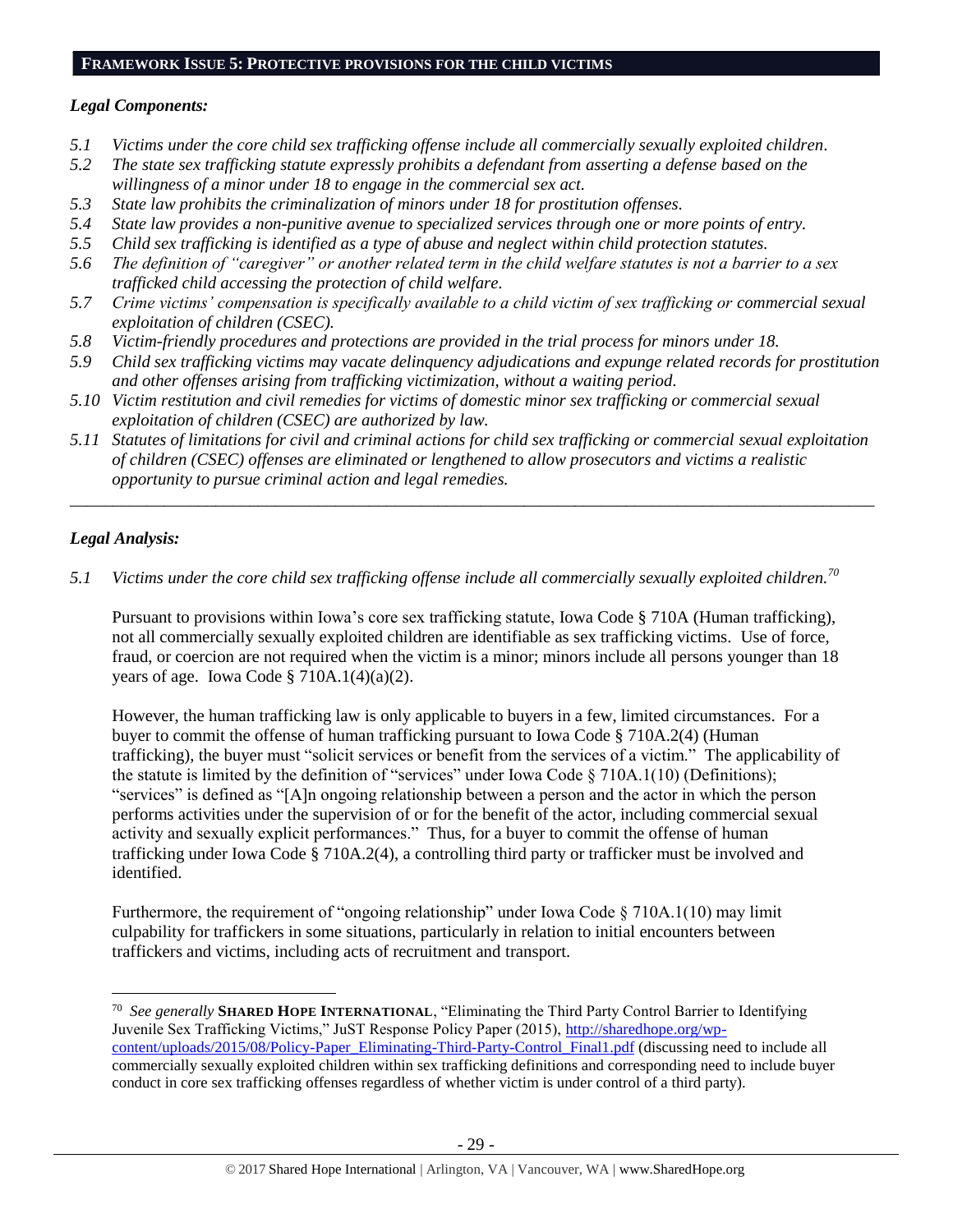- 5.1.1 Recommendation: Amend Iowa Code § 710A.1 ensure all commercially sexually exploited children are identified as victims and eligible for protections pursuant to their victim status.
- *5.2 The state sex trafficking statute expressly prohibits a defendant from asserting a defense based on the willingness of a minor under 18 to engage in the commercial sex act.*

Iowa Code § 710A.2(8) (Human trafficking), § 710A.2A (Solicitation of commercial sexual activity), § 728.12(1) (Sexual exploitation of a minor), § 710.10(1), (2) (Enticing a minor), and § 725.3(2) (Pandering) are silent regarding the availability of a defense based on the minor's willingness to engage in the commercial sex act. However, Iowa Code § 709.8 (Lascivious acts with a child), a non-CSEC offense, explicitly states, "It is unlawful for any person sixteen years of age or older to perform any of the following acts with a child with or without the child's consent unless married to each other . . . ." Similarly, Iowa Code § 709.12 (Indecent contact with a child) states, "A person eighteen years of age or older is upon conviction guilty of an aggravated misdemeanor if the person commits any of the following acts with a child, not the person's spouse, with or without the child's consent . . . ."

- 5.2.1 Recommendation: Amend Iowa Code § 710A.2(8) (Human trafficking), § 728.12(1) (Sexual exploitation of a minor),  $\S$  710.10(1), (2) (Enticing a minor), and  $\S$  725.3(2) (Pandering) to expressly prohibit a defense based on the minor's willingness to engage in the commercial sex act.<sup>71</sup>
- *5.3 State law prohibits the criminalization of minors under 18 for prostitution offenses.<sup>72</sup>*

Iowa Code § 725.1 (Prostitution) does not exclude minors from prosecution for prostitution-related offenses; however, minors charged with offenses under Iowa Code § 725.1 (Prostitution) may be referred to the Department of Human Services at the discretion of the county attorney. Iowa Code § 725.1(1)(b) (Prostitution) states,

If the person who sells or offers for sale the person's services as a partner in a sex act is under the age of eighteen, the county attorney may elect, in lieu of filing a petition alleging that the person has committed a delinquent act, to refer that person to the department of human services for the possible filing of a petition alleging that the person is a child in need of assistance.

- 5.3.1 Recommendation: Amend Iowa Code § 725.1 (Prostitution) to ensure that all minors are protected from criminalization for prostitution offenses.
- *5.4 State law provides a non-punitive avenue to specialized services through one or more points of entry.*

# **System response to child engaged in commercial sex act**

*I. Services through child welfare*

 $\overline{a}$ 

A juvenile sex trafficking victim may come to the attention of the department of human services through different avenues, including reports of abuse.<sup>73</sup> "If the department has reasonable cause to believe that a child under the placement, care, or supervision of the department is, or is at risk of becoming, a sex trafficking

 $71$  The recommendation in this component is predicated upon the recommendation in 5.1 being simultaneously or previously enacted.

 $72$  For more information regarding recent federal legislation impacting this component see: http://go.sharedhope.org/stateimpactmemo.

<sup>73</sup> *See infra* Component 5.5 for a full discussion of Illinois's abuse provisions.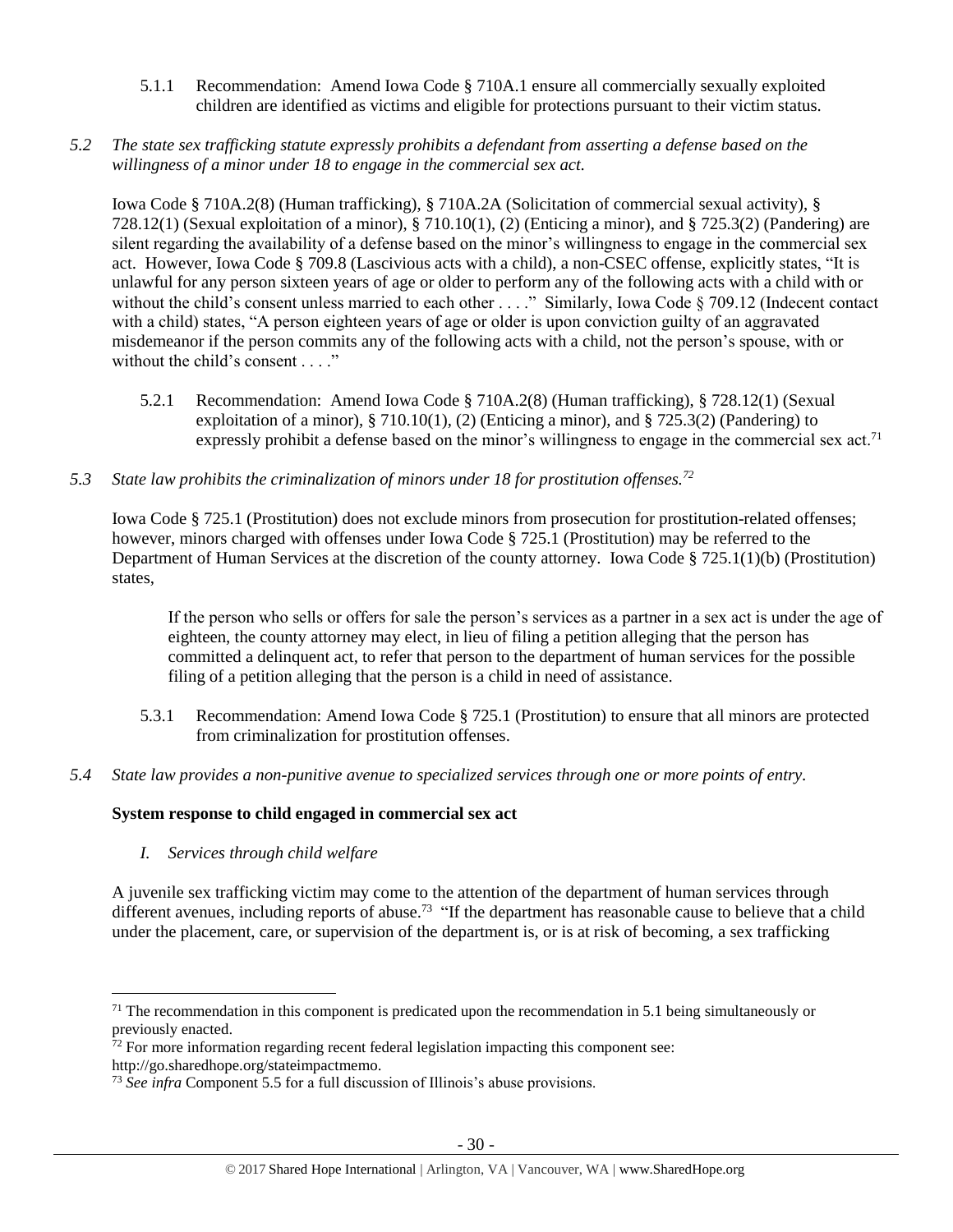victim," Iowa Code §§ 232.70(10), 232.71B(3)(c) require the department of human services to take the following steps:

a. Identify the child as a sex trafficking victim or at risk of becoming a sex trafficking victim and include documentation in the child's department records.

b. Refer the child for appropriate services.

c. Refer the child identified as a sex trafficking victim, within twenty-four hours, to the appropriate law enforcement agency having jurisdiction to investigate the allegation.

Once a minor is identified as a victim, child protection assistance teams are available to assist juvenile sex trafficking victims. Pursuant to Iowa Code § 915.35(1) (Child victim services), a victim is defined in part as "a minor under the age of eighteen who has been sexually abused or subjected to any other unlawful sexual conduct under chapter . . . 710A [Human trafficking]." Pursuant to Iowa Code § 915.35(2), (4),

2. A professional licensed or certified by the state to provide immediate or short-term medical services or mental health services to a victim may provide the services without the prior consent or knowledge of the victim's parents or guardians.

4. a. A child protection assistance team involving the county attorney, law enforcement personnel, and personnel of the department of human services shall be established for each county by the county attorney. However, by mutual agreement, two or more county attorneys may establish a single child protection assistance team to cover a multicounty area. A child protection assistance team, to the greatest extent possible, may be consulted in cases involving a forcible felony against a child who is less than age fourteen in which the suspected offender is the person responsible for the care of a child, as defined in section 232.68. A child protection assistance team may also be utilized in cases involving a violation of chapter 709 or 726 or other crime committed upon a victim as defined in subsection 1.

b. A child protection assistance team may also consult with or include juvenile court officers, medical and mental health professionals, physicians or other hospital-based health professionals, court-appointed special advocates, guardians ad litem, and members of a multidisciplinary team created by the department of human services for child abuse investigations. A child protection assistance team may work cooperatively with the early childhood Iowa area board established under chapter 256I. The child protection assistance team shall work with the department of human services in accordance with section 232.71B [Duties of the department upon receipt of the report], subsection 3, in developing the protocols for prioritizing the actions taken in response to child abuse assessments and for law enforcement agencies working jointly with the department at the local level in processes for child abuse assessments. The department of justice may provide training and other assistance to support the activities of a child protection assistance team.

Some protective provisions are also available to a juvenile sex trafficking victim found to be a "child in need of assistance."<sup>74</sup> Pursuant to Iowa Code § 709.13 (Child in need of assistance complaints),

. . . .

. . . .

 $\overline{a}$ 

. . . .

h. Who has committed a delinquent act as a result of pressure, guidance, or approval from a parent, guardian, custodian, or other member of the household in which the child resides.

i. Who has been the subject of or a party to sexual activities for hire or who poses for live display or for photographic or other means of pictorial reproduction or display which is designed to appeal to the prurient

<sup>&</sup>lt;sup>74</sup> Iowa Code § 232.2(6) (Definitions) defines a "child in need of assistance" as

an unmarried child:

d. Who has been, or is imminently likely to be, sexually abused by the child's parent, guardian, custodian, or other member of the household in which the child resides.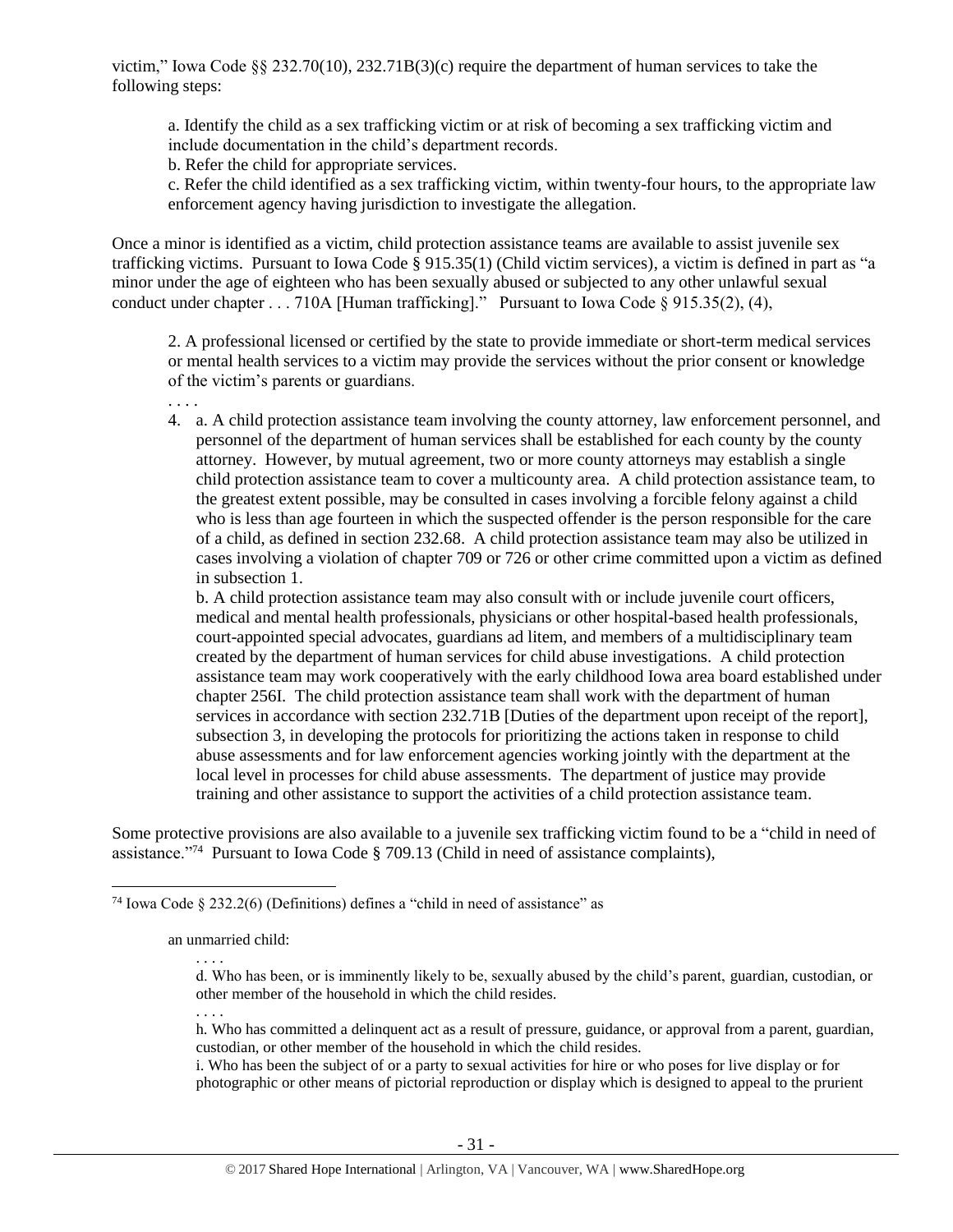During or following an investigation into allegations of violations of this chapter [Sexual Abuse] or of chapter 726 [Protection of family and dependent persons] or 728 [Obscenity, which includes § 728.12 Sexual exploitation of a minor] involving an alleged victim under the age of eighteen and an alleged offender who is not a person responsible for the care of the child, anyone with knowledge of the alleged offense may file a complaint pursuant to section 232.83 [Child sexual abuse involving a person not responsible for the care of the child] alleging the child to be a child in need of assistance. In all cases, the complaint shall be filed by any peace officer with knowledge of the investigation when the peace officer has reason to believe that the alleged victim may require treatment as a result of the alleged offense and that the child's parent, guardian, or custodian will be unwilling or unable to provide the treatment.

## *II. Services through juvenile justice*

Iowa Code § 232.2(12) (Definitions) defines delinquent act as a "violation of any state law or local ordinance which would constitute a public offense if committed by an adult except any offense which by law is exempted from the jurisdiction of this chapter" or a "violation of a federal law or a law of another state which violation constitutes a criminal offense if the case involving that act has been referred to the juvenile court . . . ." Because a minor could be charged with prostitution under Iowa Code § 725.1 (Prostitution), a court could find a sexually exploited minor to be delinquent.

However, Iowa Code § 725.1(b) (Prostitution) provides an alternative to a delinquency adjudication for minors charged with engaging in prostitution. It states,

If the person who sells or offers for sale the person's services as a partner in a sex act is under the age of eighteen, the county attorney may elect, in lieu of filing a petition alleging that the person has committed a delinquent act, to refer that person to the department of human services for the possible filing of a petition alleging that the person is a child in need of assistance.

If not diverted as a commercially sexually exploited child, a victim may still be able to avoid a delinquency adjudication through the informal adjustment process. When a child has admitted his or her involvement in a delinquent act, the child can proceed under Iowa Code § 232.29(1) (Informal adjustment). A child may voluntarily enter into an informal adjustment agreement and sign the terms of the agreement to proceed through this informal procedure. Iowa Code  $\S 232.29(1)(c)$ , (d).

# **Summary**

 $\overline{a}$ 

Juvenile sex trafficking victims may receive services after being identified as abused or in need of assistance. Further, Illinois law authorizes a child to be referred to the department of human services in lieu of delinquency proceedings for prostitution offenses, but this process is discretionary. Regardless, services are not required to be specialized.

5.4.1 Recommendation: Amend Iowa's protective response for juvenile sex trafficking victims to include specialized services and a mandatory mechanism to prevent delinquency adjudications.<sup>75</sup>

interest and is patently offensive; and taken as a whole, lacks serious literary, scientific, political, or artistic value.

. . . .

The text of Iowa Code § 232.2 cited here and elsewhere in this report includes amendments made by the enactment of House File 401 during the 2017 87th General Assembly of the Iowa Legislature (effective July 1, 2017). <sup>75</sup> The recommendation in this component is predicated upon the recommendation in 5.1 being simultaneously or previously enacted.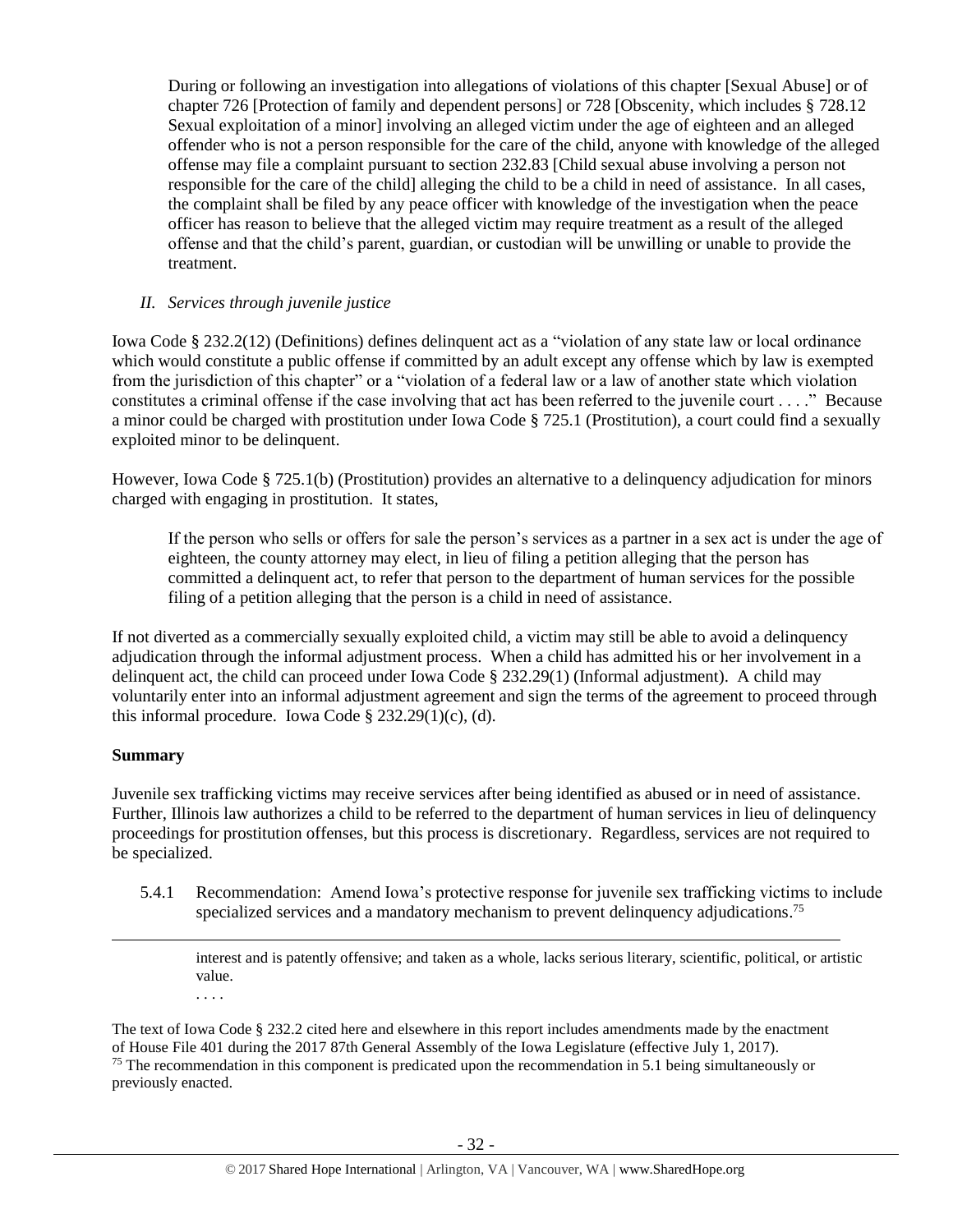# *5.5 Child sex trafficking is identified as a type of abuse and neglect within child protection statutes. 76*

Child sex trafficking and sexual exploitation are identified as types of abuse within Iowa's child protection statutes.<sup>77</sup> As used within Iowa's laws related to children in need of assistance, Iowa Code § 232.68 (Definitions), defines "child abuse" or "abuse" as

3. The commission of a sexual offense with or to a child pursuant to chapter 709 [Sexual abuse] . . . or section 728.12 [Sexual exploitation of a minor], subsection 1, as a result of the acts or omissions of the person responsible for the care of the child or of a person who resides in a home with the child. Notwithstanding section 702.5 [defines child as a person under 14 years of age], the commission of a sexual offense under this subparagraph includes any sexual offense referred to in this subparagraph with or to a person under the age of eighteen years.

. . . .

5. The acts or omissions of a person responsible for the care of a child which allow, permit, or encourage the child to engage in acts prohibited pursuant to section 725.1 [Prostitution]. Notwithstanding section 702.5 5 [defines child as a person under 14 years of age], acts or omissions under this subparagraph include an act or omission referred to in this subparagraph with or to a person under the age of eighteen years.

. . . .

11. The recruitment, harboring, transportation, provision, obtaining, patronizing, or soliciting of a child for the purpose of commercial sexual activity as defined in section 710A.1 [Definitions].

*5.6 The definition of "caregiver" or another related term in the child welfare statutes is not a barrier to a sex trafficked child accessing the protection of child welfare.* 78

As used within the child abuse reporting laws, Iowa Code § 232.68(8)(b), (d) (Definitions) defines a "person responsible for the care of a child" as

b. A relative or any other person with whom the child resides and who assumes care or supervision of the child, without reference to the length of time or continuity of such residence.

. . . . d. Any person providing care for a child, but with whom the child does not reside, without reference to the duration of the care.

This definition is broad enough that it should not limit child welfare intervention in non-familial trafficking cases and should not present a barrier to juvenile sex trafficking victims accessing the protection of child welfare irrespective of the perpetrator of abuse.

*5.7 Crime victims' compensation is specifically available to a child victim of sex trafficking or CSEC.*

Pursuant to Iowa Code § 915.94<sup>79</sup> (Victim compensation fund),

http://go.sharedhope.org/stateimpactmemo.

 $76$  For more information regarding recent federal legislation impacting this component see:

 $77$  The analysis in this component is predicated upon the recommendation in 5.1 being simultaneously or previously enacted.

 $78$  The analysis in this component is predicated upon the recommendation in 5.1 being simultaneously or previously enacted.

 $79$  The text of Iowa Code § 915.94 cited here and elsewhere in this report includes amendments made by the enactment of Senate File 401 during the 2017 87th General Assembly of the Iowa Legislature (effective July 1, 2017).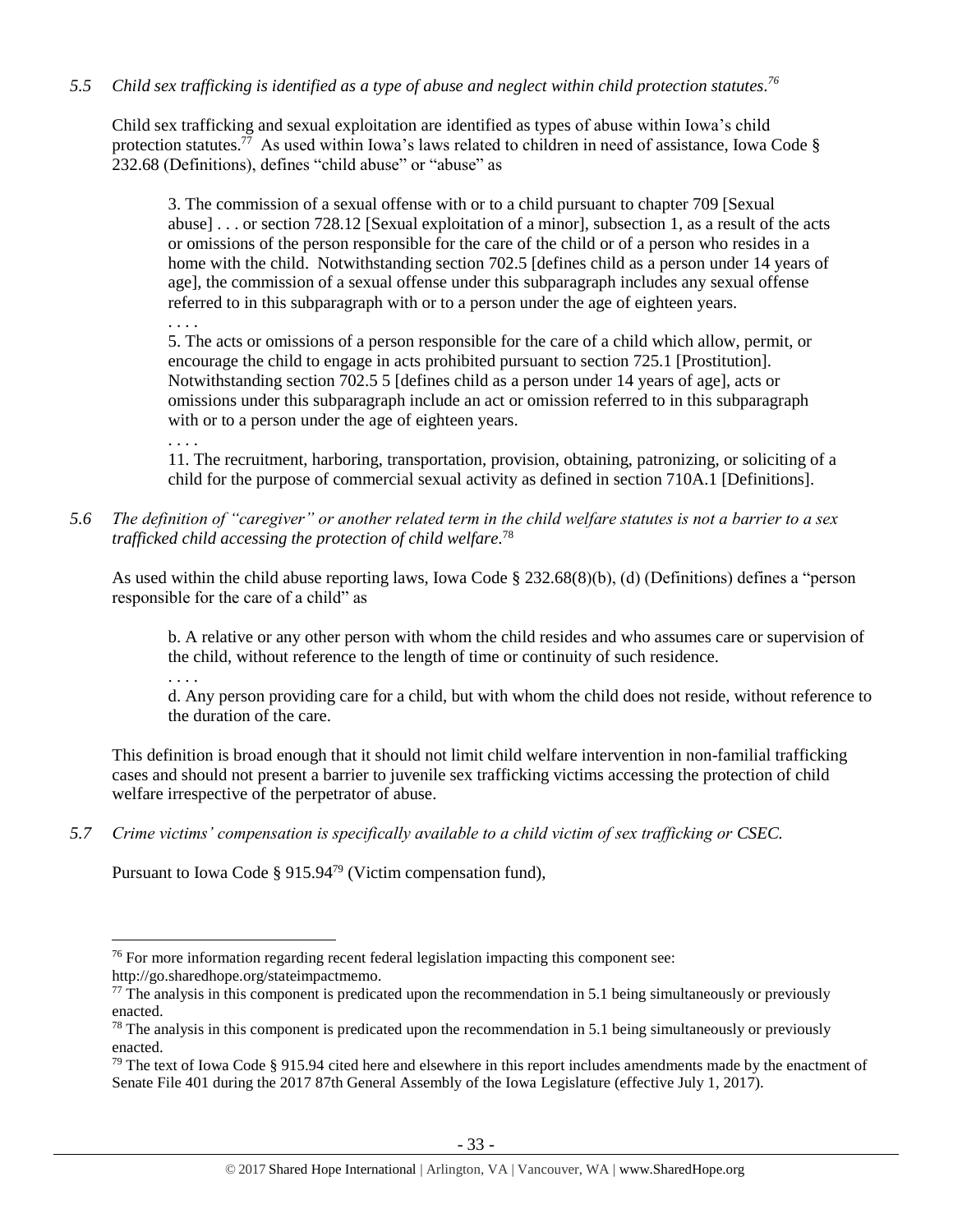A victim compensation fund is established as a separate fund in the state treasury. Moneys deposited in the fund shall be administered by the department and dedicated to and used for the purposes of section 915.41 and this subchapter. In addition, the department may use moneys from the fund . . . for the award of funds to programs that provide services and support . . . to victims of sexual abuse as provided in chapter 236A,<sup>80</sup> to victims under section 710A.2 [Human trafficking]  $\dots$  for reimbursement to the Iowa law enforcement academy for domestic abuse and human trafficking training . . . .

Child sex trafficking victims who suffer personal injury<sup>81</sup> resulting from a crime<sup>82</sup> may apply for victims' compensation under Iowa Code § 915.84(1) (Application for compensation). However, minor victims who otherwise qualify for compensation still may face barriers to receiving crime victims' compensation due to certain ineligibility criteria in the laws. Iowa Code  $\S 915.84(1)$  requires the application to be filed "within two years after the date of the crime, the discovery of the crime, or the date of death of the victim." Also, subsection (2) requires a report "to the local police department or county sheriff department within seventy-two hours of" the occurrence of the crime or of the time a "report can reasonably be made." In either case, the department of justice "may waive this requirement if good cause is shown." Iowa Code § 915.84(1), (2). Also, subsection (3) states,

Notwithstanding subsection 2, a victim under the age of eighteen . . . who has been sexually abused or subjected to any other unlawful sexual conduct under chapter 709 [Sexual abuse] or 726 [Protection of the family or dependent persons] or who has been the subject of a forcible felony is not required to report the crime to the local police department or county sheriff department to be eligible for compensation if the crime was allegedly committed upon a child by a person responsible for the care of a child, as defined in section 232.68 [Definitions], subsection  $7<sup>83</sup>$ ... and was reported to an employee of the department of human services and the employee verifies the report to the department.

Other potential barriers to a child sex trafficking victim receiving crime victims' compensation includes the requirement in Iowa Code § 915.84(6) that the victim "cooperate with reasonable requests by the appropriate law enforcement agencies in the investigation or prosecution of the crime." Also, victims face possible reductions in compensation claims if found to have "committed the crime or . . . [are] otherwise responsible for damages resulting from the crime." Iowa Code § 915.87(1)(a).

Iowa Code § 915.87(2) (Reductions and disqualifications) states that "[c]ompensation shall not be made when the bodily injury or death for which a benefit is sought was caused by any of the following: a. Consent, provocation, or incitement by the victim, b. The victim assisting, attempting, or committing a criminal act. This paragraph shall not apply to a victim under the age of eighteen involved in commercial sexual activity as defined in section 710A.1." Consequently, child sex trafficking victims may not be ineligible for compensation on the basis of "assisting, attempting, or committing a criminal act," but may still be denied compensation on the basis of consent under subsection (a). Since consent is not expressly barred as a defense under the human trafficking or CSEC laws, this could constitute a barrier to compensation in some cases.

<sup>80</sup> Iowa Code § 236A.2(5) (Definitions) defines "sexual abuse" to include a violation of Iowa Code § 728.12 (Sexual exploitation of a minor) and several sexual offenses.

The text of Iowa Code § 236A.2 cited here and elsewhere in this report includes amendments made by the enactment of Senate File 401 during the 2017 87th General Assembly of the Iowa Legislature (effective July 1, 2017).

 $81$  Iowa Code § 915.80(6)(a) (Definitions) defines "victim" in part as "a person who suffers personal injury or death as a result of . . . [a] crime."

 $82$  Iowa Code § 915.80(2) (Definitions) defines "crime" in part as "conduct that occurs or is attempted in this state, poses a substantial threat of personal injury or death, and is punishable as a felony or misdemeanor, or would be so punishable but for the fact that the person engaging in the conduct lacked the capacity to commit the crime under the laws of this state."

<sup>83</sup> *See supra* Component 5.6.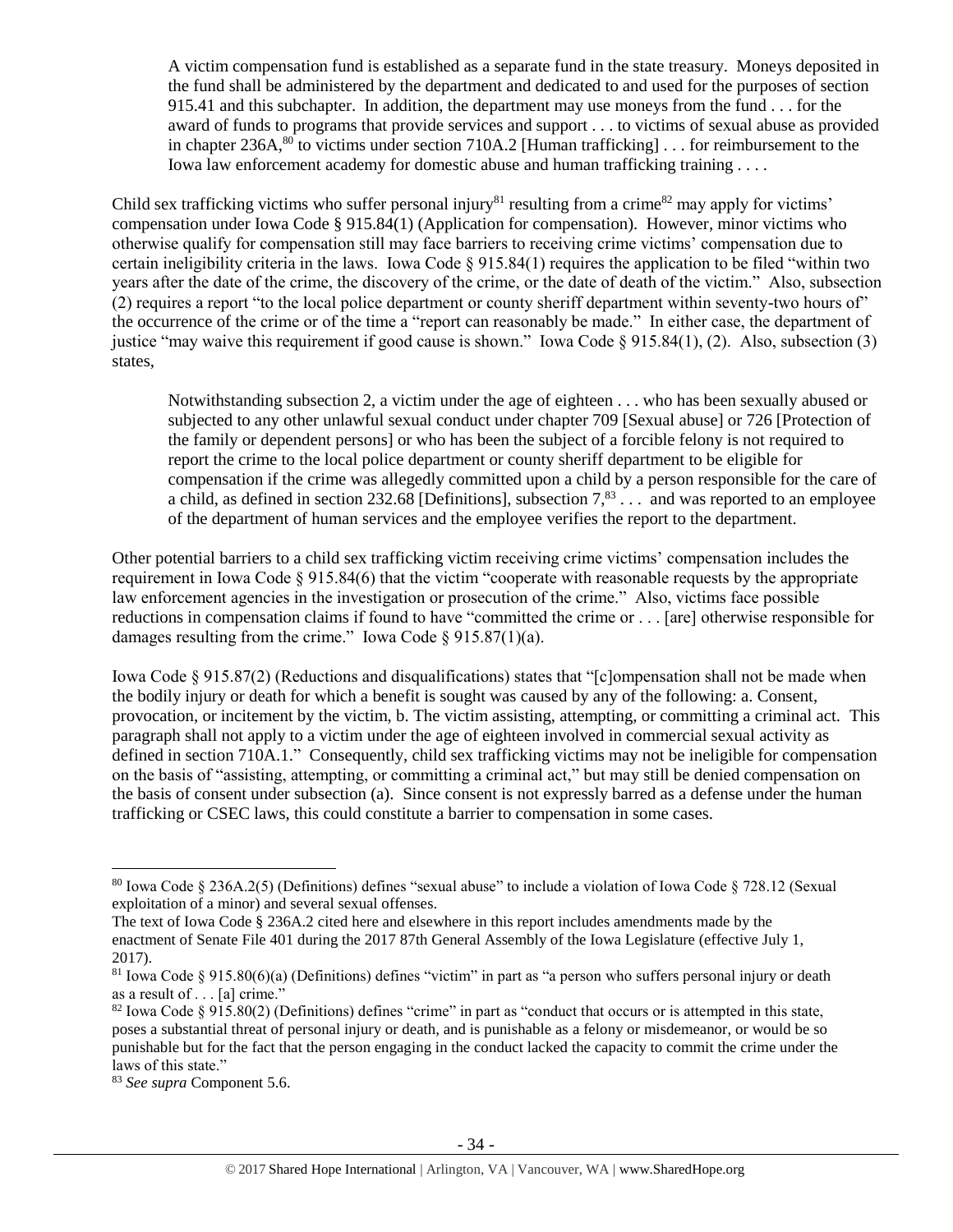5.7.1 Recommendation: Amend Iowa Code § 915.87 (Reductions and disqualifications) to extend the exception for commercially sexually exploited children to the grounds for disqualification under subsection (a) as well as the filing and reporting time limits under subsections (1) and (2).  $84$ 

# *5.8 Victim-friendly procedures and protections are provided in the trial process for minors under 18.* 85

Child crime victims and witnesses are provided some protections throughout the trial process. Iowa Code § 915.37 (Guardian ad litem for prosecuting child witnesses) expressly authorizes the court to appoint a guardian ad litem for a child who is a victim of Iowa Code § 710A.2 (Human trafficking) or CSEC. Specifically, Iowa Code § 915.37(1) states in part,

A prosecuting witness who is a child, as defined in section  $702.5$ ,<sup>86</sup> in a case involving a violation of chapter 709 [Sexual abuse] or 710A [Human trafficking], or section . . . or 728.12 [Commercial sexual exploitation of a minor], is entitled to have the witness's interests represented by a guardian ad litem at all stages of the proceedings arising from such violation . . . .

Children who are witnesses in criminal cases also may be allowed to provide testimony through closed-circuit television. Under Iowa Code § 915.38(1) (Televised, videotaped, and recorded evidence—limited court testimony—minors and others), the court may order a minor's<sup>87</sup> testimony taken outside the courtroom and broadcast by closed-circuit equipment to protect the minor "from trauma caused by testifying in the physical presence of the defendant where it would impair the minor's ability to communicate . . . . However, such an order shall be entered only upon a specific finding by the court that such measures are necessary to protect the minor." Pursuant to the section, "Only the judge, prosecuting attorney, defendant's attorney, persons necessary to operate the equipment, and any person whose presence, in the opinion of the court, would contribute to the welfare and well-being of the minor may be present in the room with the minor during the minor's testimony" and the minor shall be informed that "the defendant will not be present in the room in which the minor will be testifying but that the defendant will be viewing the minor's testimony through closed-circuit television."

Additionally, under Iowa Code § 915.38(2)–(4),

 $\overline{a}$ 

2. The court may, upon its own motion or upon motion of a party, order that the testimony of a minor, as defined in section 599.1, be taken by recorded deposition for use at trial, pursuant to rule of criminal procedure 2.13(2)(b). In addition to requiring that such testimony be recorded by stenographic means, the court may on motion and hearing, and upon a finding that the minor is unavailable as provided in rule of evidence 5.804(a), order the videotaping of the minor's testimony for viewing in the courtroom by the court . . . .

The period of minority extends to the age of eighteen years, but all minors attain their majority by marriage . . . .

<sup>&</sup>lt;sup>84</sup> The recommendation in this component is predicated upon the recommendation in 5.1 being simultaneously or previously enacted.

 $85$  The analysis in this component is predicated upon the recommendation in 5.1 being simultaneously or previously enacted.

 $86$  Iowa Code  $\S$  702.5 (Child) states "unless another age is specified, a 'child' is any person under the age of fourteen years."

 $87$  Iowa Code § 915.38(1) refers to the definition of minor in Iowa Code § 599.1 (Period of minority—exception for certain inmates), which states,

A person who is less than eighteen years old, but who is tried, convicted, and sentenced as an adult and committed to the custody of the director of the department of corrections shall be deemed to have attained the age of majority for purposes of making decisions and giving consent to medical care, related services, and treatment during the period of the person's incarceration.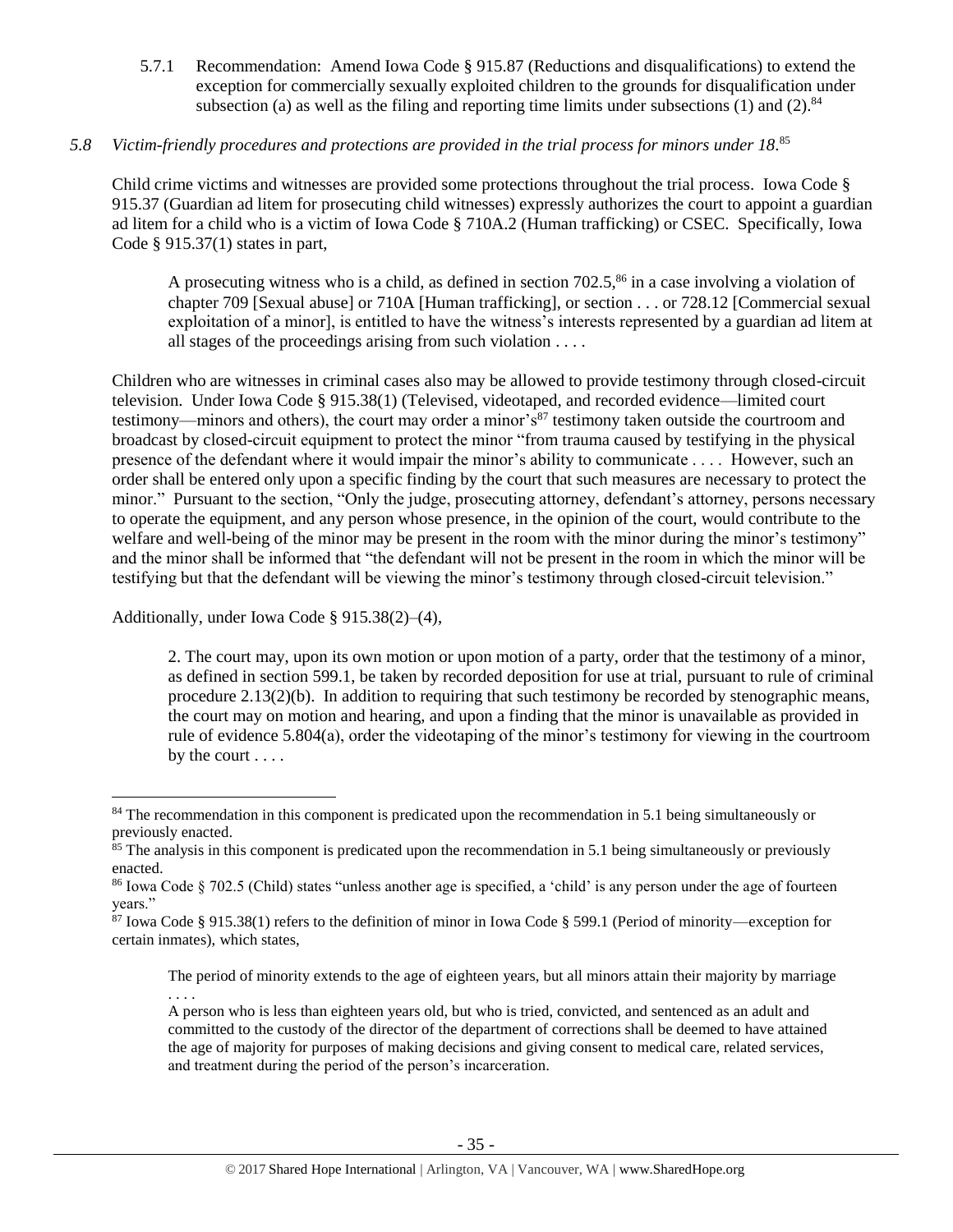3. The court may upon motion of a party admit into evidence the recorded statements of a child, as defined in section 702.5 [Child], describing sexual contact performed with or on the child, not otherwise admissible in evidence by statute or court rule if the court determines that the recorded statements substantially comport with the requirements for admission under rule of evidence 5.803(24)<sup>88</sup> or 5.804(b)(5).<sup>89</sup>

4. A court may, upon its own motion or upon the motion of a party, order the court testimony of a child to be limited in duration in accordance with the developmental maturity of the child. The court may consider or hear expert testimony in order to determine the appropriate limitation on the duration of a child's testimony. However, the court shall, upon motion, limit the duration of a child's uninterrupted testimony to one hour, at which time the court shall allow the child to rest before continuing to testify.

Certain additional protections apply to child sex trafficking victims whose offenders are prosecuted under Iowa's sexual offense laws. Iowa R. Evid. 5.412(a) (Sexual abuse cases; relevance of victim's past behavior) states generally that "[n]otwithstanding any other provision of law, in a criminal case in which a person is accused of sexual abuse, reputation or opinion evidence of the past sexual behavior of an alleged victim of such sexual abuse is not admissible." However, pursuant to Iowa R. Evid. 5.412(b),

Notwithstanding any other provision of law, in a criminal case in which a person is accused of sexual abuse, evidence of a victim's past sexual behavior other than reputation or opinion evidence is also not admissible, unless such evidence is either of the following:

(1) Admitted in accordance with rules  $5.412(c)(1)$  and  $5.412(c)(2)$  and is constitutionally required to be admitted.

(2) Admitted in accordance with rule 5.412(c) and is evidence of either of the following: (A) Past sexual behavior with persons other than the accused, offered by the accused upon the issue of whether the accused was or was not, with respect to the alleged victim, the source of semen or injury.

(B) Past sexual behavior with the accused and is offered by the accused upon the issue of whether the alleged victim consented to the sexual behavior with respect to which sexual abuse is alleged.

Iowa Code § 915.36(1), (2) (Protection of child victim's privacy) states that in filings related to any violation of chapter 709 (Sexual abuse) or § 728.12 (Sexual exploitation of a minor), in which the child victim is under 14 years of age, "the name of the child and identifying biographical information shall not appear on the information or indictment or any other public record. Instead, a nondescriptive designation shall appear on all public records."

Iowa has enacted statutes to prevent assailants or probable assailant from finding individuals attempting to escape from actual or threatened sexual abuse or human trafficking. Iowa Code § 9E.1 (Address Confidentiality Program) states,

The purpose of this chapter is to enable state and local agencies to respond to requests for data without disclosing the location of a victim of . . . sexual abuse, . . . or human trafficking; to enable interagency cooperation with the secretary of state in providing address confidentiality for victims of . . . sexual abuse, . . . or human trafficking; and to enable program participants to use an address designated by the secretary of state as a substitute mailing address for the purposes specified in this chapter. In addition, the purpose of this chapter is to prevent such victims from being physically located through a public records search.

 $\overline{a}$ <sup>88</sup> Rule 5.803(24) has been transferred to Rule 5.807 (Residual exception). Rule 5.807 states that "[a] statement not specifically covered by any of the exceptions in rules 5.803 or 5.804 but having equivalent circumstantial guarantees of trustworthiness is not excluded by the hearsay rule" if the requirements of the rule are met.

 $89$  Rule 5.804(b)(5) has been transferred to Rule 5.807 (Residual exception).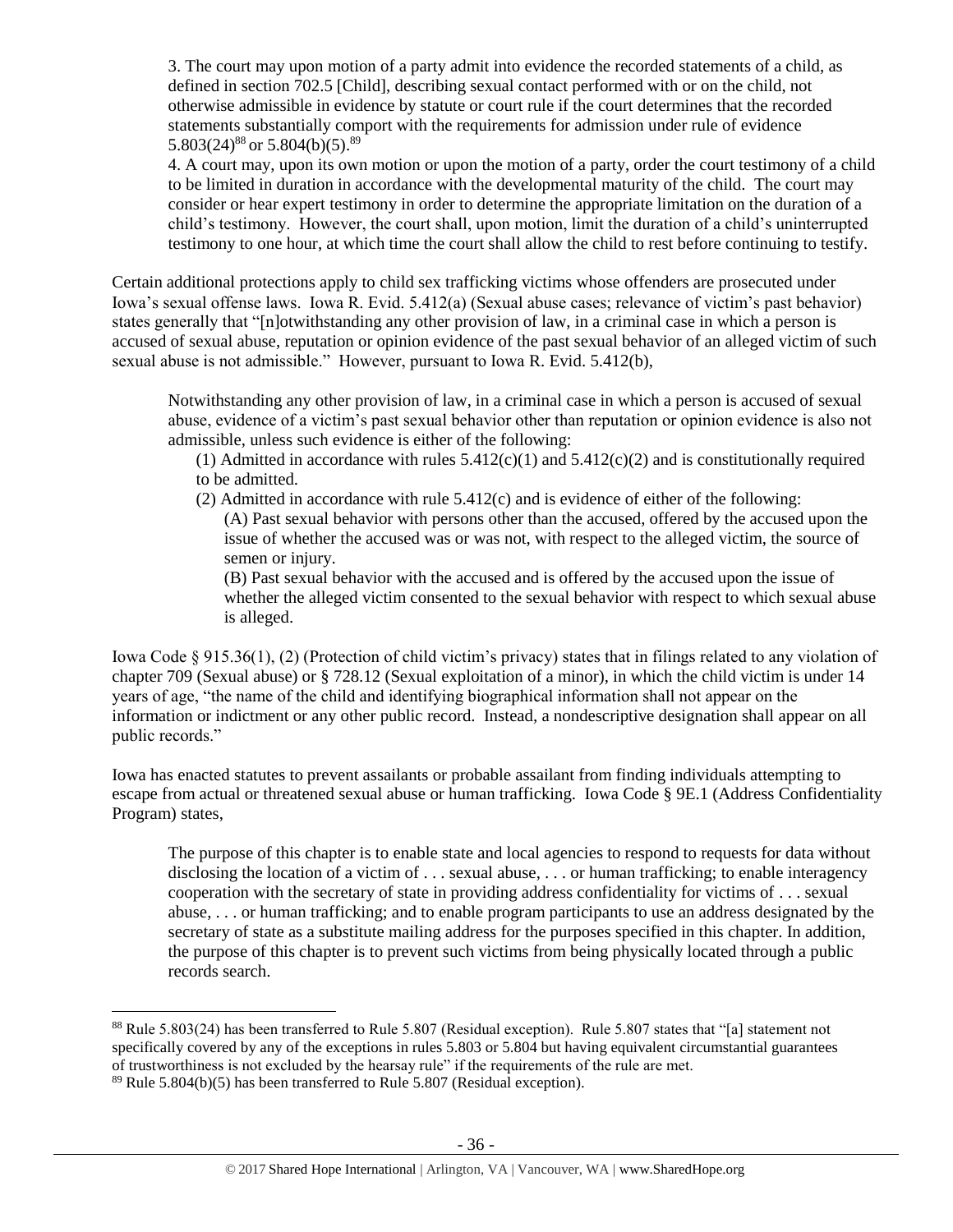Pursuant to Iowa Code § 9E.2(6)(a) (Eligible person), all minor victims of sexual abuse or human trafficking who are residents of Iowa are eligible to participate in the address confidentiality program. However, the confidentiality of a program participant is not all encompassing. Pursuant to Iowa Code § 9E.7 (Confidentiality of information), confidential information may be released when ordered by a court, by the lawful custodian of the records pursuant to state or federal law, upon request from the department of public safety, to a law enforcement agency upon verification that the release will aid the law enforcement agency in responding to an emergency situation, a criminal complaint, or an ongoing investigation. However, pursuant to Iowa Code § 9E.8 (Disclosure of program participant address in legal proceedings- protective order), the disclosure exception does not apply "during discovery or during a proceeding before a court or tribunal unless the court or tribunal finds" a compelling reason under Iowa Code § 9E(1)(a)–(b)(2).

*5.9 Child sex trafficking victims may vacate delinquency adjudications and expunge related records for prostitution and other offenses arising from trafficking victimization, without a waiting period.*

Iowa law does not provide a mechanism for minors to vacate delinquency adjudications related to trafficking victimization. However, record expungement is automatic for child sex trafficking victims convicted of a prostitution offense once a two year waiting period has passed. Iowa Code § 725.1(1)(c) (Prostitution) provides,

If the person who sells or offers for sale the person's services as a partner in a sex act is under the age of eighteen, upon the expiration of two years following the person's conviction for a [prostitution] violation . . . the person may petition the court to expunge the conviction, and if the person has had no other criminal convictions, other than local traffic violations or simple misdemeanor violations . . . during the two-year period, the conviction shall be expunged as a matter of law.

Pursuant to Iowa Code § 232.150(1) (Sealing of records), juvenile records for other offenses may be sealed<sup>90</sup> as follows:

a. In the case of an adjudication of delinquency, the court, shall, upon its own motion, schedule a sealing of records hearing to be held two years after the date of the last official action, or the date the child becomes eighteen years of age, whichever is later. The court shall also schedule a sealing of records hearing upon application of a person who was the subject of a complaint petition alleging delinquency that did not result in an adjudication. The court, after hearing, shall order the official juvenile court records in the case including those specified in sections 232.147 [Confidentiality of juvenile court records], 232.149 [Records of criminal or juvenile justice agencies, intake officers, and juvenile court officers], 232.149A [Confidentiality orders], 232.149B [Public record orders], and 915.25 [Right to review complaint against juvenile], sealed if the court finds all of the following:

(1) The person is eighteen years of age or older and two years have elapsed since the last official action in the person's case.

(2) The person has not been subsequently convicted of a felony or an aggravated or serious misdemeanor or adjudicated a delinquent child for an act which if committed by an adult would be a felony, an aggravated misdemeanor, or a serious misdemeanor and no proceeding is pending seeking such conviction or adjudication.

(3) The person was not placed on youthful offender status, transferred back to district court after the

<sup>90</sup> If a juvenile's court records are not sealed in accordance with Iowa Code § 232.150, Iowa Code § 232.147 (Confidentiality of juvenile court records) provides that juvenile court records are confidential. Unless an order sealing such confidential records has been entered pursuant to Iowa Code § 232.150, however, the records may be inspected under Iowa Code § 232.147, and their contents shall be disclosed provided that a person or entity who inspects or receives a confidential record under this section shall not disclose the confidential records or its contents unless required by law.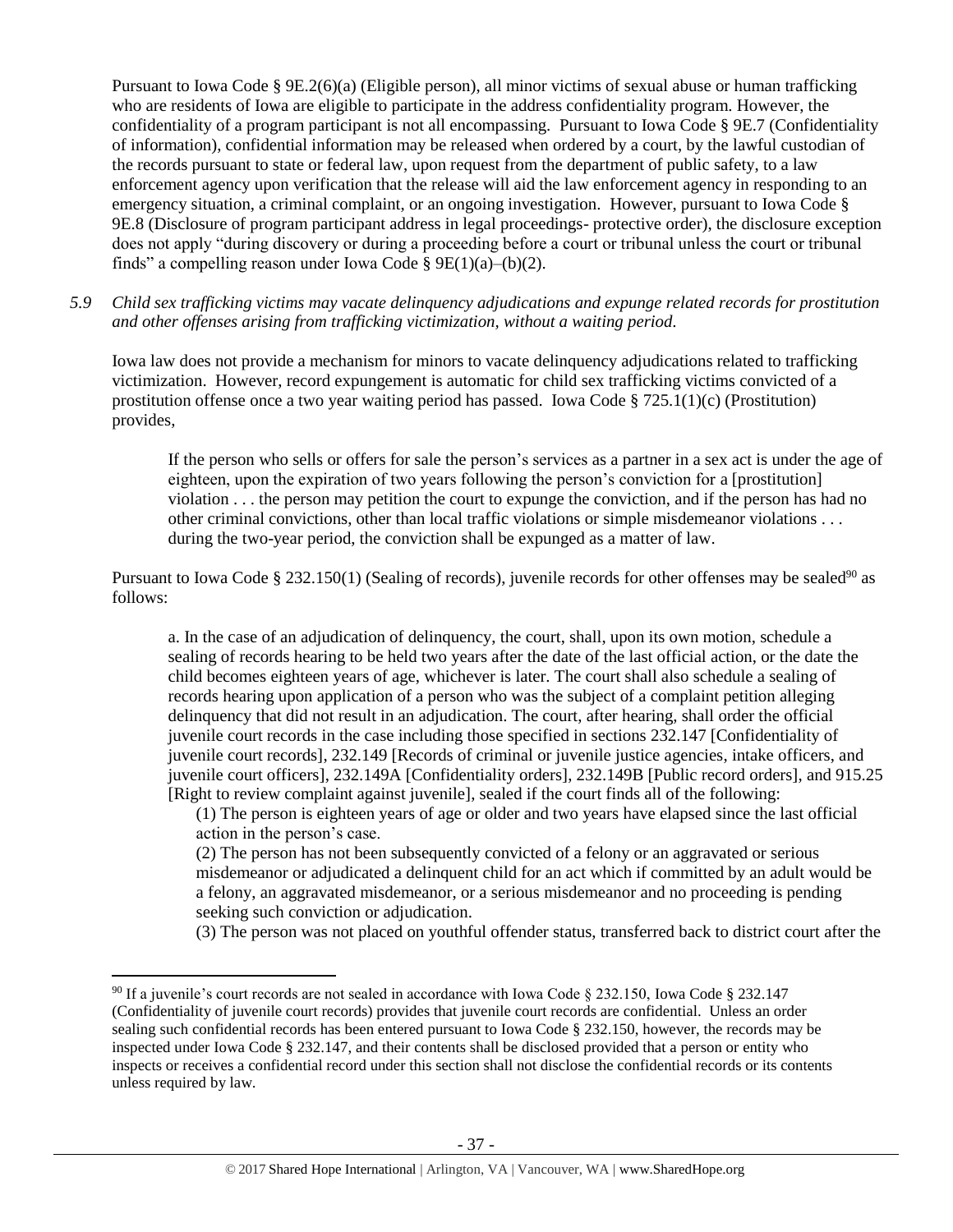youthful offender's eighteenth birthday, and sentenced for the offense which precipitated the youthful offender placement.

b. If the person was adjudicated delinquent for an offense which if committed by an adult would be an aggravated misdemeanor or a felony, the court shall not order the records in the case sealed unless, upon application of the person or upon the court's own motion and after hearing, the court finds that paragraph "a", subparagraphs (1) and (2), apply and that the sealing is in the best interests of the person and the public.

5.9.1 Recommendation: Enact a law that allows child sex trafficking victims to vacate delinquency adjudications and expunge related records for prostitution and other offenses arising from trafficking victimization, without a waiting period.<sup>91</sup>

## *5.10 Victim restitution and civil remedies for victims of domestic minor sex trafficking or commercial sexual exploitation of children (CSEC) are authorized by law.*

Iowa has enacted various statutes that provide for mandatory restitution and civil remedies for minors victimized through prostitution, images of child sexual exploitation (ICSE), or sexual performance. Iowa Code § 910.2(1) (Restitution or community service to be ordered by sentencing court) <sup>92</sup> states, "In all criminal cases in which there is a plea of guilty, verdict of guilty, or special verdict upon which a judgment of conviction is rendered, the sentencing court shall order that restitution be made by each offender to the victims of the offender's criminal activities . . . ." Iowa Code § 915.100(1) (Victim restitution rights) further states that "[v]ictims, as defined in section 910.1 [Definitions], have the right to recover pecuniary damages,  $93$  as defined in section 910.1." Furthermore, Iowa Code § 915.100(2) specifies that,

a. In all criminal cases in which there is a plea of guilty, verdict of guilty, or special verdict upon which a judgment of conviction is rendered, the sentencing court shall order that restitution be made by each offender to victims of the offender's criminal activities.

. . . .

. . . .

. . . .

e. Victims shall be paid in full pursuant to an order of restitution, before fines, penalties, surcharges, crime victim compensation program reimbursement, public agency reimbursement, court costs, correctional fees, court-appointed attorney fees, expenses of a public defender, or contributions to local anticrime organizations are paid.

. . . .

 $\overline{a}$ 

i. The right to victim restitution for the pecuniary damages incurred by a victim as the result of a crime does not limit or impair the right of the victim to sue and recover damages from the offender in a civil action.

<sup>&</sup>lt;sup>91</sup> The recommendation in this component is predicated upon the recommendation in 5.1 being simultaneously or previously enacted.

<sup>92</sup> *See supra* Component 2.8 for the provisions of Iowa Code § 910.2(1).

<sup>&</sup>lt;sup>93</sup> Pursuant to Iowa Code § 910.1(3) (Definitions),

<sup>&</sup>quot;Pecuniary damages" means all damages to the extent not paid by an insurer, which a victim could recover against the offender in a civil action arising out of the same facts or event, except punitive damages and damages for pain, suffering, mental anguish, and loss of consortium. Without limitation, "pecuniary damages" includes damages for wrongful death and expenses incurred for psychiatric or psychological services or counseling or other counseling for the victim which became necessary as a direct result of the criminal activity.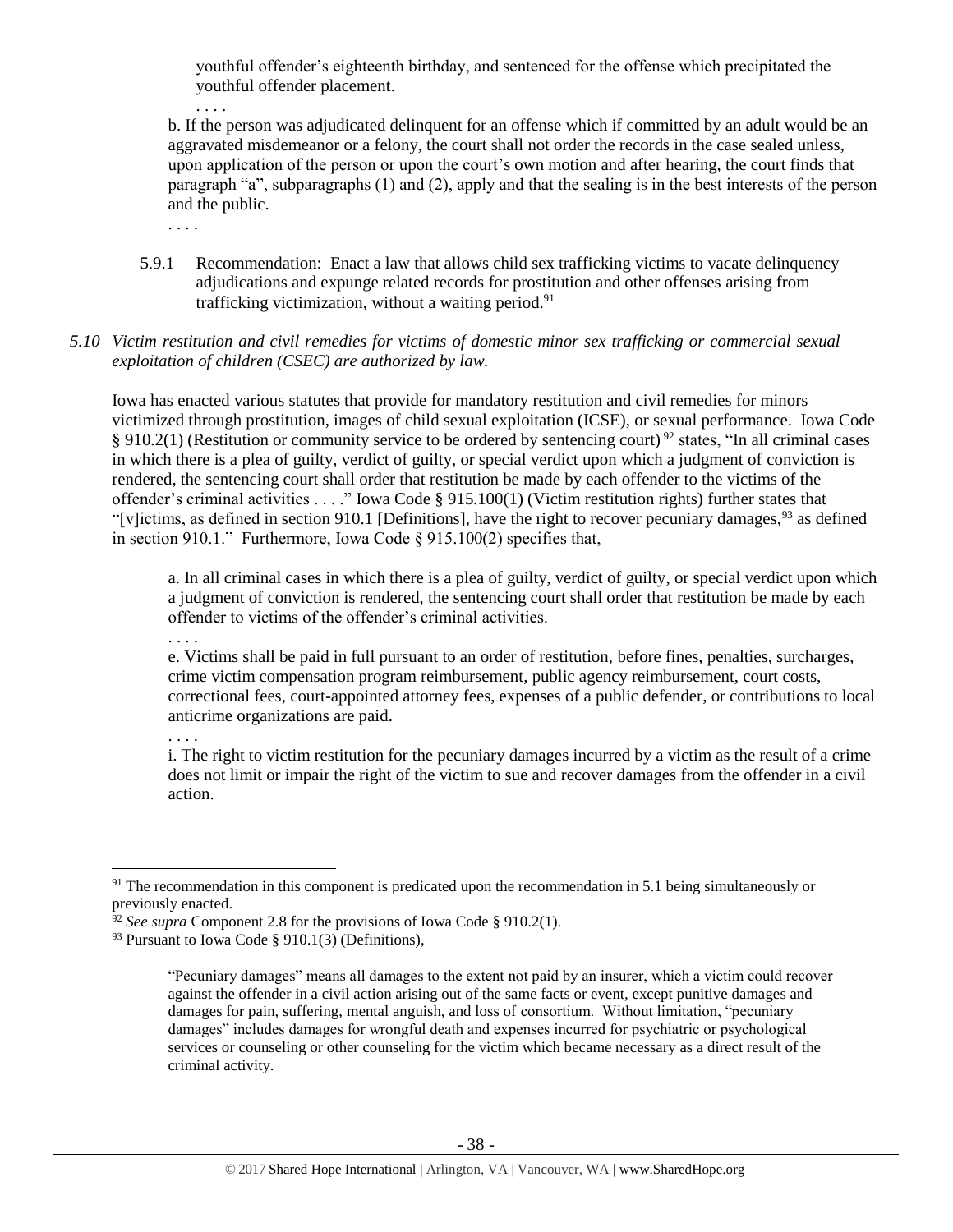Iowa Code § 710A.4 (Restitution) specifies that, with regard to a victim of Iowa Code § 710A.2 (Human trafficking), "[t]he gross income of the defendant or the value of labor or services<sup>94</sup> performed by the victim<sup>95</sup> to the defendant shall be considered when determining the amount of restitution."

Victims of Iowa Code § 706B.2 (Money laundering penalty — civil remedies) also may seek civil remedies. Offenders may be required to pay "a civil penalty of three times the value of the property involved in the transaction, in addition to any criminal sanction imposed." Iowa Code § 706B.2(3). Traffickers who violate Iowa Code § 706B.2 will also be "subject to forfeiture under chapter 809A [Forfeiture Reform Act]." Iowa Code § 706B.2(4).

Finally, victims of ongoing criminal conduct, pursuant to Iowa Code § 706A may seek civil remedies. Iowa Code § 706A.3 states, in part: "[A]n aggrieved person may institute civil proceedings against any person in district court seeking relief from conduct constituting a violation of this chapter or to prevent, restrain, or remedy such violation."

- 5.10.1 Recommendation: Enact a law to provide a civil remedy for victims of violations of Iowa's human trafficking and CSEC laws.<sup>96</sup>
- *5.11 Statutes of limitations for civil and criminal actions for child sex trafficking or commercial sexual exploitation of children (CSEC) offenses are eliminated or lengthened to allow prosecutors and victims a realistic opportunity to pursue criminal action and legal remedies.*

Iowa's statute of limitations provisions are lengthened for the state's core human trafficking statute and a number of CSEC provisions, including child sexual exploitation. Iowa Code § 802.2D (Human trafficking) and Iowa Code § 802.2B (Other sexual offenses) establishes a ten-year statute of limitations commencing after the date that the child victim attains the age of 18 years; the statute of limitations is limited to three years if the offender is identified through DNA evidence, whichever date is later. However, pursuant to Iowa Code § 802.3 (Felony—aggravated or serious misdemeanor), violations of several CSEC laws are subject to a 3 year statute of limitations. Iowa Code § 802.3 specifies that "[i]n all cases, except those enumerated in section . . . 802.2 [Sexual abuse] . . . 802.2D [Human trafficking] . . . an indictment or information for a felony or aggravated or serious misdemeanor shall be found within three years after its commission." The statute of limitations for sexual abuse and some sexual offenses is tolled until the defendant is identified through DNA profiling, and then extended to ten years. Iowa Code § 802.10(3) states that,

[A]n indictment or information shall be found against a person within three years form the date the person is identified by the person's DNA profile. If the action involves sexual abuse, another sexual offense, kidnapping, or human trafficking, the indictment or information shall be found as provided in section 802.2, 802.2B, 802.2C [Kidnapping], or 802.2D [Human Trafficking], if the person is identified by the person's DNA profile.

With regard to civil actions, Iowa Code § 614.8A (Damages for child sexual abuse—time limitation) states,

An action for damages for injury suffered as a result of sexual abuse which occurred when the injured person was a child, but not discovered until after the injured person is of the age of majority, shall be brought within four years from the time of discovery by the injured party of both the injury and the causal relationship between the injury and the sexual abuse.

 $94$  Pursuant to Iowa Code § 710A.1 (Definitions), "services" is defined as "an ongoing relationship between a person and the actor in which the person performs activities under the supervision of or for the benefit of the actor, including commercial sexual activity and sexually explicit performances."

<sup>95</sup> *See supra* note [56](#page-22-0) for definition of "victim."

<sup>&</sup>lt;sup>96</sup> The recommendation in this component is predicated upon the recommendation in 5.1 being simultaneously or previously enacted.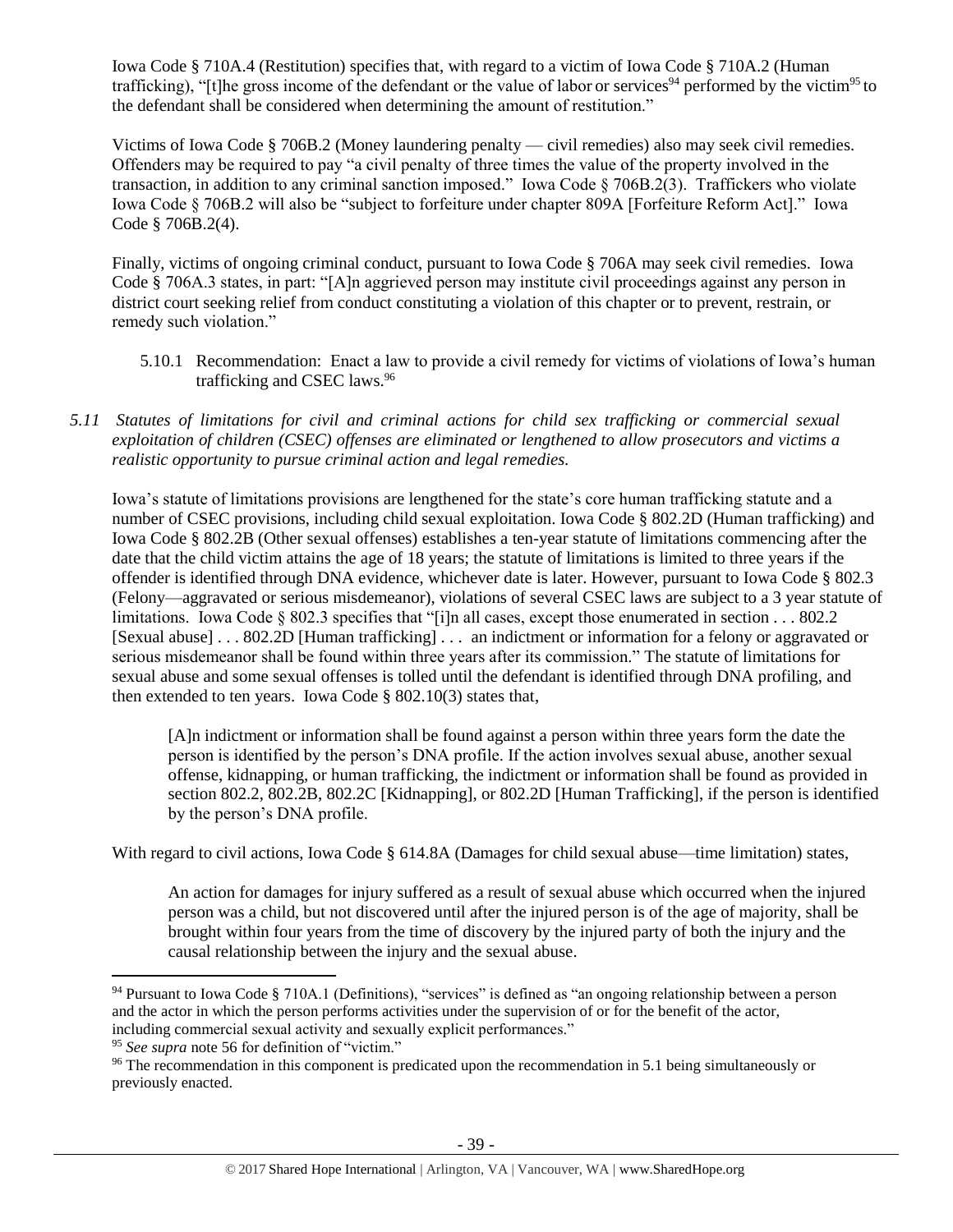To the extent that a civil claim by a CSEC victim does not fall within the exception provided in Iowa Code § 614.8A, the general 2-year statute of limitations for civil claims "founded on injuries to the person or reputation" would apply. Iowa Code  $\S 614.1(2)$  (Period). However, Iowa Code  $\S 614.8(2)$  (Minors and persons with mental illness) states,

Except as provided in section 614.1, subsection 9 [relating to medical malpractice], the times limited for actions in this chapter . . . except those brought for penalties and forfeitures, are extended in favor of minors, so that they shall have one year from and after attainment of majority within which to file a complaint pursuant to chapter 216, to make a claim pursuant to chapter 669, or to otherwise commence an action.

5.11.1 Recommendation: Amend Chapter 802 (Limitation of criminal actions) to allow offenses committed under Iowa Code § 710A.2 (Human Trafficking) and Iowa's CSEC laws to be commenced at any time, and amend and Chapter 614 (Limitations of actions) to toll the statute of limitations for civil actions by victims to recover for injuries resulting from these offenses.<sup>97</sup>

 $97$  The recommendation in this component is predicated upon the recommendation in 5.1 being simultaneously or previously enacted.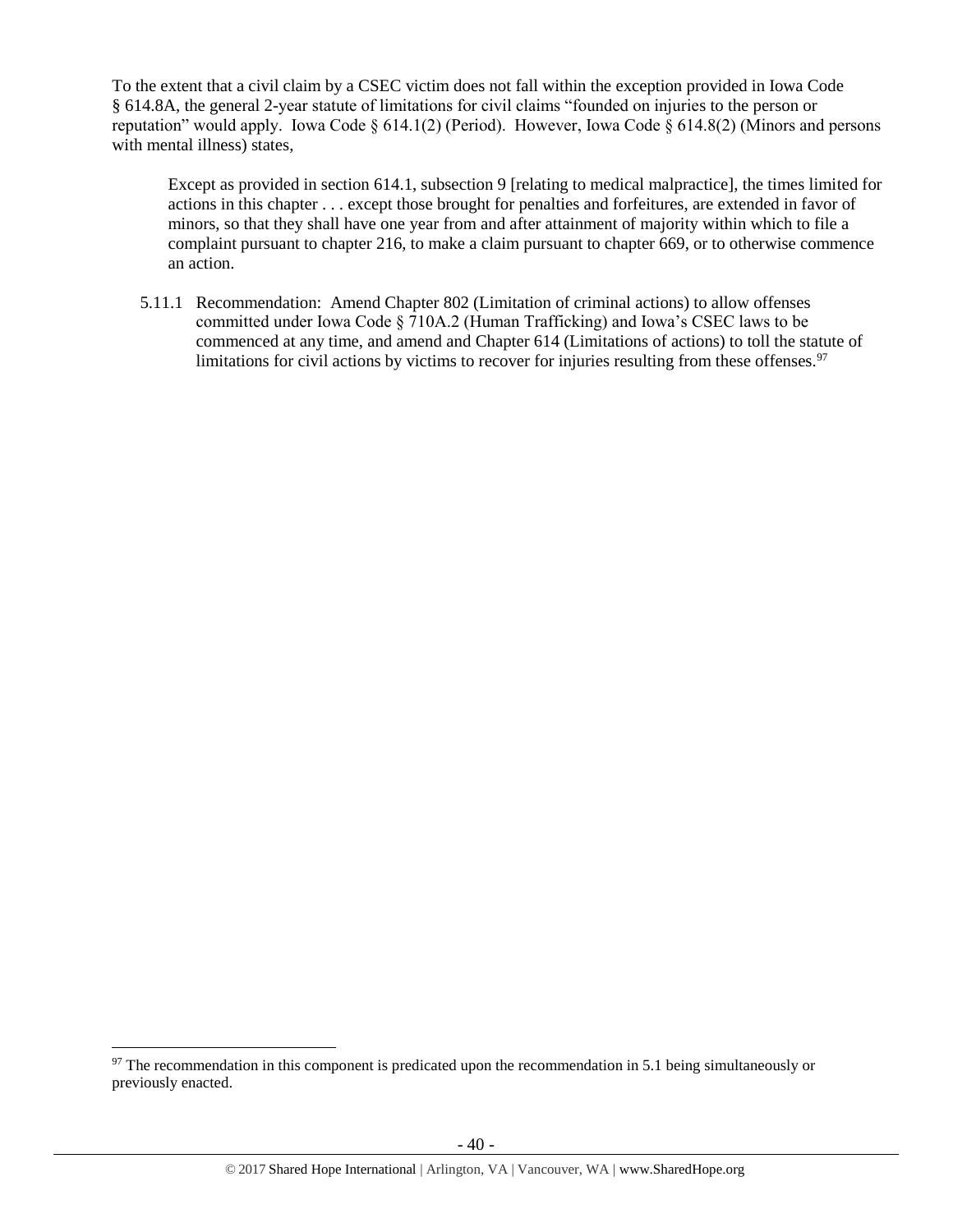#### **FRAMEWORK ISSUE 6: CRIMINAL JUSTICE TOOLS FOR INVESTIGATION AND PROSECUTIONS**

#### *Legal Components:*

- *6.1 Training on human trafficking and domestic minor sex trafficking for law enforcement is statutorily mandated or authorized.*
- *6.2 Single party consent to audiotaping is permitted in law enforcement investigations.*
- *6.3 Wiretapping is an available tool to investigate domestic minor sex trafficking and commercial sexual exploitation of children (CSEC).*
- *6.4 Using a law enforcement decoy posing as a minor to investigate buying or selling of commercial sex acts is not a defense to soliciting, purchasing, or selling sex with a minor.*

*\_\_\_\_\_\_\_\_\_\_\_\_\_\_\_\_\_\_\_\_\_\_\_\_\_\_\_\_\_\_\_\_\_\_\_\_\_\_\_\_\_\_\_\_\_\_\_\_\_\_\_\_\_\_\_\_\_\_\_\_\_\_\_\_\_\_\_\_\_\_\_\_\_\_\_\_\_\_\_\_\_\_\_\_\_\_\_\_\_\_\_\_\_\_*

- *6.5 Using the Internet or electronic communications to investigate buyers and traffickers is a permissible investigative technique.*
- *6.6 State law requires reporting of missing children and recovered missing children.*

## *Legal Analysis:*

*6.1 Training on human trafficking and domestic minor sex trafficking for law enforcement is statutorily mandated or authorized.*

Iowa Code § 80B.11 (Rules) establishes the training standards applicable to law enforcement officers in Iowa, including minimum entrance requirements, basic training requirements, and advanced training requirements for law enforcement officers.

Iowa Code § 80B.11(1)(e) states,

The director of the academy, subject to the approval of the council, shall promulgate rules in accordance with the provisions of this chapter and chapter 17A, giving due consideration to varying factors and special requirements of law enforcement agencies relative to the following:

. . . .

e. Training standards on the subject of human trafficking, to include curricula on cultural sensitivity and the means to deal effectively and appropriately with trafficking victims. Such training shall encourage law enforcement personnel to communicate in the language of the trafficking victims. The course of instruction and training standards shall be developed by the director in consultation with the appropriate national and state experts in the field of human trafficking.

Iowa Code § 80B.10 (Rules) establishes that an annual report be given to the governor, attorney general, and commissioner of public safety which includes "pertinent data regarding standards established and the degree of participation of agencies in the training program." The report "shall specifically include data regarding academy resources devoted to training relating to human trafficking."

Furthermore, pursuant to Iowa Code § 710A.6 (Outreach, public awareness, and training programs),

The crime victim assistance division of the department of justice, in cooperation with other governmental agencies and nongovernmental or community organizations, shall develop and conduct outreach, public awareness, and training programs for the general public, law enforcement agencies, first responders, potential victims, and persons conducting or regularly dealing with businesses or other ventures that have a high statistical incidence of debt bondage or forced labor or services. The programs shall train participants to recognize and report incidents of human trafficking and to suppress the demand that fosters exploitation of persons and leads to human trafficking.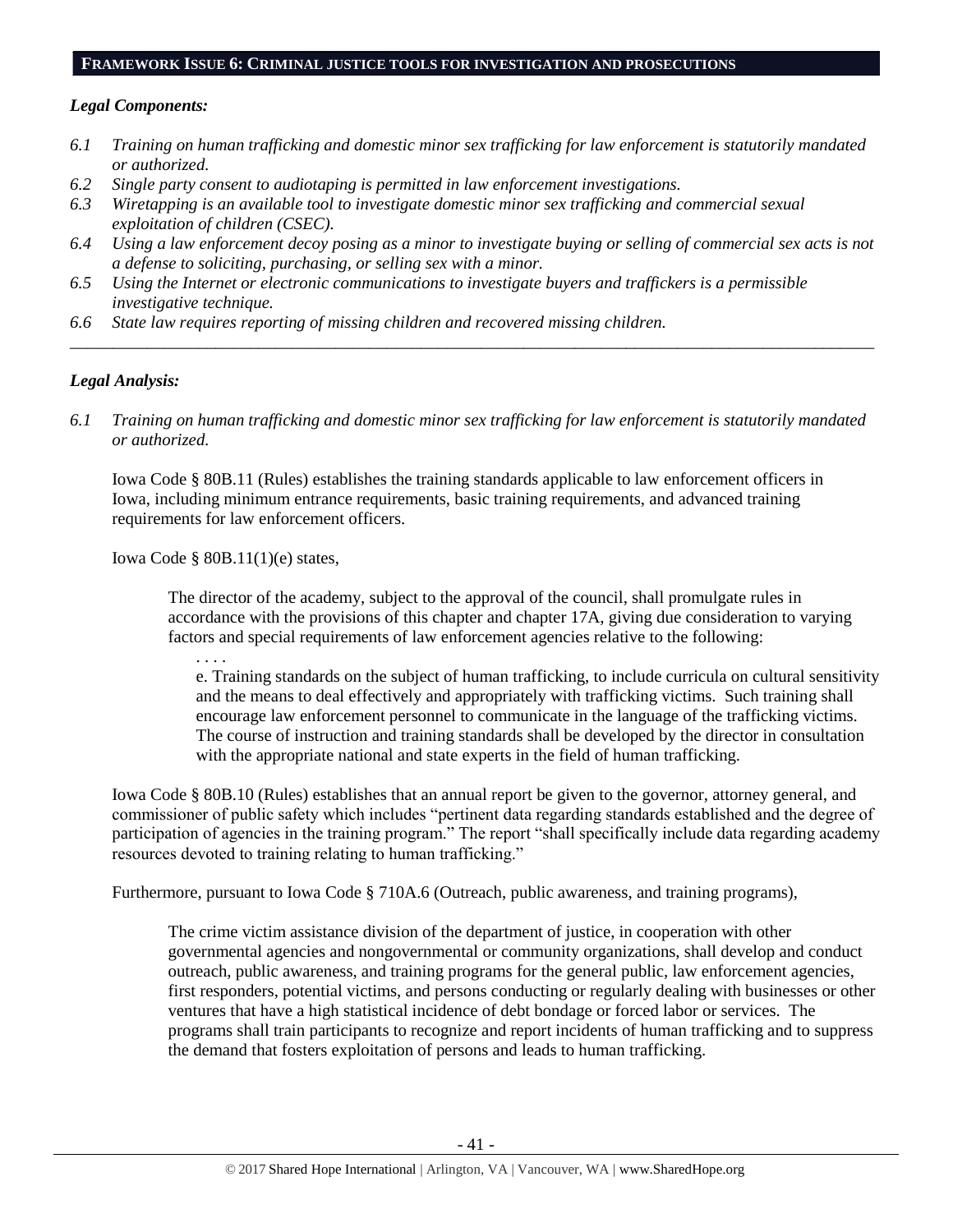Additionally, through the appropriations made by Enacted Senate File 509,  $\S$  1(3)(a),<sup>98</sup> the Iowa law enforcement academy is permitted to hire an instructor to provide human trafficking and domestic abuse training throughout the state.

# *6.2 Single party consent to audiotaping is permitted in law enforcement investigations.*

Iowa law allows for single party consent to audio-taping. Although Iowa Code § 727.8 (Electronic and mechanical eavesdropping) states, "Any person, having no right or authority to do so, who taps into or connects a listening or recording device to any telephone or other communication wire, or who by any electronic or mechanical means listens to, records, or otherwise intercepts a conversation or communication of any kind, commits a serious misdemeanor . . . ." The law carves out an exception, stating further that "the sender or recipient of a message or one who is openly present and participating in or listening to a communication shall not be prohibited hereby from recording such message or communication . . . ." Furthermore, Iowa Code § 808B.2(2)(c) (Unlawful acts—penalty) makes it clear that it is not "unlawful under this chapter [Interception of communications] for a person not acting under color of law to intercept a wire, oral, or electronic communication if the person is a party to the communication or if one of the parties to the communication has given prior consent to the interception, unless the communication is intercepted for the purpose of committing a criminal or tortious act in violation of the Constitution or laws of the United States or of any state or for the purpose of committing any other injurious act." Additionally, Iowa Code § 808B.2(2)(b) states, "It is not unlawful under this chapter for a person acting under color of law to intercept a wire, oral, or electronic communication, if the person is a party to the communication or one of the parties to the communication has given prior consent to the interception."

*6.3 Wiretapping is an available tool to investigate domestic minor sex trafficking and commercial sexual exploitation of children (CSEC).* 

Iowa Code § 727.8 (Electronic and mechanical eavesdropping) and Iowa Code § 808B.2 (Unlawful acts penalty) generally prohibit wiretapping. Iowa Code § 808B.3 (Court order for interception by special agents) allows the attorney general to "authorize and prepare any application for an order authorizing the interception of wire, oral, or electronic communications." Iowa Code § 808B.3 explains that the court may issue an order authorizing wiretapping by law enforcement investigating specified crimes, subject to the requirements of the chapter. Iowa Code § 710A (Human trafficking) is included among the specified crimes eligible for wiretapping, but not Iowa's CSEC laws. To the extent that a trafficker or facilitator is violating Iowa Code § 706B.2 (Money laundering penalty—civil remedies) or the statutes against ongoing criminal conduct, wiretapping may be authorized under Iowa Code § 808B. Iowa Code § 808B.3 states,

[T]he court may grant, subject to this chapter, an order authorizing the interception of wire, oral, or electronic communications by special state agents having responsibility for the investigation of the offense as to which application is made, when the interception may provide or has provided evidence of the following:

- 2. A forcible felony as defined in section 702.11 [Forcible felony].<sup>99</sup>
- 3. A felony offense involving ongoing criminal conduct in violation of chapter 706A.
- 4. A felony offense involving money laundering in violation of chapter 706B.
- . . . .

 $\overline{a}$ 

. . . .

6. A felony offense involving human trafficking in violation of chapter 710A.

<sup>&</sup>lt;sup>98</sup> Senate File 509 cited here and elsewhere in this report was enacted during the 2017 87th General Assembly of the Iowa Legislature (effective July 1, 2017).

<sup>99</sup> Iowa Code § 702.11 (1) (Forcible felony) defines "forcible felony" as "any felonious child endangerment, assault, murder, sexual abuse, kidnapping, robbery, human trafficking, arson in the first degree, or burglary in the first degree."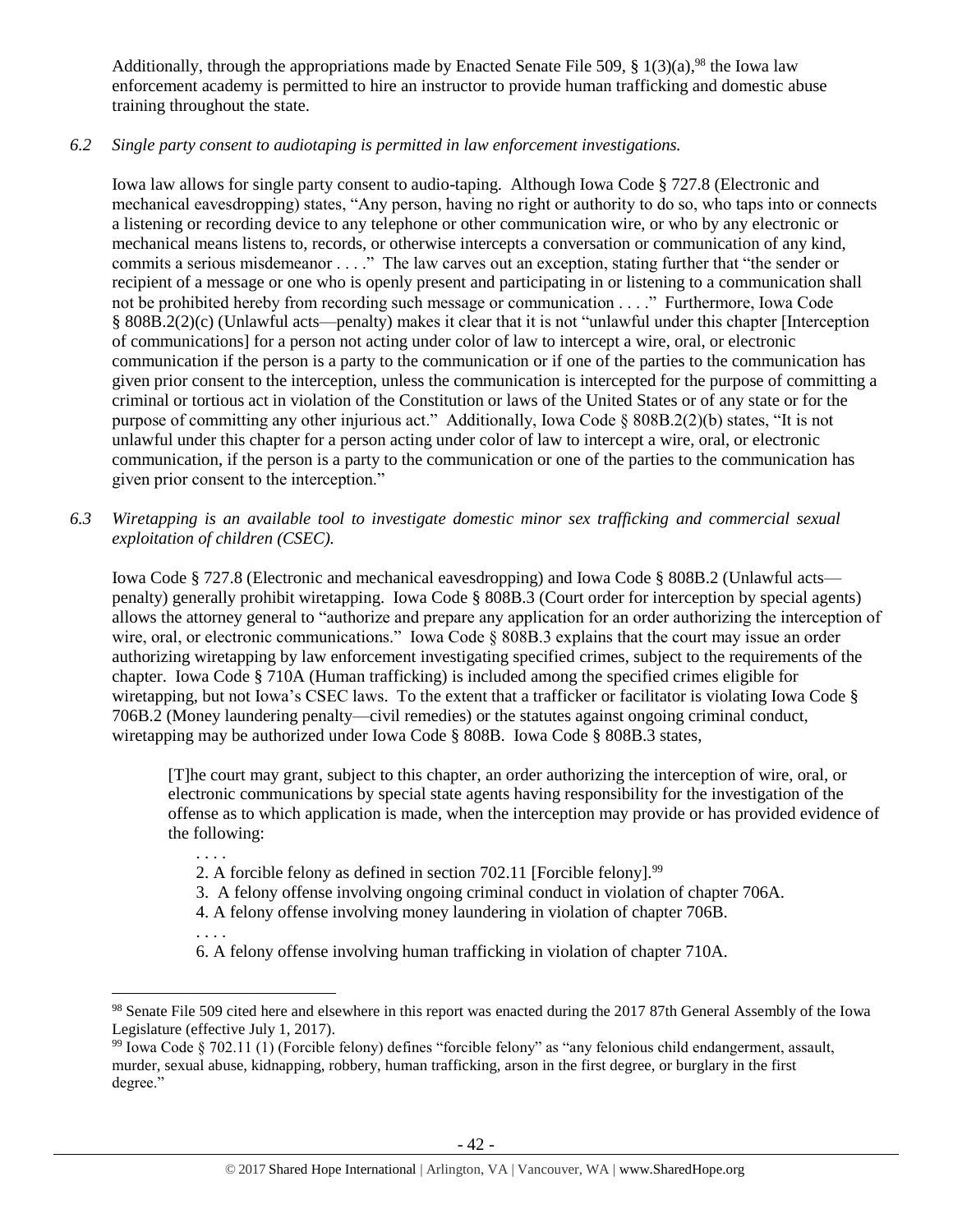Pursuant to Iowa Code § 808B.4(2) (Permissible disclosure and use),

An investigative or law enforcement officer who, by any means authorized by this chapter, has obtained knowledge of the contents of a wire, oral, or electronic communication or has obtained evidence derived from a wire, oral, or electronic communication may use the contents to the extent the use is appropriate to the proper performance of the officer's official duties.

- 6.3.1 Recommendation: Amend Iowa Code § 808B.2 (Unlawful acts—penalty) to permit the use of wiretaps in investigations of violations of Iowa's CSEC laws.
- *6.4 Using a law enforcement decoy posing as a minor to investigate buying or selling of commercial sex acts is not a defense to soliciting, purchasing, or selling sex with a minor.*

Iowa's core human trafficking statute, Iowa Code § 710A.2A (Solicitation of commercial sex), expressly prohibits a defense to the use of a law enforcement decoy posing as a minor. Iowa Code § 710A.2A states,

A person shall not entice, coerce, or recruit, or attempt to entice, coerce, or recruit, either a person who is under the age of eighteen or a law enforcement officer or agent who is representing that the officer or agent is under the age of eighteen, to engage in commercial sexual activity.

Additionally, the defense is likely unavailable to some buyers who violate Iowa's CSEC provisions. Under Iowa Code § 710.10(2) (Enticing a minor), "A person commits a class D felony when, without authority and with the intent to commit an illegal act upon a minor under the age of sixteen, the person entices a person reasonably believed to be under the age of sixteen."<sup>100</sup> The language "reasonably believed to be under the age of sixteen" suggests that Iowa Code § 710.10 may apply when a law enforcement officer decoy poses as a minor for the purpose of investigation a violation of Iowa Code § 710.10 (Enticing a minor). Therefore, for charges brought against buyers under Iowa Code § 710A.2A and § 710.10(2) through reverse sting operations, the defense would be inaccessible, which are the most likely situations in which a defendant would try to raise such a defense.

Although offenses under Iowa Code § 710A.2A and, likely under, Iowa Code § 710.10(2) do not allow for a defense to investigations in which a law enforcement decoy poses as a minor to investigate attempts to buy or sell commercial sex acts with a child, the defense may still be available for some buyer-applicable offenses. Iowa Code § 710.10(2) implicitly prohibits the defense only when the buyer "reasonably believes" the minor to be under the age of sixteen; thus, buyers charged for attempting to entice a minor who is sixteen or seventeen years of age would not be prohibited from raising a defense based on the fact that an actual minor was not involved.

*6.5 Using the Internet or electronic communications to investigate buyers and traffickers is a permissible investigative technique.*

Iowa law expressly authorizes the use of the Internet to investigate buyers and traffickers. Iowa Code § 710.10(2) (Enticing a minor) makes it a crime when a person "with the intent to commit an illegal sex act upon or sexual exploitation of a minor . . . entices or attempts to entice a person reasonably believed to be under the age of sixteen." The language "reasonably believed to be under the age of sixteen" suggests that Iowa Code § 710.10 may apply when a law enforcement officer uses the internet to investigate a violation of Iowa Code § 710.10. "Enticement" is defined under Iowa Code § 710.10(7) to include "personal contact and communication

<sup>100</sup> Under Iowa Code § 710.10, the offense is elevated to a Class "C" felony when the minor is under the age of thirteen.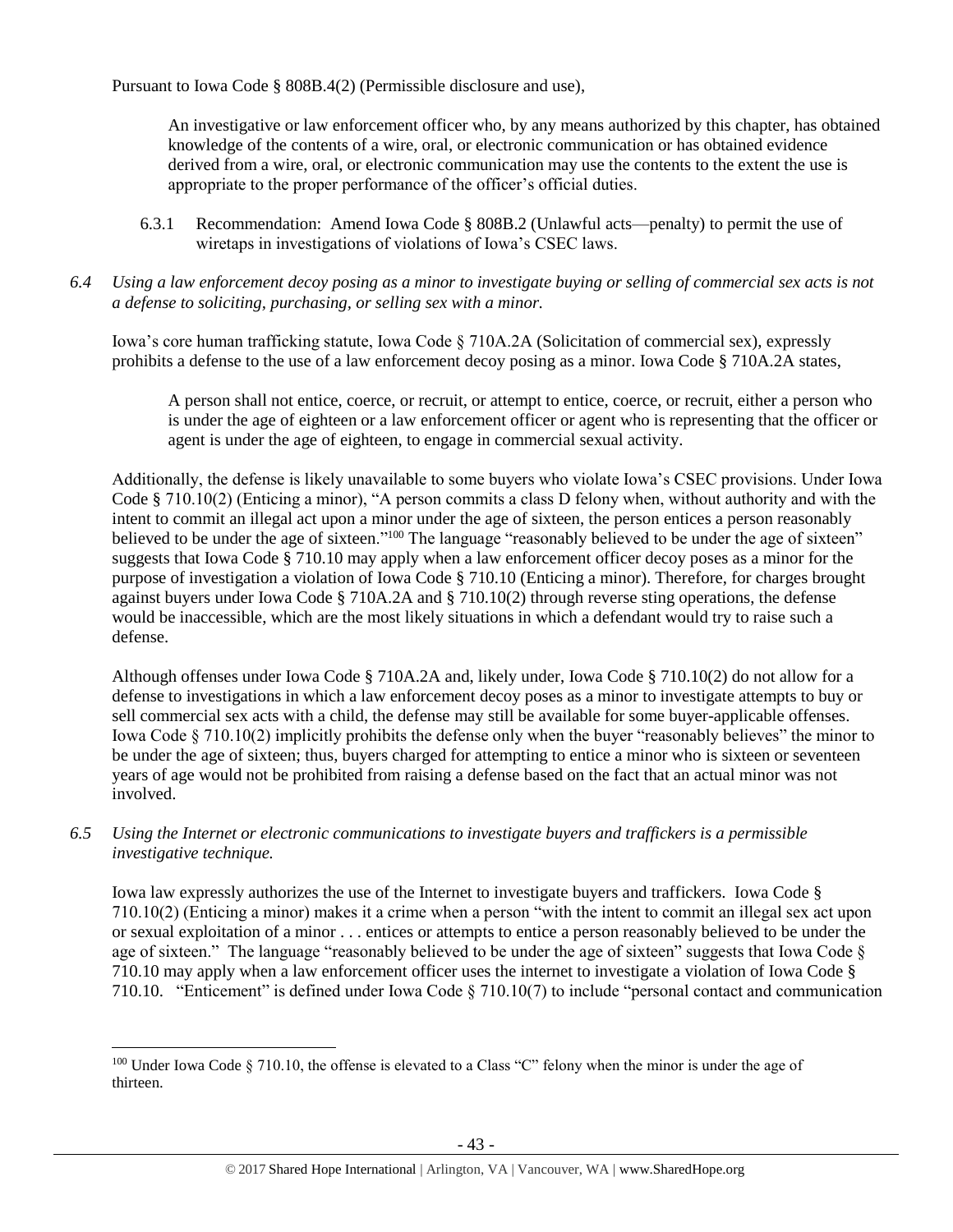by any means including through the mail, telephone, internet, or any social media, and include[s] text messages, instant messages and electronic mail."<sup>101</sup>

## *6.6 State law requires reporting of missing children and recovered missing children.*

While not child specific, pursuant to Iowa Code § 694.3 (Complaint of missing person), law enforcement agencies who have received a complaint of a missing person<sup> $102$ </sup> "shall prepare, as soon as practicable, a report on the missing person," which must include information from the complaint, any evidence gathered through any investigation, any statement by law enforcement officers in charge, and an explanation of the next steps that will be taken by the law enforcement agency. Furthermore, pursuant to Iowa Code § 694.4 (Dissemination of report), once the report is completed, a copy must be forwarded to various other law enforcement agencies. Iowa Code § 694.5(1) (Unemancipated minors) states that when "a report of missing persons involves an umenancipated minor, the law enforcement agency shall immediately transmit the proper information for inclusion in the national crime information center computer." Lastly, "a law enforcement agency shall not prevent an immediate active investigation on the basis of an agency rule which specifies an automatic time limitation for a missing person investigation." Iowa Code § 694.5 (2).

Iowa Code § 694.10(2)–(6) (Missing person information clearinghouse) specifies the duties of Iowa's department of public safety (department) regarding missing persons.<sup>103</sup> Iowa Code § 694.10(2) directs the department of public safety to establish a "statewide missing person information clearinghouse" and to perform various duties related to training and investigations of missing persons. Included among these duties, the department is required to "[d]istribute monthly bulletins to all local law enforcement agencies and to media outlets . . . containing . . . the names of person reported missing whose locations have been determined and confirmed." Iowa Code § 694.10(2)(g). Pursuant to Iowa Code § 694.10(3), "A law enforcement agency shall submit all missing person reports compiled pursuant to section 694.3 and updated information relating to the reports to the clearinghouse." Iowa Code § 694.10(4) further states, "Subsequent to the filing of a complaint of a missing person with a law enforcement agency pursuant to section 694.2, the person filing the complaint may submit information regarding the missing person to the clearinghouse. If the person reported missing is an unemancipated minor, any person may submit information regarding the missing unemancipated minor to the clearinghouse."

Iowa Code § 694.10(5) states, "A person who has filed a missing person complaint with a law enforcement agency shall immediately notify that law enforcement agency when the location of the missing person has been determined." Pursuant to Iowa Code § 694.10(6), "All information relating to a missing person in the clearinghouse shall be purged when the person's location has been determined and confirmed, except that information relating to a missing child shall be purged when the child reaches eighteen years of age and the child's location has been determined and confirmed."

1. . . . . . . . .

<sup>103</sup> "'Missing person' means a missing person as defined in section 694.1 whose temporary or permanent residence is in Iowa, or is believed to be in Iowa, whose location has not been determined, and who has been reported as missing to a law enforcement agency." Iowa Code §  $694.10(1)(a)$ .

 $\overline{a}$ <sup>101</sup> *See supra* not[e 26.](#page-12-0)

<sup>102</sup> Pursuant to Iowa Code § 694.1 (Missing persons), "missing person" is defined as a person who is missing and meets one of the following characteristics:

b. Is missing under circumstances indicating that the person's safety may be in danger.

c. Is missing under circumstances indicating that the disappearance was not voluntary.

d. Is an unemancipated minor.

<sup>2.&</sup>quot;Unemancipated minor" means a minor who has not married and who resides with a parent or other legal guardian.